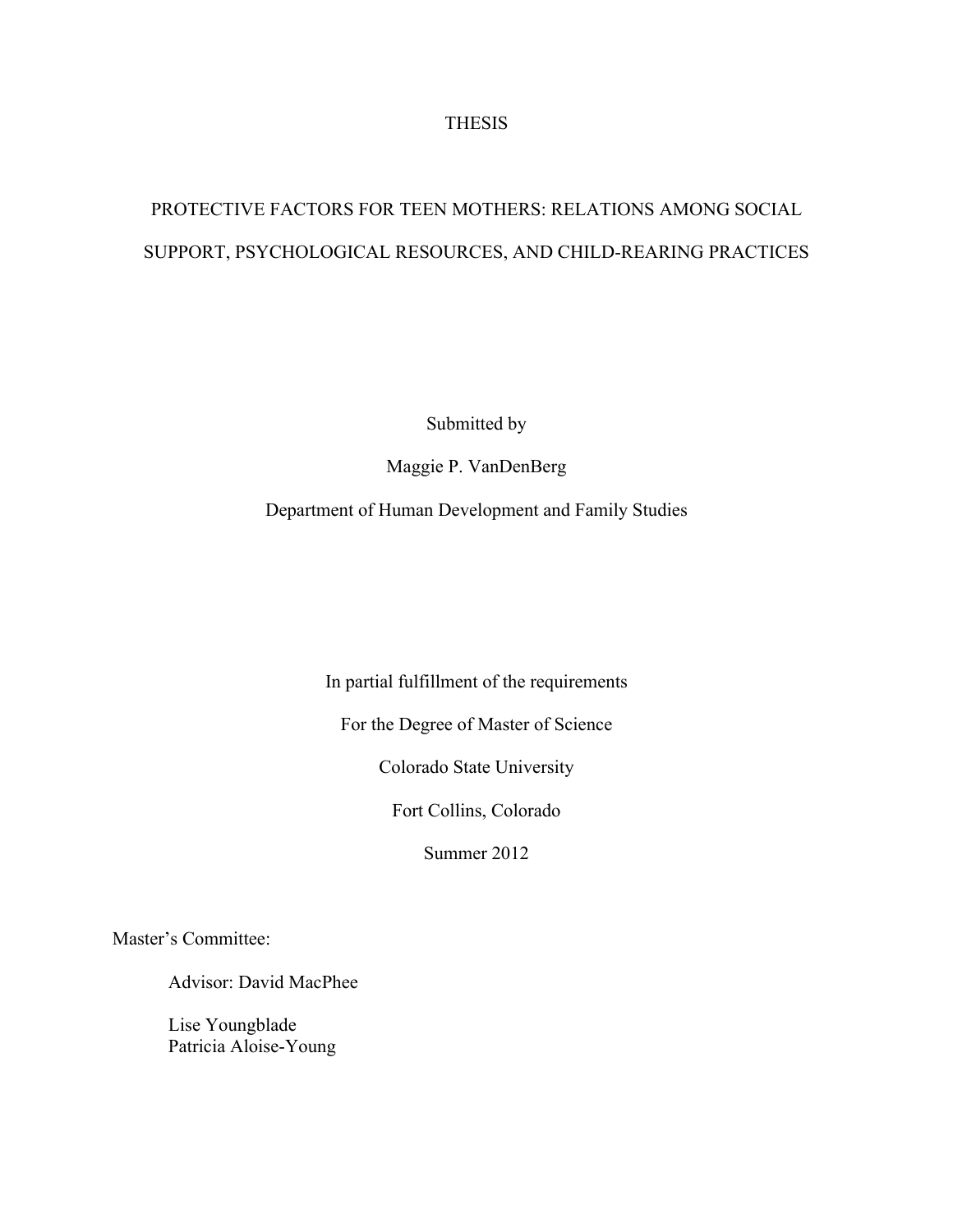## ABSTRACT

## PROTECTIVE FACTORS FOR TEEN MOTHERS: RELATIONS AMONG SOCIAL SUPPORT, PSYCHOLOGICAL RESOURCES, AND CHILD-REARING PRACTICES

Teen mothers face increased challenges when rearing children, largely influenced by development as an adolescent and the support networks they have available to them. Based on two theories of parental and adolescent development, measures of well-being including selfefficacy, depression, and future orientation are mechanisms that can be altered by support networks, and function as protective factors for functional parenting. This study of 344 teen mothers tests the hypotheses that teen mothers who have more supportive primary social networks have greater confidence in parenting abilities, less propensity towards depression, and a more optimistic sense of the future. Results indicate that relations of support functions (intimacy and support satisfaction) and nurturant child rearing practices are partially mediated by selfefficacy and fully mediated by depression. These findings emphasize the importance of supportive characteristics in support networks for teen mothers and parental well-being, both of which may foster the development of non-coercive parenting.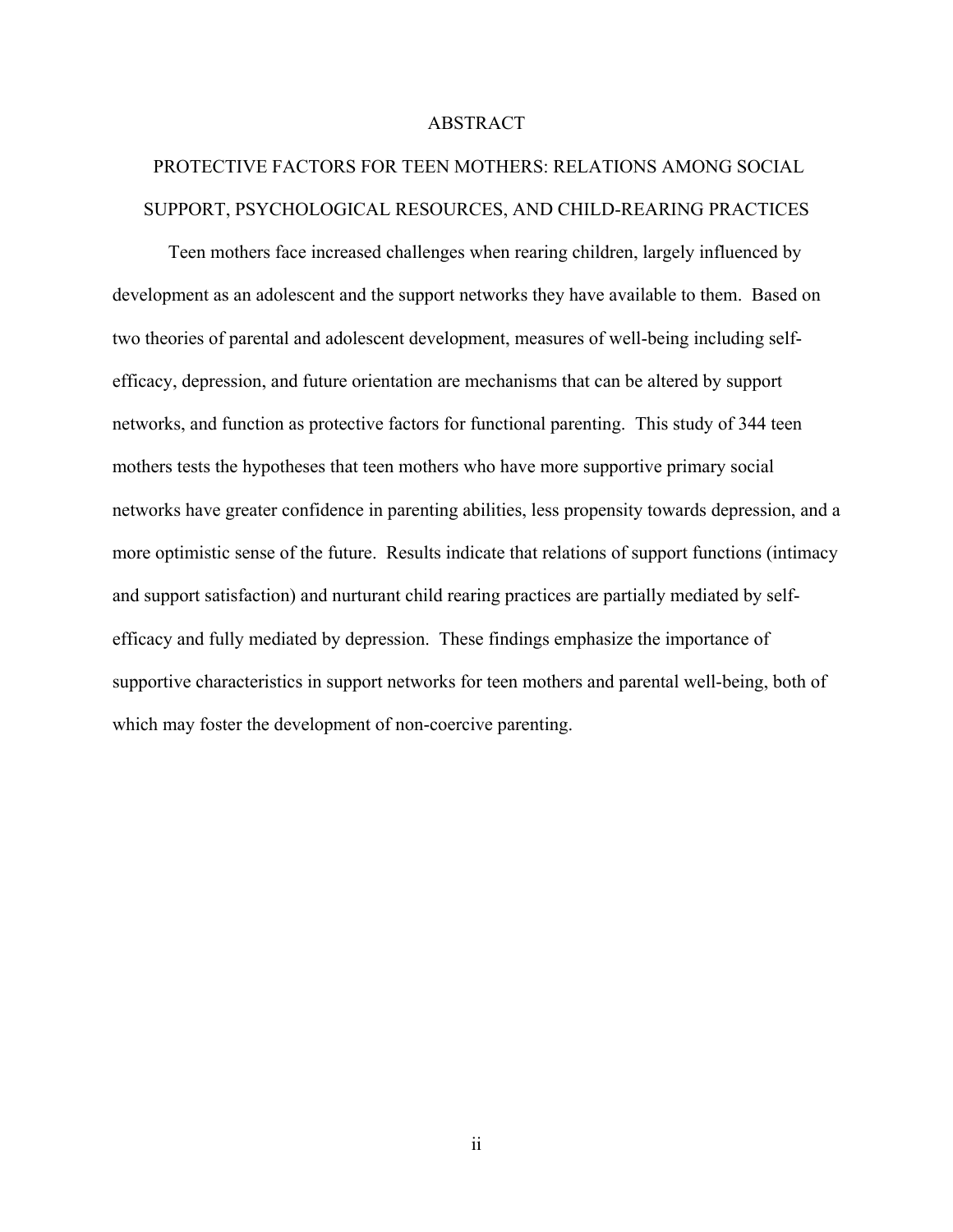## ACKNOWLEDGMENTS

I would like to first thank my advisor, David MacPhee, for all the patience and expertise you have given me over the past two years. His work provided me with a foundation for my thesis, and I greatly appreciate it. Thank you to my committee, Lise Youngblade and Pat Aloise-Young, for seeing me through the thesis process and providing me with a quality education. Lastly, thank you to my friends and family who supported me through this process and supported me both instrumentally and emotionally!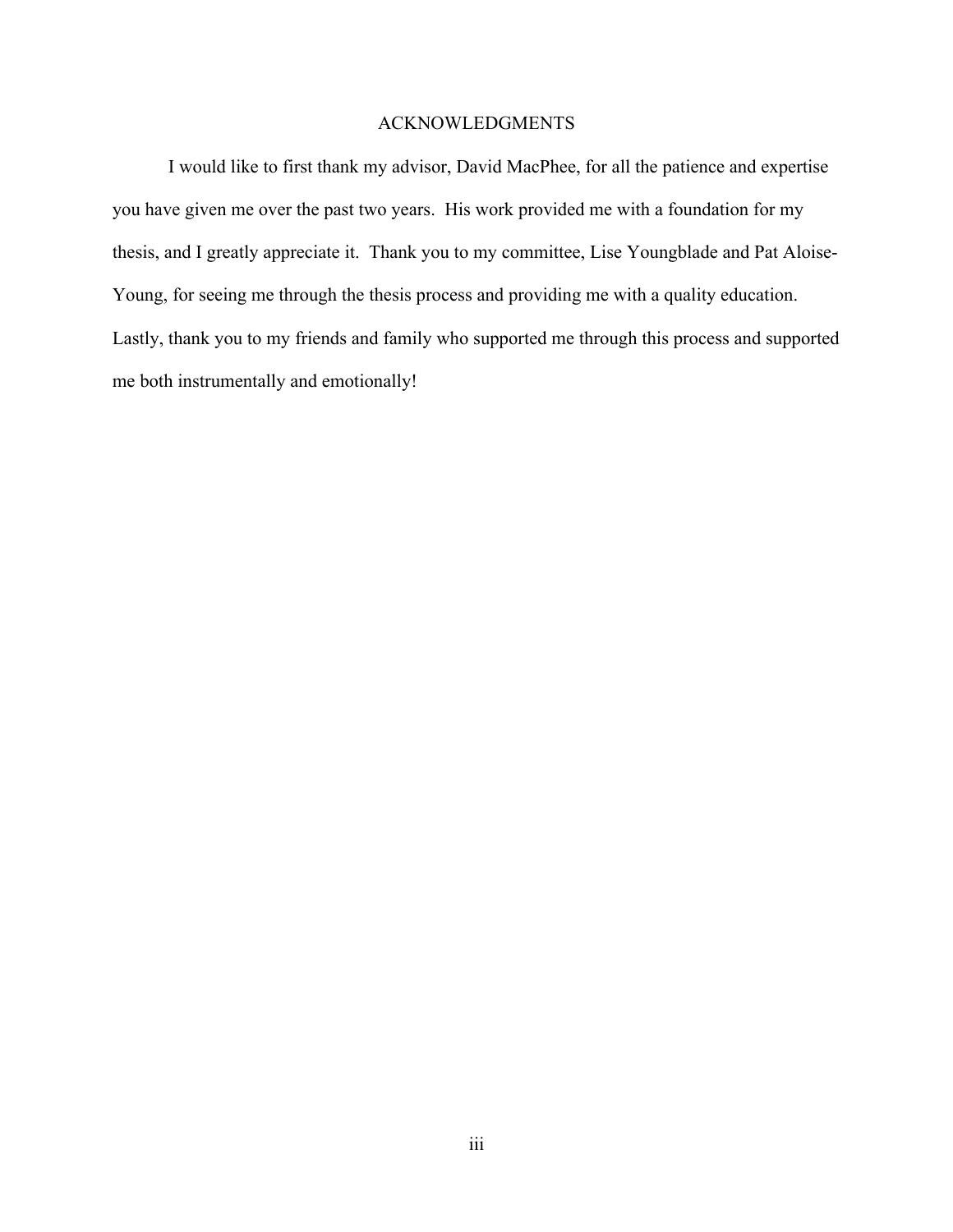## TABLE OF CONTENTS

| 2. |              |  |
|----|--------------|--|
|    |              |  |
|    |              |  |
|    |              |  |
|    |              |  |
|    |              |  |
| 5. |              |  |
| 6. |              |  |
|    |              |  |
|    | 5.2 Measures |  |
| 7. |              |  |
|    |              |  |
|    |              |  |
|    |              |  |
|    |              |  |
|    |              |  |
|    |              |  |
|    |              |  |
|    |              |  |
|    |              |  |
|    |              |  |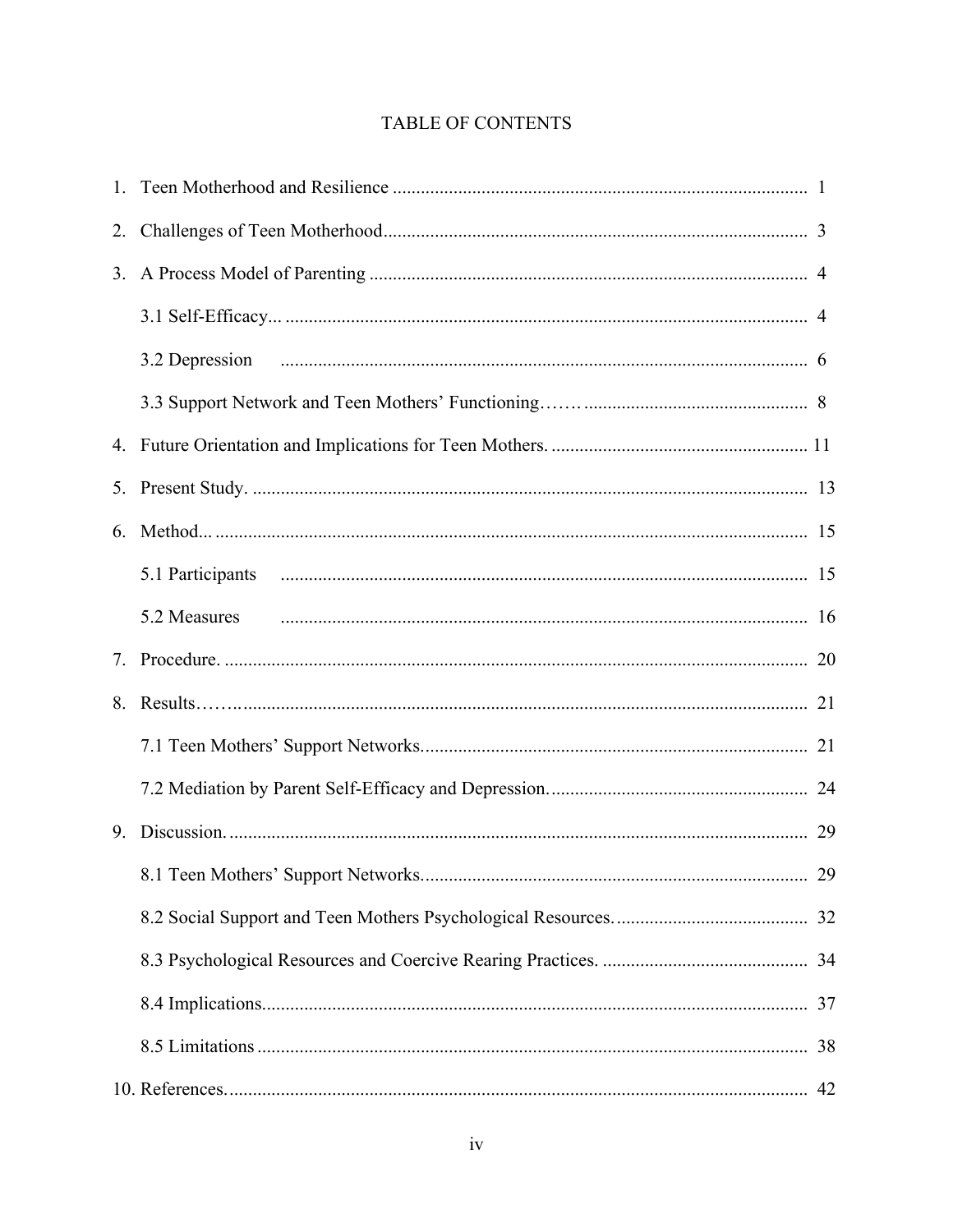#### **TEEN MOTHERHOOD AND RESILIENCE**

The purpose of the current study is to understand processes that might help teen mothers develop as competent parents. Predictors of capable functioning, specifically resilience, for parents are personal psychological resources, including self-efficacy and future orientation, and sources of support that buffer stress (Belsky, 1984). Because teen motherhood is a social problem that has an increased risk of negative outcomes (e.g., Fergusson & Woolard, 1999) and emotional distress (Milan et al., 2004), the current study is vital to understanding what mechanisms promote positive parenting outcomes for teen mothers.

Minimal literature addresses mechanisms of resilience for teen mothers. Resilience refers to processes in place when risk is present that produce outcomes similar to or better than outcomes when risk is not present (Masten, Best & Garmezy, 1990). When people demonstrate resilience, they adequately adapt to adversity despite the negative outcomes commonly associated with such risks (Cowan, Cowan & Schulz, 1996). Little research demonstrates specific resilience mechanisms associated with positive child-rearing practices of teen mothers. Considering that an estimated 18% of females in the United States will become teen mothers (Perper & Manlove, 2009), understanding the mechanisms that help young mothers succeed is a necessary gap in literature to fill. As well, effective programs for high-risk groups typically are based on an understanding of protective mechanisms (Werner & Smith, 1992), which as yet are not well documented for adolescent mothers (Beers & Hollo, 2009).

Developmental theorists Belsky, Cooley and Harter provide the foundational basis regarding necessary mechanisms for competent development as a parent and an adolescent. Belsky's (1984) model of parenting provides insights as to the primary mechanisms that result in successful parenting. Two core processes in this model are the internal psychological resources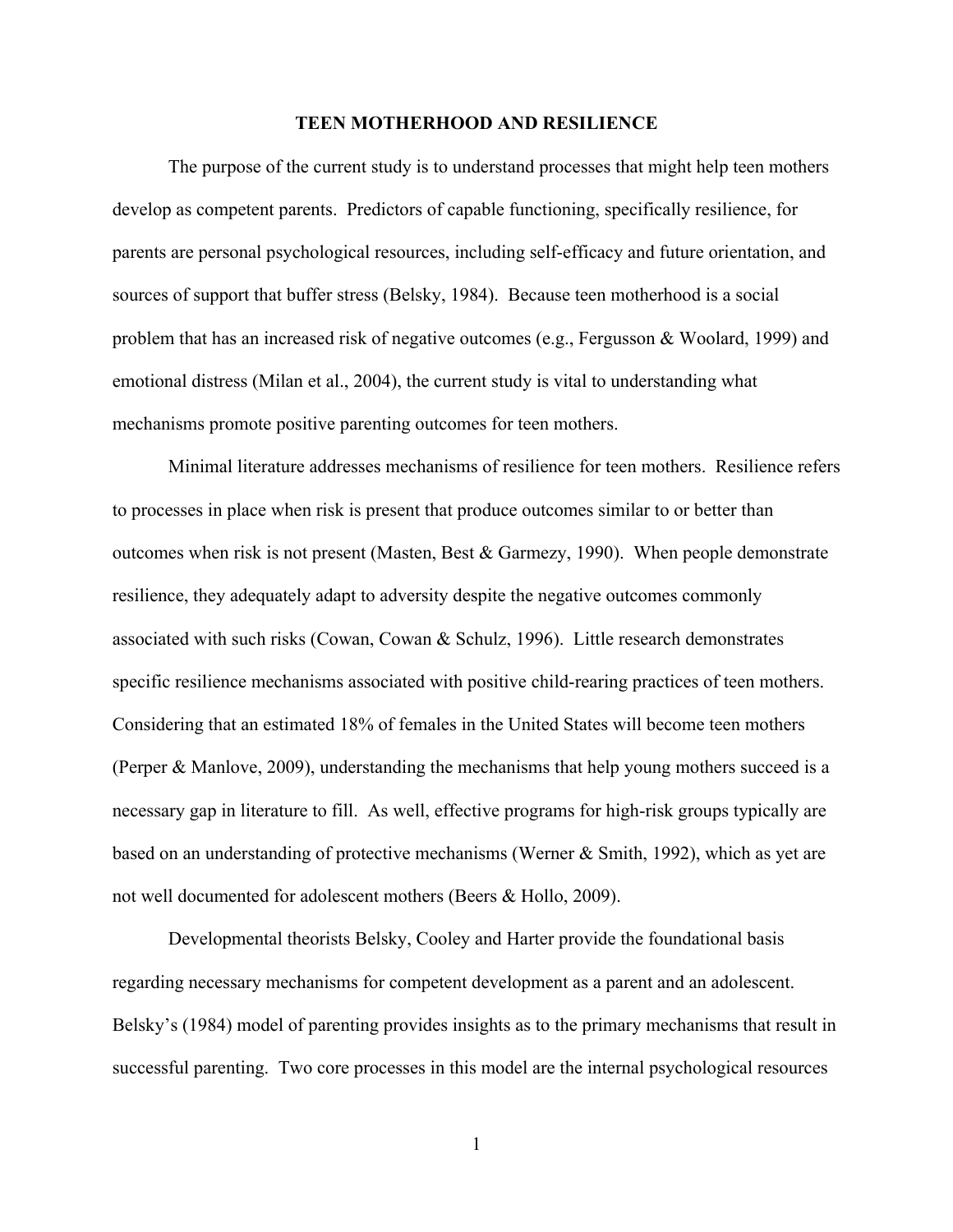of the parent (such as maturity, self-efficacy, depression, and sense of future goals) and systems of social support; both processes influence successful functioning as a parent. Internal psychological resources for adolescents include identity development, and vary depending on the environment of the adolescent (Meeus, 2011). Adolescents with positive family/support functioning tend to experience less identity confusion, whereas chaotic family functioning appears to be mutually exclusive with identity confusion (Schwartz, Mason, Pantin & Szapoczik, 2009). Therefore, it is important to examine mechanisms of social support that lead to identity development, which is an important mechanism of parenting (Belsky) as well as an important outcome of late adolescence.

According to the theory of the looking glass self (Cooley, 1902), one important function of social networks, especially in adolescence, is to provide feedback about one's self-image, including self-identity and self-competence (Harter, Stocker, & Robinson, 1996). A synthesis of this insight about the origins of self-image in adolescence with Belsky's (1984) assertion about the importance of social networks to effective parenting leads to my proposition that teen mothers' primary social network shapes their parental psychological resources, including selfefficacy, future orientation, and risk of depression. These factors are also important in developing teen mothers' child-rearing practices. Democratic control in child rearing will be used in this study as an indicator of adjustment to the stressors related to being an adolescent and a parent. The selection of competent rearing as the relevant outcome is consistent with theories of resilience (e.g., Luthar, Cicchetti & Becker, 2000; Masten & Coatsworth, 1998) that assert that competence or adjustment must be assessed in terms of the particular risk factors, as well as stage-relevant functioning.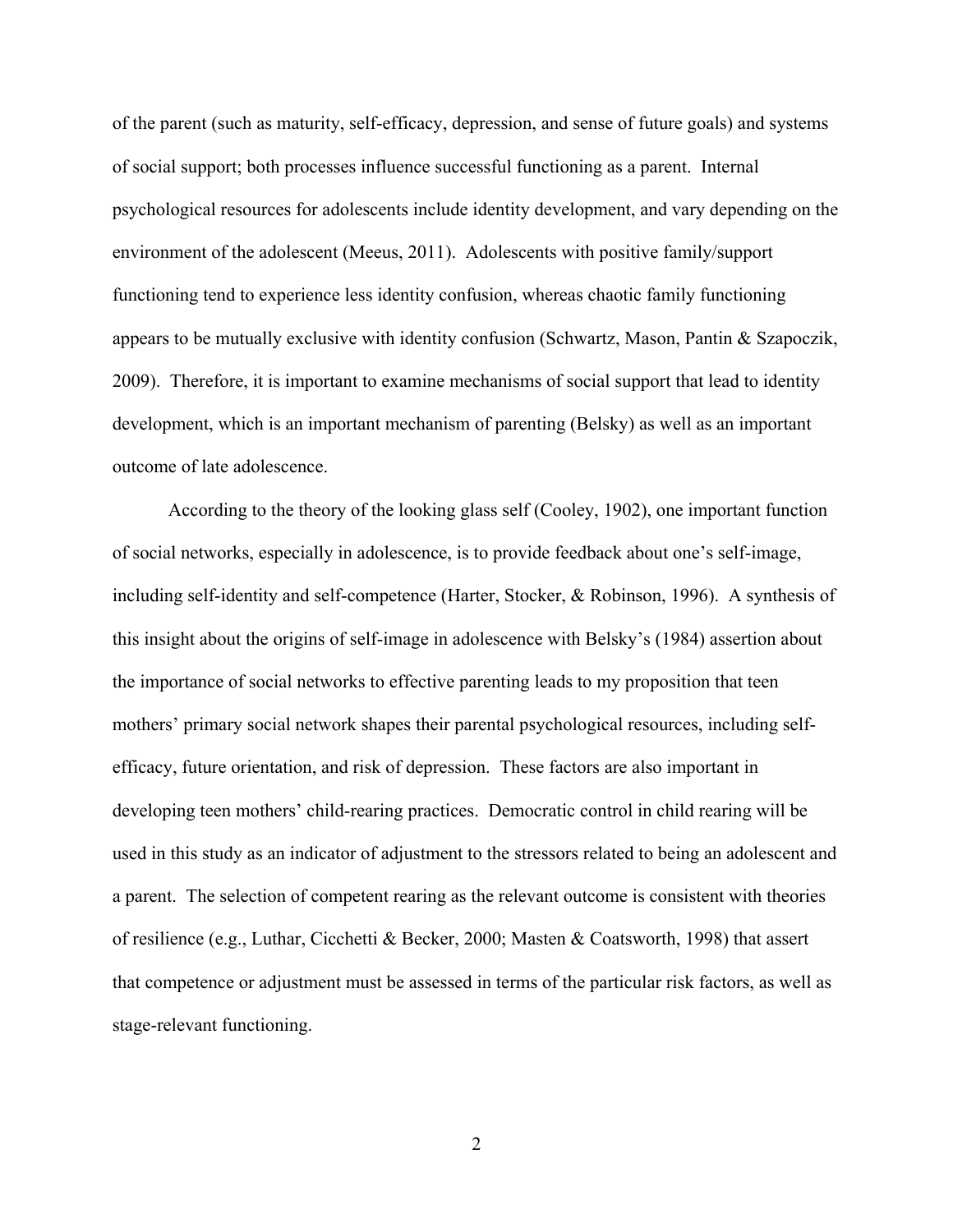It is important to examine protective factors that promote optimal parental functioning. In the sections that follow, I will examine key, documented challenges of teen mothers and what influences favorable outcomes. Based on Belsky's (1984) domains of parenting model and Harter et al.'s (1986) theory of the looking glass self-orientation of adolescents, I argue that teen mothers' support networks shape their perception of parental self-efficacy, risk of depression, and future orientation, which ultimately influences their child-rearing practices.

### **Challenges of Teen Motherhood**

Regardless of age or circumstance, parenting is a challenge. Teen mothers are faced with multiple obstacles to effective child rearing. Among these risk factors are higher levels of mental health disorders, lower levels of educational attainment, increased levels of economic disparities, and employment difficulties (Boden, Fergusson & Horwood, 2008). Teenage mothers are at increased risk of developing mental health problems (i.e., depression and anxiety), because pregnancy and parenting can lead to emotional distress, which results in the pregnancy being constituted as a stressful life event (Garber, Keiley, & Martin, 2002). Teens who become pregnant are also more likely to have experienced poverty, academic difficulties, and sexual abuse, risks that increase the likelihood of emotional distress (Coley & Chase-Lansdale, 1998). This results in increased emotional challenges for teen mothers (Milan et al., 2004) such as symptoms of depression, anxiety and hostility.

Teen mothers also experience increased levels of economic stress (Moffit & the E-Risk Study Team, 2002), with child care support being one of the most critical supports a teen mother can receive due to its influence on educational and financial attainment (Mollborn, 2007). In one longitudinal study of mothers, 59% of women who were mothers by the age of 18 had achieved no educational qualifications (i.e., a high school or college diploma) by the age of 25 (Boden et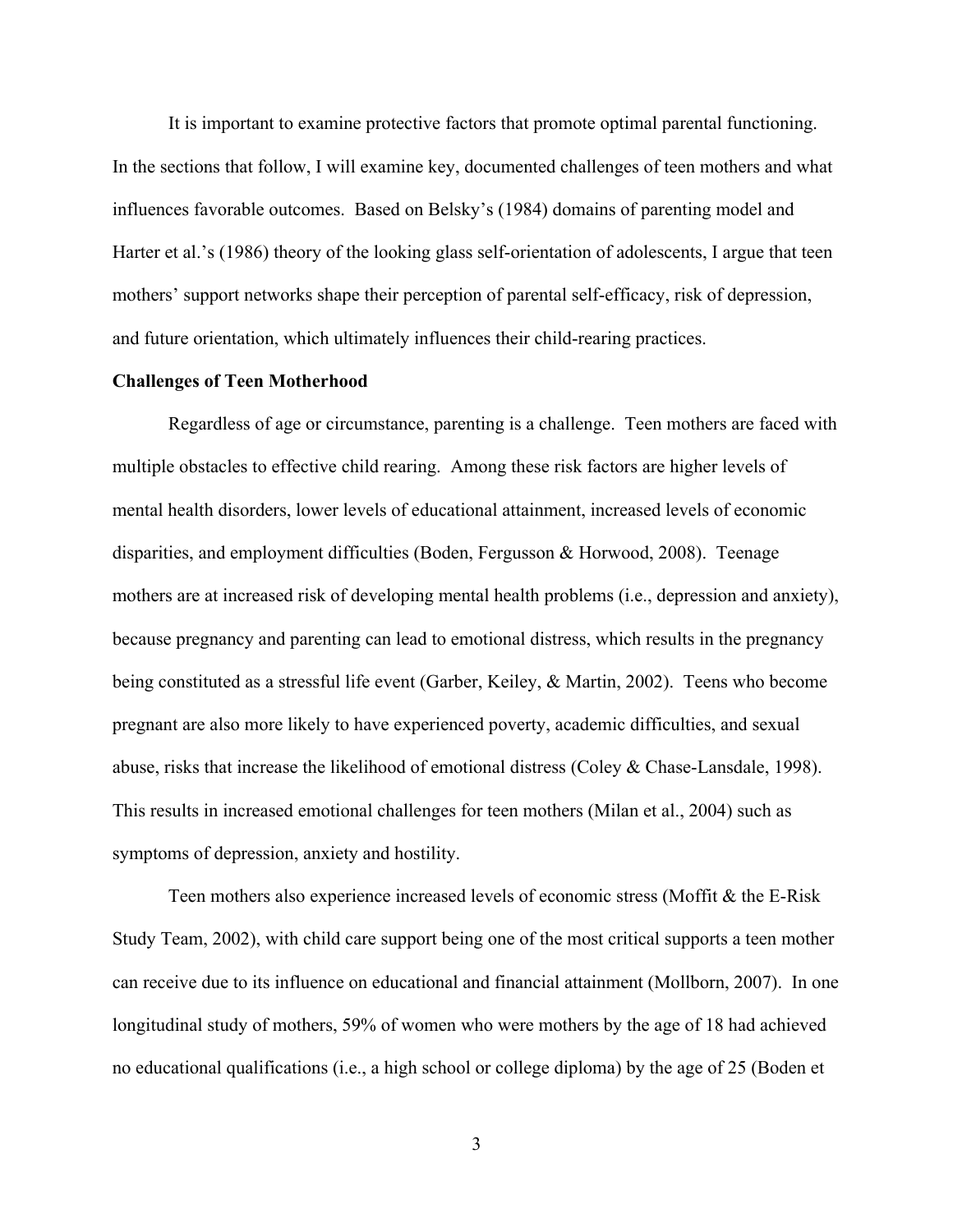al., 2008). Although teen motherhood is stressful, greater developmental maturity and nonmaternal support can serve as protective factors against negative effects (Kramer & Lancaster, 2010). These protective factors are the focus of Belsky's (1984) process model of parenting.

## **A Process Model of Parenting**

Belsky (1984) developed a process model of parenting that identified influences on successful parenting; these processes also are determinants of child maltreatment. The three domains identified are the personal psychological resources of parents, characteristics of the child, and contextual sources of stress and support. Belsky argued that contextual parenting supports are not as important as parents' internal and psychological resources in relation to effective rearing. Dynamics of marital relations, social networks, and jobs influence parents' well-being, and thus influence their parental functioning. Such aspects of internal resources include self-efficacy and maturity in regard to identity. Belsky's model emphasized that mature and psychologically healthy parents have developed a feeling of competency, or self-efficacy, in their parenting abilities, often influenced by their marital relations and emotional as well as material supports. Although some teen mothers have marital support (Mollborn, 2007), many rely on their families of origin for resources, including emotional support, that bolster their parental self-efficacy (McDermott & Graham, 2005).

**Self-efficacy.** Parental self-efficacy is defined by one's belief in the competency of performance in their role as a parent (Coleman & Karraker, 1998). Bandura asserted that selfefficacy is important in developing the motivation and perceived competency that someone is able to complete a given task. When motivation is present, a greater effort to overcome the challenges necessary for completing a task successfully is achieved (Bandura, 1977, 1982).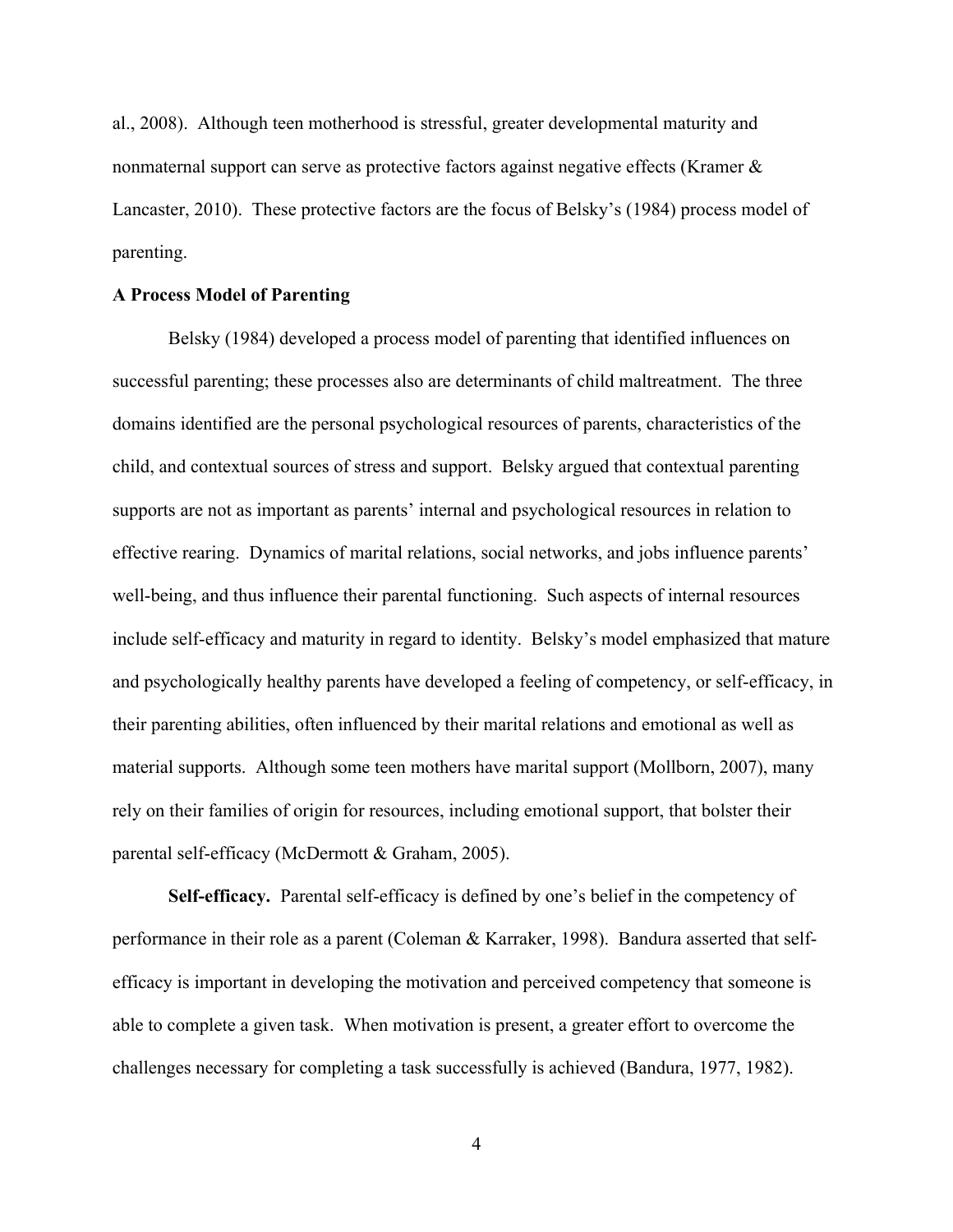According to Bandura, self-efficacy is attained through four types of influence. The first is through performance attainments, where a task is performed successfully. This results in a competence that the task can be completed again. For teen mothers, an example of this would be changing a diaper for the first time, thus increasing the importance of pre-natal classes that teach mothers skills before they are experiencing it with a live infant (Koehn, 2002).

The next three types of self-efficacy attainment largely depend on interactions with others (Bandura, 1982). The vicarious experience of observing the performance of others involves observing or hearing about someone else completing the task. Individuals may feel a sense of hope that they may be able to complete the task. This is expanded on by the third level of influence, which is verbal persuasion and allied types of social influences that assert that one possesses certain capacities of efficacy. This is particularly applicable to teen mothers: If the support network offers the vicarious experience of performing the task, but then does not provide verbal assurance of efficacy (e.g., by questioning the young mother's skills), teen mothers are likely to feel less competent if not a failure (Beers & Hollo, 2009). The final source of influence is the individual's own physiological status to judge their own capability, strength, and vulnerability in being able to complete the task.

For typically aged mothers, being confident in the ability to parent is critical to enduring the challenges with which they are faced, which often take a great deal of energy and persistence (Teti, O'Connel, & Reiner, 1999). One's self-efficacy determines how much someone will persist; individuals with limited self-competence are more likely to give up in the face of challenges or setbacks (Bandura, 1982). Challenging daily activities such as soothing a crying baby, consistency with parenting techniques, disciplining effectively, and daily schedules are all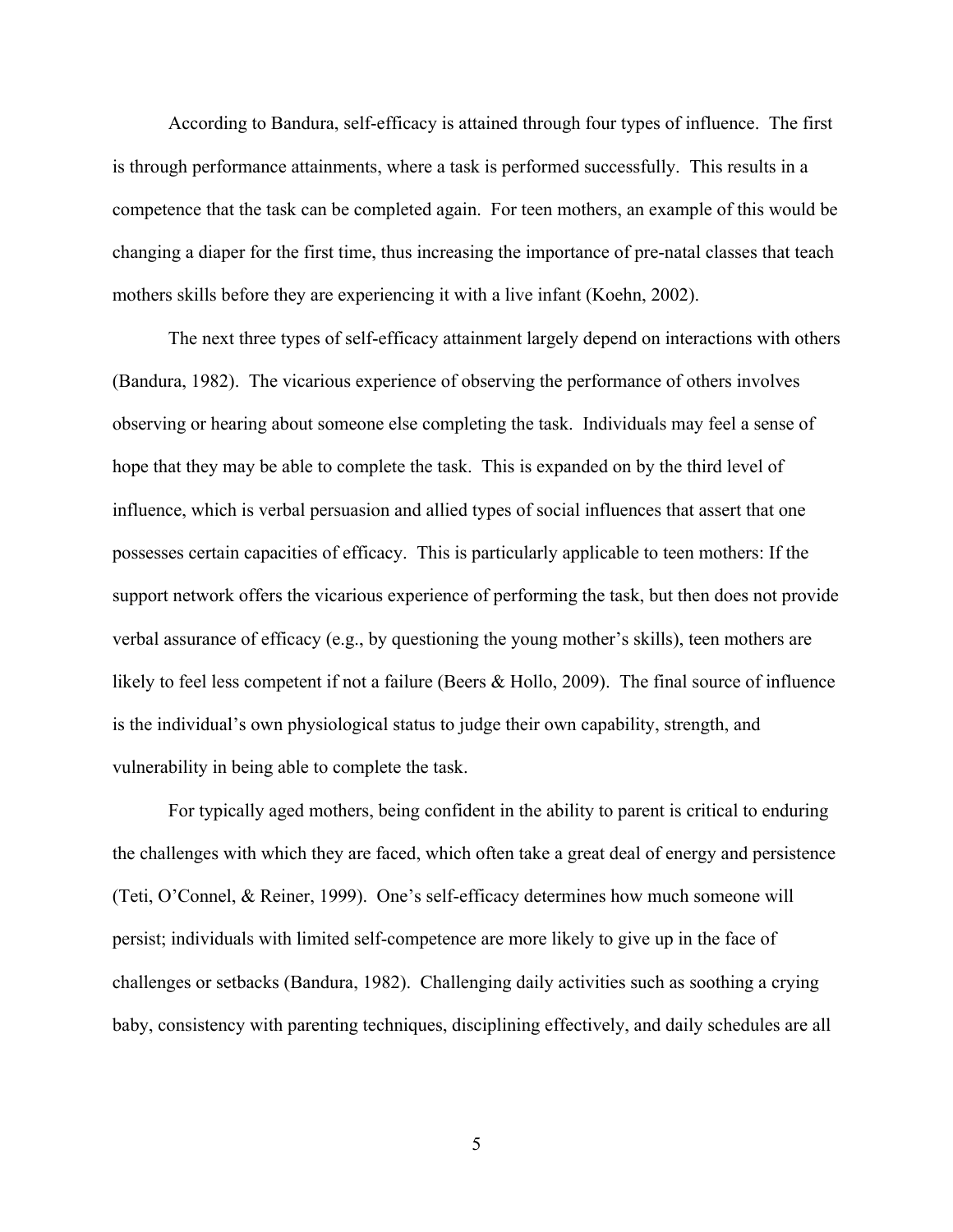influenced by one's perception of whether or not what they are doing is correct or effective (Teti et al., 1999).

Parental self-efficacy has been found to be affected by close attachment figures and the regard they hold for that individual. The more positive the regard the support figure has for the parent, the more likely she is to have high self-efficacy (Klaw, Rhodes & Fitzgerald, 2003). How these support figures influence parents' self-efficacy affects their ability to perceive themselves as a competent parent, which is critical in explaining parents' child-rearing practices (MacPhee, Fritz, & Miller-Heyl, 1996). If parents develop self-efficacy through vicarious observations and verbal and allied social influences who believe in their competence (Bandura, 1982), then one would expect that the quality and degrees of social support provided to an at-risk group such as teen mothers would be especially important to their functioning in terms of selfefficacy and child-rearing practices.

**Depression.** Maternal depression is associated with negative cognitive and socioemotional outcomes in young children (Downey & Coyne, 1990; Goodman & Gotlib, 1999). Depression in mothers and its effects on children is often measured by maternal sensitivity (Campbell, Matestic, Stauffenberg, Mohan, & Kirchner, 2007), and can be exhibited as hostility and irritability as well as critical, punitive, and rejecting interactions with children (Coyne, Downey & Boergers, 1996). The effects of maternal depression on children often vary depending on the severity of depression (Campbell et al., 2007). Economic stress has been largely linked to depression, and has been found to diminish the benefit of social support (Gjesfjeld, Greeno, Kim & Anderson, 2010). Maternal conflict has also been linked to maternal depression and poor socio-emotional outcomes in children (Downey & Coyne, 1990). Little research is available on the effects of support networks on maternal depression, particularly for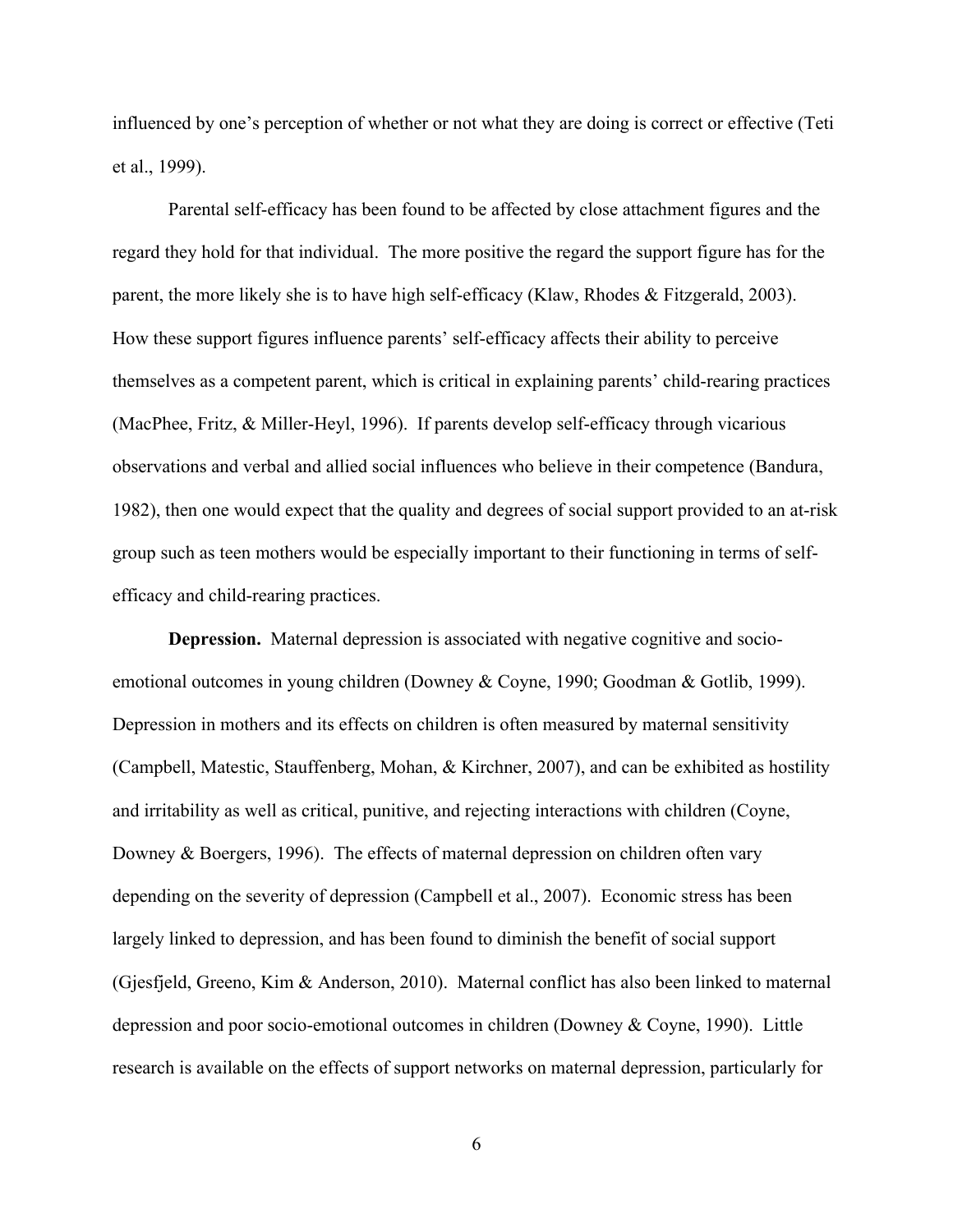teen mothers. Bandura argued that teen mothers who have low levels of self-efficacy are at risk of experiencing increased anxiety and depression (Bandura, 1982). In general, teen mothers are at an increased risk of depression due to multiple risk factors in their life. This includes financial challenges, work, and school obligations (Garber et al., 2002), and the integration of the potentially unexpected role as a mother along with other life roles (Birkeland, Thompson, & Phares, 2005).

Depressive symptoms can negatively affect teen mothers' functioning at work and school, as well as the relationship with her child and others (Clemmens, 2003). Teen mothers often are not referred and do not receive mental health evaluation and/or treatment when exhibiting depressive symptoms (Logan & King, 2001). Other documented challenges of teen mothers receiving treatment include access to and knowledge of resources, the stigma associated with mental health treatment (Komiya, Good, & Sherrod, 2000), and lack of education regarding the prevalence of postpartum depression (Logsdon, Hines-Martin & Rakestraw, 2009).

Postpartum depression and/or emotional distress affects approximately one out of four adult women (Moses-Kolko & Roth, 2004; Hopkins, Marcus, & Campbell, 1984). Thus, it is not surprising that teen mothers, who are experiencing motherhood at a nonnormative time in their life, would also experience depression at a higher rate than for other women. It is estimated that half of all teen mothers experience symptoms of depression during the early postpartum period (Miller, 1998). Specifically, a study done by Logsdon (2008) found that 47% of teen mothers experienced significant symptoms of depression at 4-6 weeks postpartum, and the depressive symptoms were still exhibited at 12 months postpartum.

Children of depressed teen mothers are at an increased risk for adverse outcomes, largely because of the lack of responsiveness a depressed mother exhibits, and the inability to handle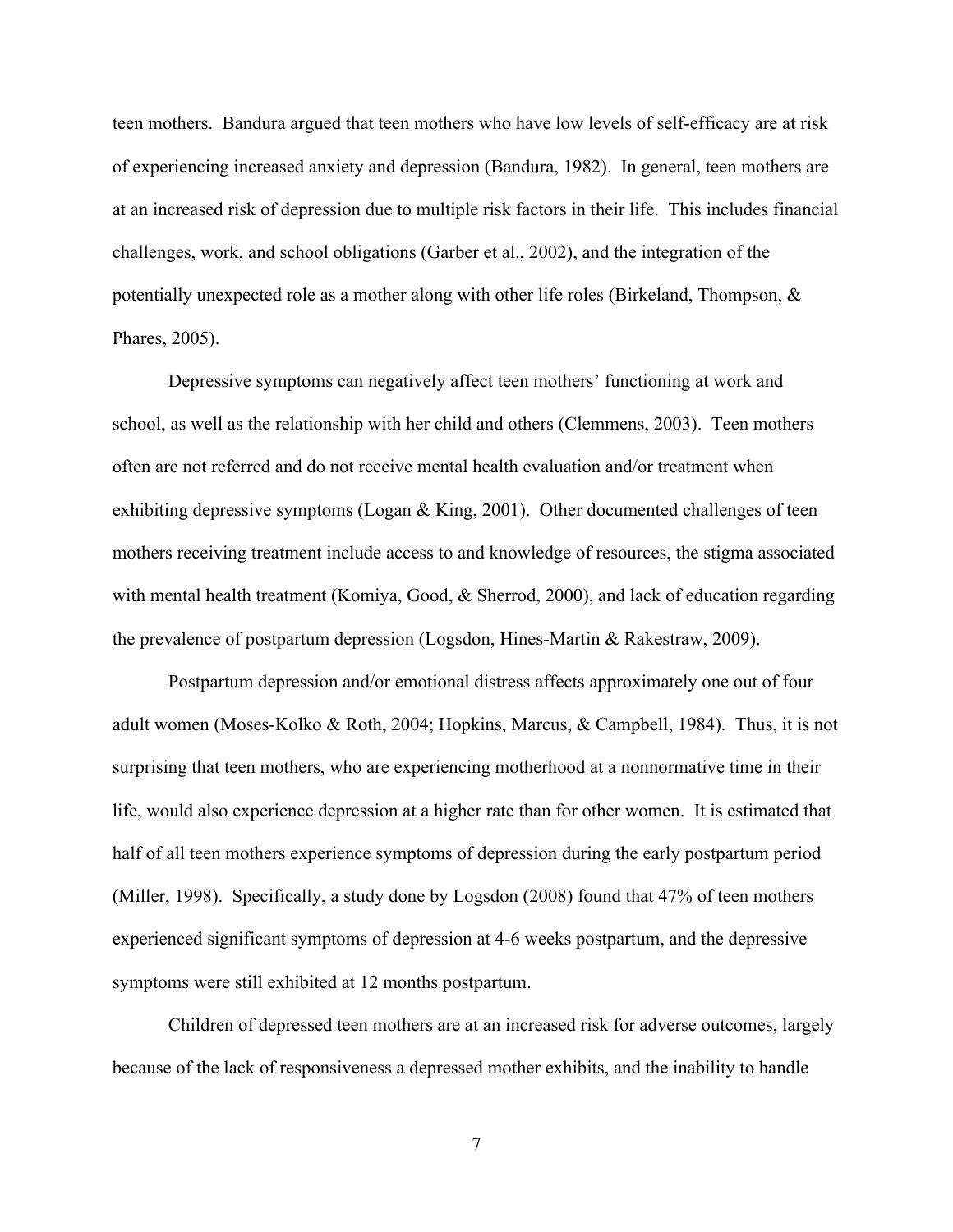difficult parenting situations (Carter, Garrity-Rokous, Chazen-Cohen, Little & Briggs-Gowan, 2001; Middleton, Scott, & Renk, 2009). Maternal depression also relates to the sense of selfefficacy a teen mother has when it comes to being able to cope with the challenges of teen motherhood. This holds large implications for intervention programs supporting teen mothers, highlighting the necessity of normalizing the challenges involved with depression many mothers experience and expanding teen mothers' access to resources (Logsdon et al., 2009). Additionally, because teen mothers tend to reach out to peers or their support system before talking to a health care provider (Logsdon, Usui, Foltz & Rakestraw, 2009), education of adolescent mothers' support networks is also needed.

**Social support and teen mothers' functioning.** A second component of Belsky's (1984) process model is social support. Support for parents is a multidimensional construct that includes emotional support, instrumental assistance, and social expectations (e.g., Mitchell  $\&$ Trickett, 1980; Powell, 1980). Belsky defined social support by three components, including emotional support, instrumental assistance, and social expectations.

Emotional support provides parents with love and acceptance from others through explicit statements of caring and considerate actions. When a support network offers emotional support, the size of the network matters little compared to the quality of the support received and whether or not it meets the parents' needs (Unger  $\&$  Powell, 1980). Tightly knit social networks have been shown to be positively correlated with parents' self-efficacy and ability to discern their own child's individual differences and parenting needs (Abernethy, 1973). However, the effectiveness of the support network also needs to be examined in regard to parents receiving the support they need. A goodness-of-fit model relates to whether or not support networks provide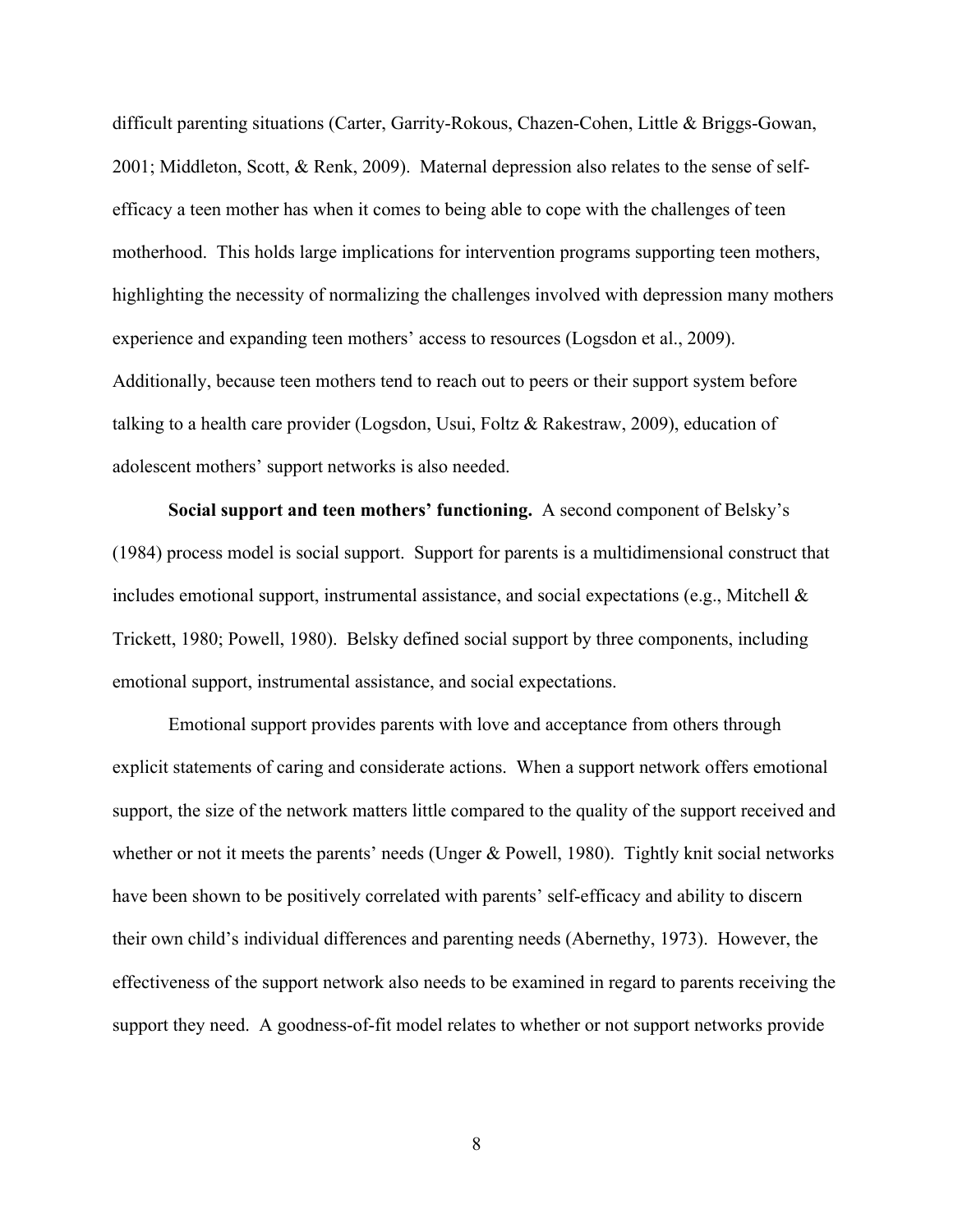positive support that fosters self-efficacy as opposed to support that is intrusive, critical, or unwanted by the mother, which undermines self-efficacy (French, Rodgers, & Cobb, 1974).

Instrumental assistance involves help with routine tasks such as childcare, or advice and information regarding child-rearing methods. For teen mothers, avenues of community support have also been shown to bolster teen mothers' level of competency. Home visits providing adolescent mothers with education regarding their child's development have also been an avenue of support shown to increase positive child-rearing practices (Hammond-Ratzlaff & Fulton, 2001).

Lastly, social expectations provide parents with guidelines for what is or is not appropriate behavior. For teen mothers, this often involves challenging the social disapproval often perceived from others (McDonald et al., 2008). McDonald also found that social supports for teen mothers are related to their social and emotional well-being, including impulsivity and problem solving.

The role of social support in teen mothers' lives often is examined in relation to their sense of competence, or self- efficacy. The majority of literature emphasizes the role of selfefficacy for typically aged mothers. Teen mothers lie outside what is considered 'normal' parenthood (Trad, 1995), and thus often must rely on two resources to which they have the most access: their families and own personal capacities (McDermott et al., 2005). Belsky argued that for on-time parents, the marital partner is the primary support in terms of effects on a mother's parental functioning. Although in the past it was more common for teen mothers to marry young, the majority of adolescent mothers currently remain unmarried when their child is born (Boonstra, 2002) and are often not co-residing with their significant other (Florsheim & Smith,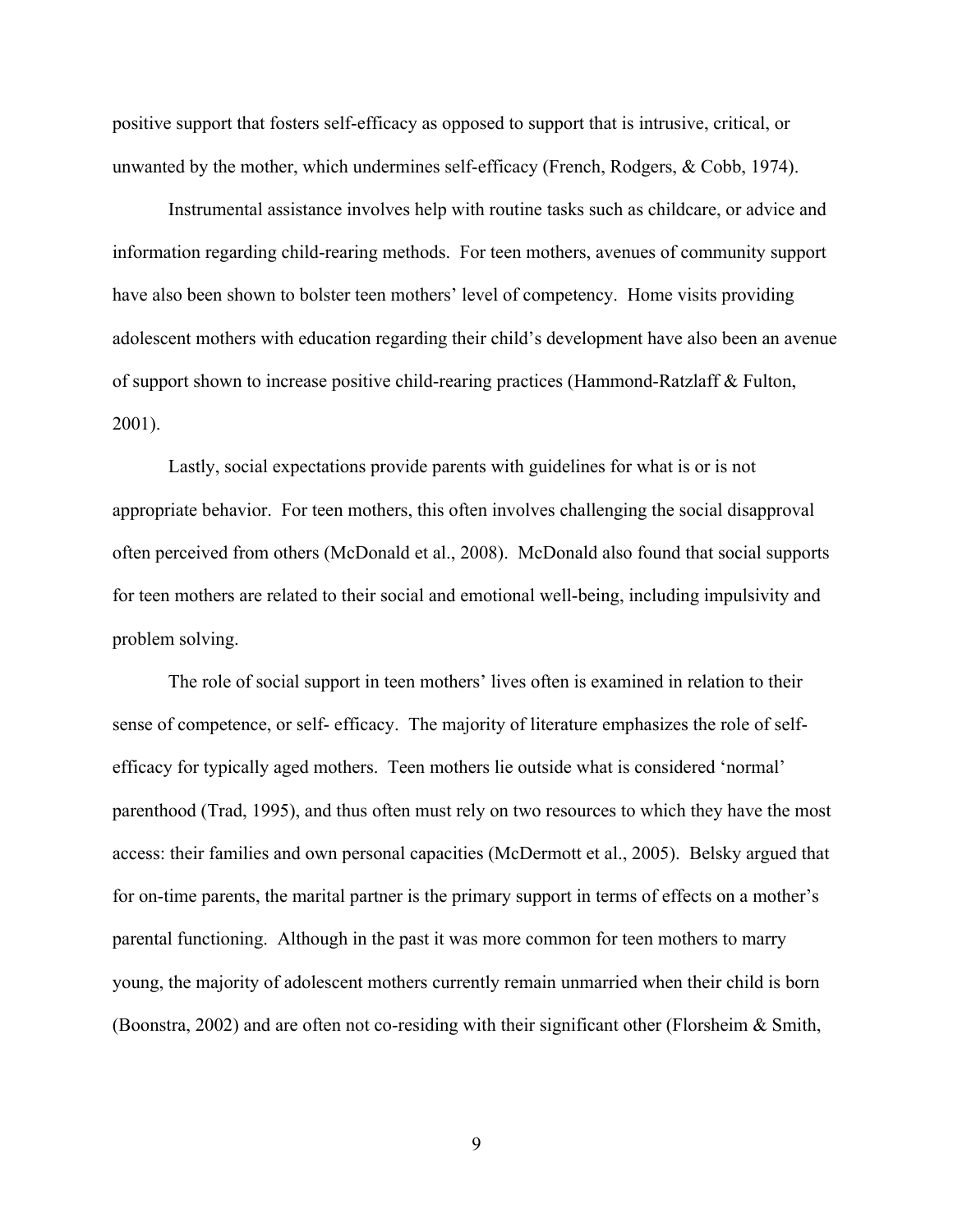2005). Thus, a potentially important source of social support – the spouse – is typically absent for adolescent mothers.

Overall, teen mothers living with family or close friends have higher levels of social support, educational achievement, self-efficacy, and problem-solving abilities (McDonell et al., 2008). Mothers of teen mothers can play a significant role when the teen and child reside with them. Supports such as housing, child care, and parenting support are beneficial to a teen mother, especially within the first 24 months of their child's life, and can improve teen mothers' adjustment to parenting (Oberlander, Shebl, Magder & Black, 2009). However, the mother of a teen mother can be intrusive by acting as her grandchild's parent, resulting in the teen mother developing low parental self-efficacy (Culp, Culp, Noland, & Anderson, 2006). Additionally, teen parents need to remain primary in parenting and child care (Beers et al., 2009). When a teen mother has a less supportive relationship with their mother, the teen mother is more likely to leave the home, resulting in decreased financial and educational support and uncertainty for the future (Oberlander et al., 2009). Thus, teen mothers may face a situation where too little support from her own parents may compromise her competence as a parent and emerging adult, but too intrusive support may also undermine her autonomy and effective rearing.

Literature on teen mothers' support systems, specifically who lies within said support system, is limited. Further understanding of the dynamics of social supports holds implications for strengthening services and supports for teen mothers (Beers & Hollo, 2009). The current study helps to fill this gap in literature by documenting both the sources of support for teen mothers and the adequacy of support they receive.

Emotional support and social expectations are two aspects of social support described by Belsky (1984). These types of support influence not only teen mothers' mental health and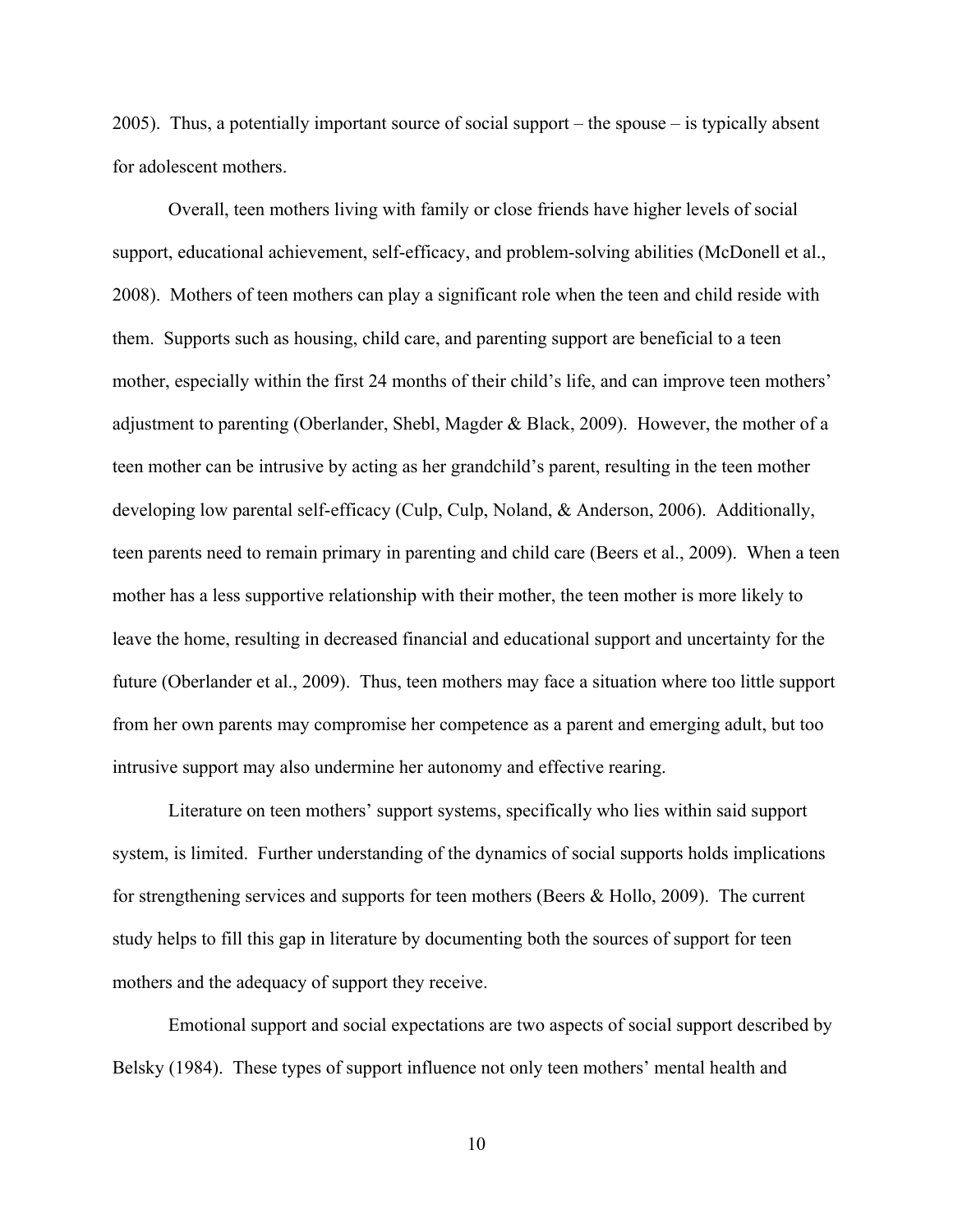parental competence (Ensor  $\&$  Hughes, 2010); they might also be implicated in another process that is important to a teen mother's development, future orientation (Breen & McLean, 2010). The quality of the emotional support may influence teen mothers' hopes for the future as well as their view of themselves as having a productive future (Beers & Hollo, 2009). In addition, social expectations may influence teen mothers' ability to see what their expected future will be in terms of possible selves (Oyserman & James, 2009).

## **Future Orientation and Implications for Adolescent Mothers**

The looking glass self-orientation model states that adolescents' perception of self is primarily influenced by their peers and support networks (Harter et al., 1996). The model, influenced by Cooley (1902), emphasizes that social networks essentially shape self-worth and self-concept, which also relates to a sense of competence. Harter et al. argues that adolescents require the approval of others in order to approve of themselves (1996). Based on the approval gained from peers, adolescences form understanding of themselves, their abilities, and their future. Thus, the mirror in which they gaze is the looking glass, and greatly influences formation of identity and self (Harter et al., 1996), and who they will become in the future.

Future orientation is defined as the image one has about one's future (Seginer, 2008). The looking-glass orientation for adolescents emphasizes that peers act as the primary influences for approval and support when shaping the image of who one will become (Harter et al., 1996). While peers continue to be a part of the support network when a teen becomes a mother, immediate family tends to be the primary support resource. However, peers often remain a strong source of emotional support (Beers & Hollo, 2009), particularly those who can offer a positive example of who can assist them in achieving educational goals (Klaw et al., 2003).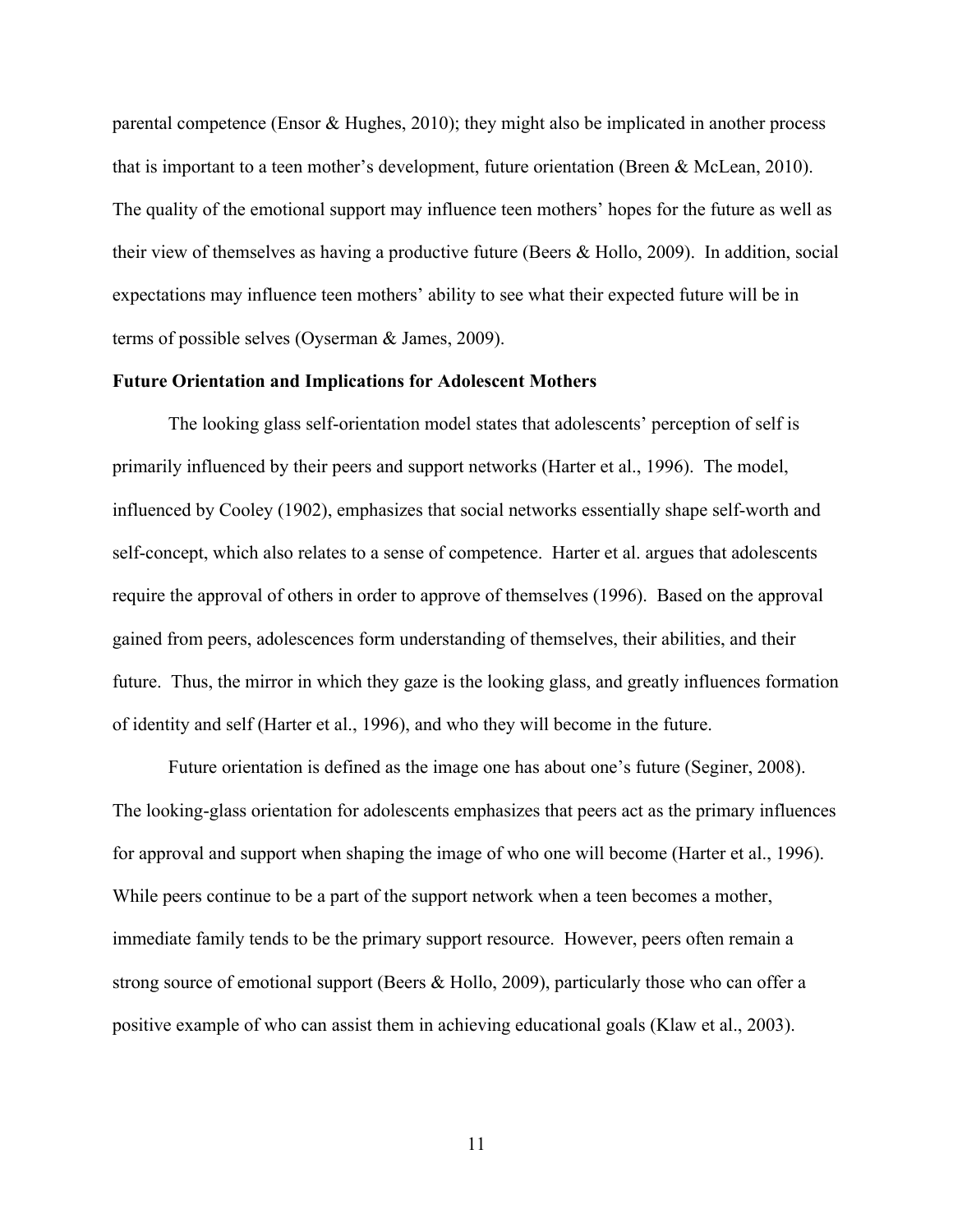Support networks can provide a sense of future orientation for an adolescent, because they can see that someone may have done it already.

In relation to adolescents' definition of who they will become, there is a difference between what teens view as their ideal selves and who they fear becoming. A qualitative study by Klaw (2008) found that teen mothers have an idealized hope for themselves as a middle class adult with a good home, in loving relationships, and in professional careers. However, there was a contradiction between this future orientation and current life circumstances (i.e. education level, income, availability of resources, etc). Research revealed the development of the teen mothers' future orientation was fostered by social support. This included family members, peers, and community members. Specifically, many teen mothers felt inspired by older female mentors who were able to achieve a professional career, despite having been a teen mother (Klaw, 2008). In relation to the model of the looking glass self, teen mothers are able to see in their peers their possible selves of the future.

Identity and self-concept involve one's view of one's current situation and who one identifies as in the present. Possible selves, or the self one believes he/she may become in the near or distal future allows for exploration of potential positive and negative future outcomes (Oyserman & James, 2009; Markus & Nurius, 1986). Discussion and exploration of teen mothers' fears and hopes of the future is important in developing understanding of what is to come (Benson, 2004). Reflection and processing of past experiences, particularly teen mothers, develops a sense of self throughout time. Teen mothers often report that becoming a mother provided them the opportunity to end criminal behavior (Carroll, Houghton, Wood, Perkins & Bower, 2007) and provided a new opportunity for the development of identity.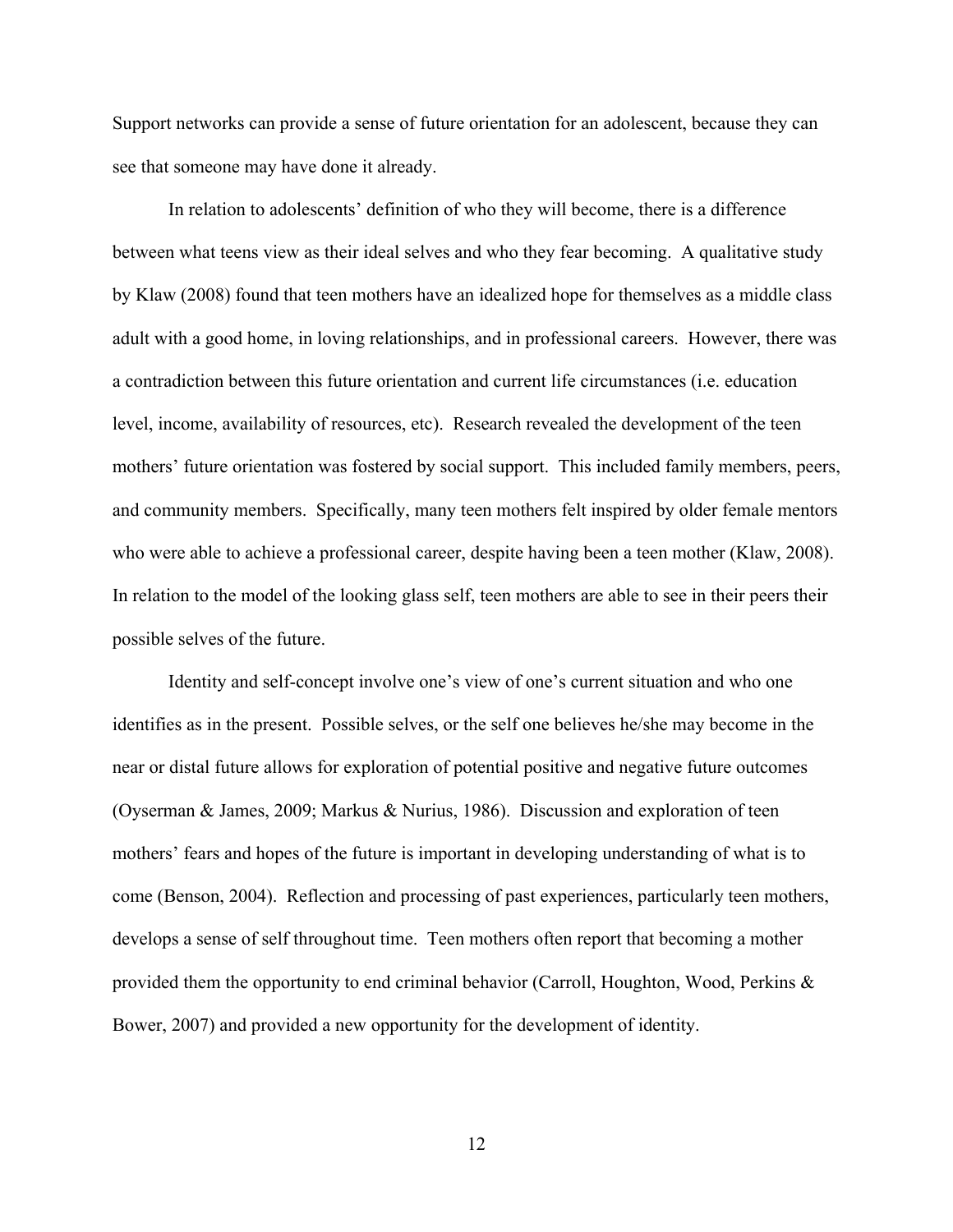The importance of future orientation to teen mothers' healthy development has not been studied in depth. Current research of future orientation focuses primarily on adolescence, particularly when coming from challenging circumstances (Seginer, 2008). More research is needed on how a realistic sense of future orientation for teen mothers might contribute to parental functioning. The majority of literature on teen motherhood and future orientation focuses on the importance of narrative development to make meaning of the past and the future (Breen & McLean, 2010; Klaw et al., 2003). A limitation of qualitative research is the difficulty of finding patterns of relations among variables, such as how future orientation is related to other protective factors. The present study meets a need for a qualitative examination of future orientation for teen parents, and how it is fostered by support networks to buffer poor parenting outcomes.

## **The Present Study**

From a resilience standpoint, success for teen mothers is often defined as the avoidance of risk commonly associated with teen motherhood, including increased risks of poverty, low educational achievement, and abuse and neglect (Breen & McLean, 2010). Prior research has focused significantly on external resources that influence the role support networks can play in the prevention of teen motherhood (Beers & Hollo, 2009) because of the understanding of such risks. Minimal research has focused on how support networks influence the internal capacities that are necessary for teen mothers to exhibit effective child rearing practices and avoid negative outcomes. The present study examines three mechanisms (parental self-efficacy, depression and future orientation) that research has indicated are important for positive parent functioning and normative adolescent development. I will explore the level to which teen mothers' emotional and instrumental needs, which are essential for the development of future orientation, emotional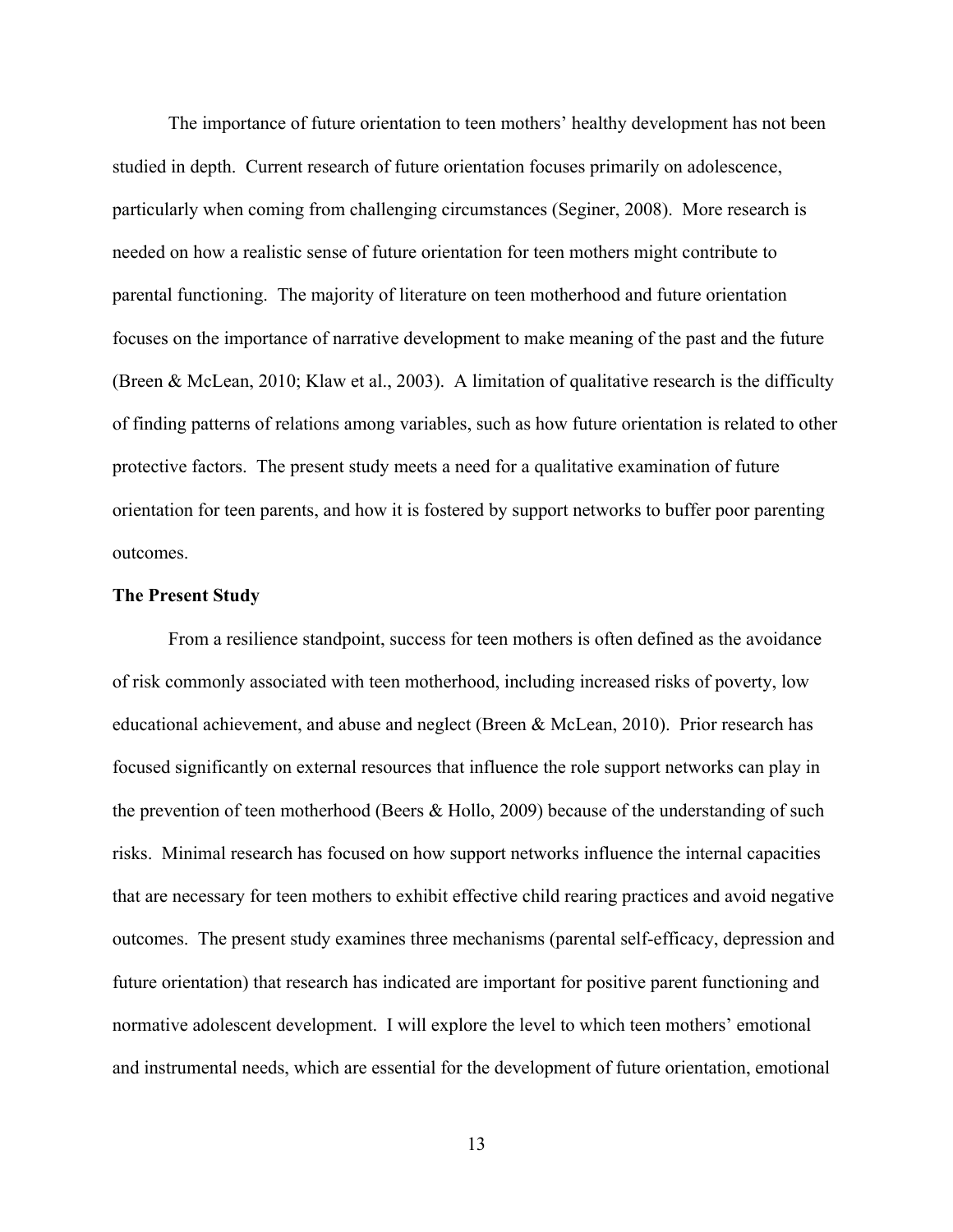well-being, and self-efficacy, are being met by their primary social network. Based on these protective factors established in the literature, nurturant child-rearing practices will also be evaluated. It appears that no prior studies have tested depression and self-efficacy as mediators of the relation between social support and child-rearing practice. There is sufficient research evidence that depression and self-efficacy are related to social support (Bandura, 1982; Beers & Hollo, 2009; Belsky, 1984; French et al., 1974; Hammond-Ratzlaff & Fulton, 2001; McDonald et al., 2008) and parenting (Belsky; Bandura; Coyne et al., 1996; Klaw et al., 2003; MacPhee et al., 2003). Therefore, depression and self-efficacy may mediate the association between social support and nurturant child rearing practices. Due to the lack of quantitative research linking future orientation to parenting, a hypothesis about mediation will not be offered, but exploratory analysis will be conducted to see if there is a relationship.

The aim of the current study is to examine how the characteristics of the primary support networks of teen parents relates to how they see themselves as parents, their emotional wellbeing and how they see their future. I hypothesize that teen mothers' who have more supportive social networks have greater confidence in their parenting abilities (high efficacy), lower rates of depressive symptoms, and a more optimistic sense of the future. The second hypothesis is that these protective factors – high levels of support, high self-efficacy, high emotional wellbeing and a positive future orientation – correlate with positive rearing practices. Assuming the first and second hypotheses is supported, a third hypothesis is proposed which is that protective factors (self efficacy and depression) mediate the association of variables of social support and coercive child-rearing outcomes practices.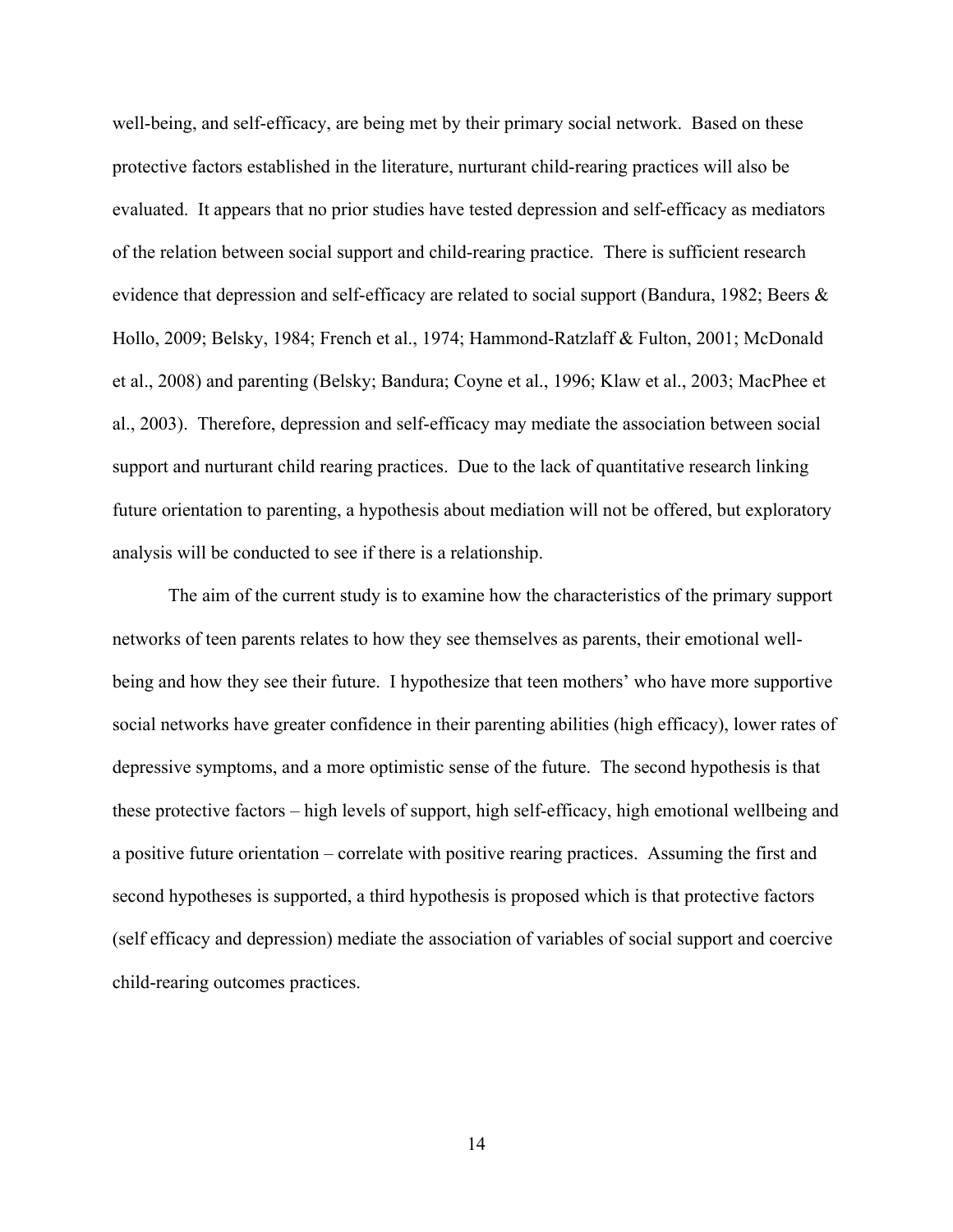#### **METHOD**

## **Participants**

Teen mothers  $(N = 344)$  from three sites in the Rocky Mountain region were included as participants in this study. Communities include a Native American reservation, a multiethnic city of approximately 300,000, and a rural multiethnic county. Recruitment for the study involved participants being referred through TANF administrators, school systems, health and addiction agencies, teen life centers, and other community agencies. Requirements for participation involved meeting one of two eligibility criteria. The first was that teen mothers or their families had to be eligible for any state or federal means-tested benefit, such as Food Stamps, Medicaid, or free school lunches. The second criterion was that the family income had to be at or below 150% of the federal property level. Once participants were identified as meeting one of the two criteria, they could be enrolled in the study. Because recruitment occurred at any place which might yield participants and all eligible participants were enrolled in the study, the current sample is considered a sample of convenience.

All participants were younger than age 20 when they entered the study  $(M = 17.54 \text{ years})$ and each was the primary individual rearing her child. The majority (93.5%) of mothers had one child, and the average age of the child was almost 6 months old. The age of teen mothers' children varied from newborn to 3½ years. Mothers had completed an average of 10.32 years of education and 18% had earned a diploma, GED, or vocational certificate. Teen mothers who did work (22.4%) had a part time job of approximately 28 hours a week and earned an average of \$6.50 per hour. At the time of participation, 17.6% of teen mothers lived in a nuclear family with their biological parents; 28.2% lived with their single mother and siblings; 30.6% coresided with their partner and parent(s); 18% lived only with their partner; and the remainder either lived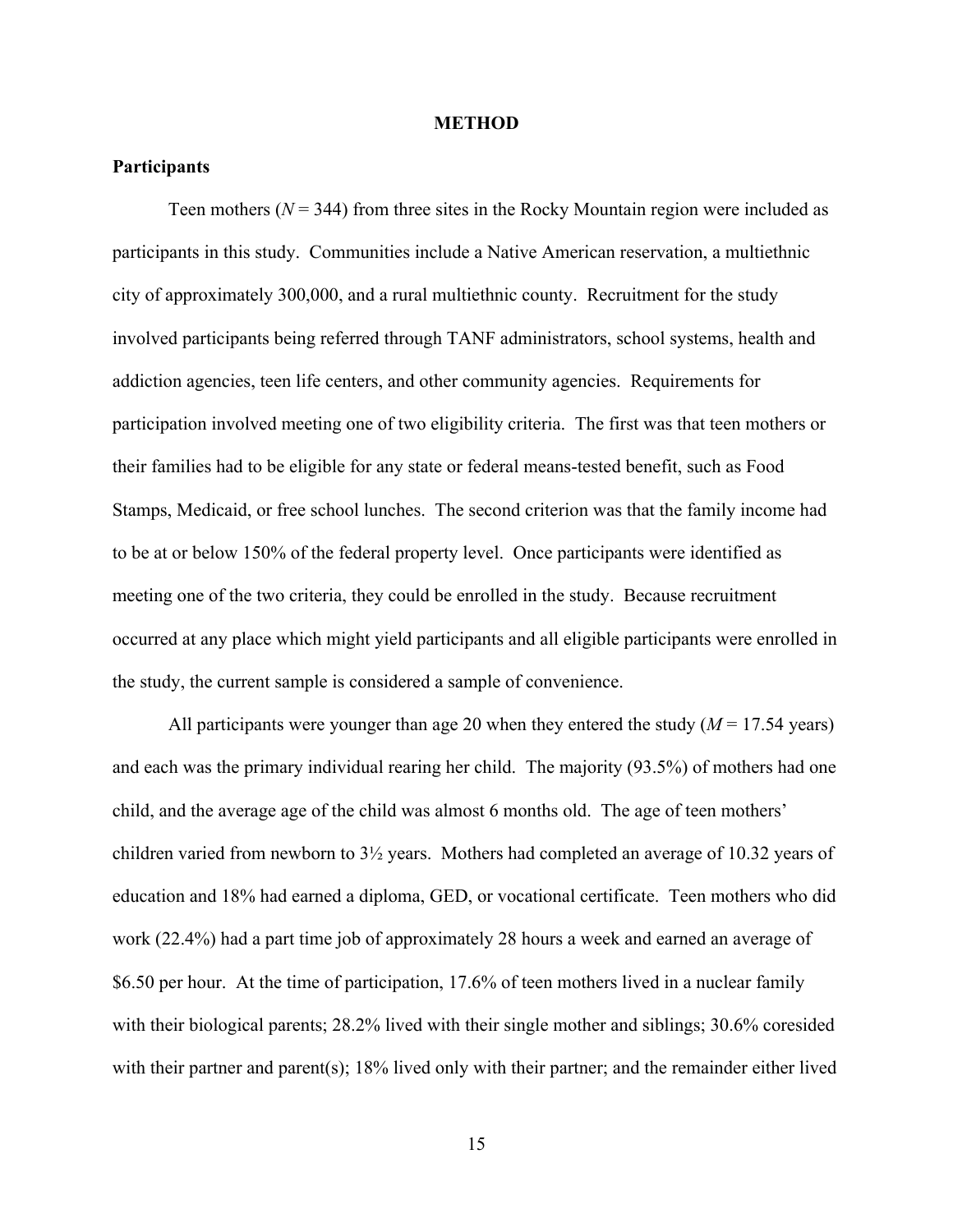alone or with another relative. Ethnic composition included 149 Native American, 58 Hispanic, 111 nonHispanic White, and 26 other or mixed identify teen mother. No ethnic differences in maternal age, child age, or educational attainment were noted.

A sample of 344 provides a power of .97 for bivariate correlations of  $r = .20$ , which would be a small/medium effect size. If four social network variables were used to predict selfefficacy or future orientation, a sample this size would provide a power of 1.00 for a medium effect size of  $R^2 = 0.13$  in multiple regression analyses.

## **Measures**

Five measures were used from the baseline survey. All were reviewed for readability and cultural competence by human services professionals who were familiar with or members of the local ethnic groups.

**Self-efficacy.** Global self-efficacy was measured by the Pearlin Mastery Scale (Pearlin, Menaghan, Lieberman & Mullan, 1981). The Pearlin Mastery Scale measures a person's sense of control over what may be viewed as problems in one's life. It is a 7-item measure, with items rated from *1 (strongly disagree)* to *4 (strongly agree),* with higher scores indicating a higher degree of mastery orientation. The scale has internal reliabilities greater than .85 and is stable over time (*r = .*44). This scale is inversely correlated with the Rotter's Locus of Control Scale, *r*  $=$  -.45, and the Hopelessness Scale,  $r = -0.61$  (Shek & Lai, 2001), demonstrating concurrent validity. Changes in economic strain were found to be inversely related to changes in mastery, social support, and coping. Social support and coping were positively associated with change in mastery. Lastly, changes in mastery inversely predicted change in depression. These associations are consistent with theoretical predictions of stress theory, and document construct validity of the Pearlin Mastery Scale.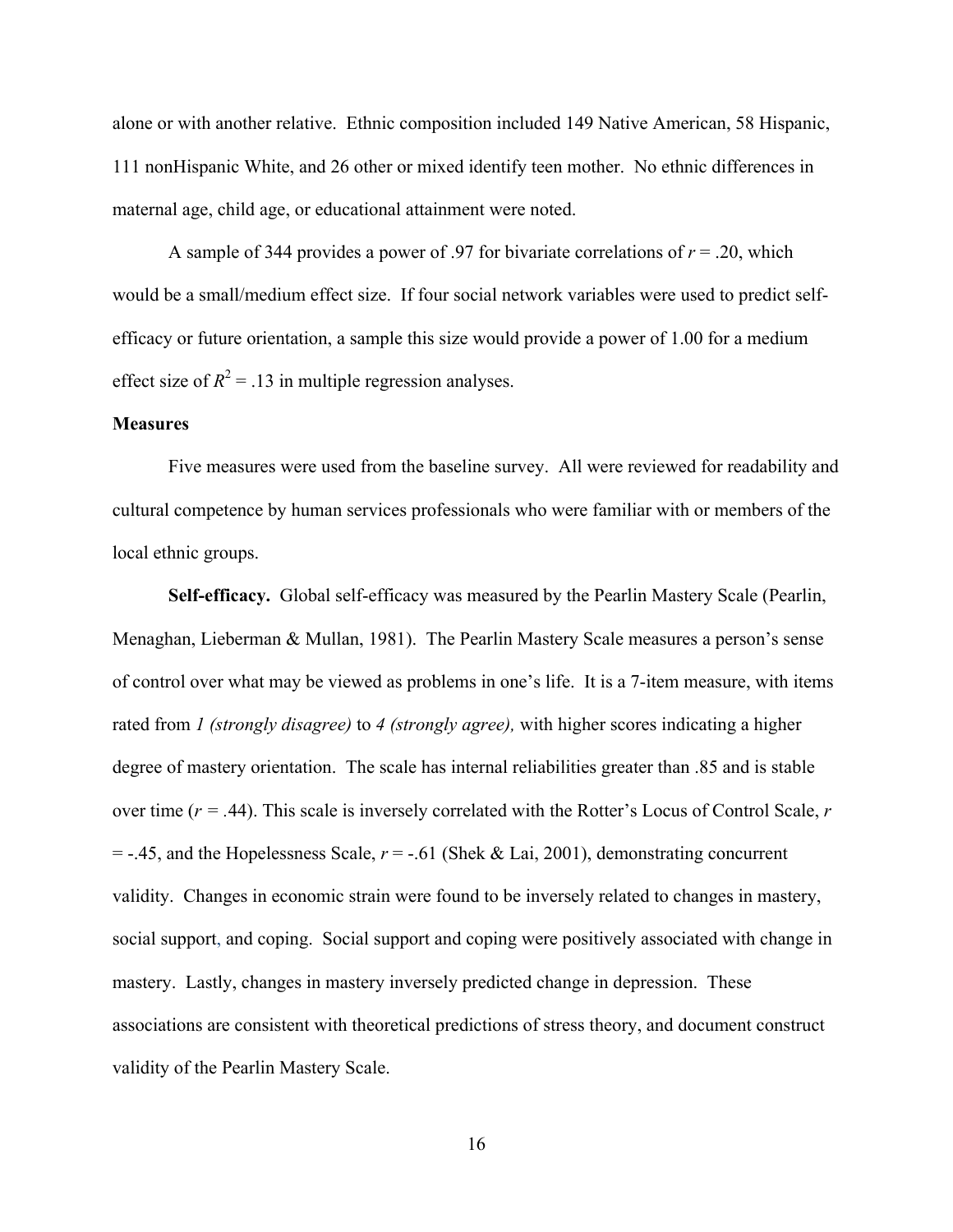Parent self-efficacy was assessed by the Self-Perceptions of the Parental Role (SPPR) scale. This is a 22-item scale that measures parental self-appraisals (MacPhee, Benson  $\&$ Bullock, 1986). The 6-item Competence scale used assesses parents' perceived confidence as a parent. Each item includes two contrasting statements such as, "Some parents often worry about how they're doing as a parent BUT other parents feel confident about their parenting abilities." Parents endorse the statement that best represents their feelings, checking either *sort of true for me* or *really true for me.* The SPPR has been found to have a high internal ( $\alpha$  = .78-.87) and testretest  $(r = .80-.88)$  reliabilities, convergent and factorial validity, and construct validity in that it is correlated with attributions for difficult child behavior, social support, punitive child-rearing practices, and sensitivity to intervention (Seybold, Fritz & MacPhee, 1991; MacPhee et al., 1986; Miller-Heyl et al, 1998).

The Pearlin Mastery Scale and the parent self-efficacy score were correlated  $r = .25$ ,  $p <$ .01. Although this is not a large amount of overlap between the two measures of self-efficacy, the combined items on the two measures did form a reliable scale,  $\alpha = .71$ . Accordingly, they were combined into a single measure of self-efficacy.

**Future orientation.** Future orientation was measured by seven items taken from a 56 item resiliency questionnaire (WestEd, 2000) that was used to measure 17 assets, including goals and aspirations for the future. The latter items were used to measure future orientation. Sample items include *I believe that school is a waste of time; after high school, I plan to attend (or already attend) college or some other school;* and *I am good at making decision about how to manage my life.* Participants rated how true they felt the statement was to them, rating from 1 (*very true*) to 4 (*not at all true*). The alpha reliability of this scale is .49. The goals and aspirations measure is highly correlated with academic achievement (Wasonga, 2002), providing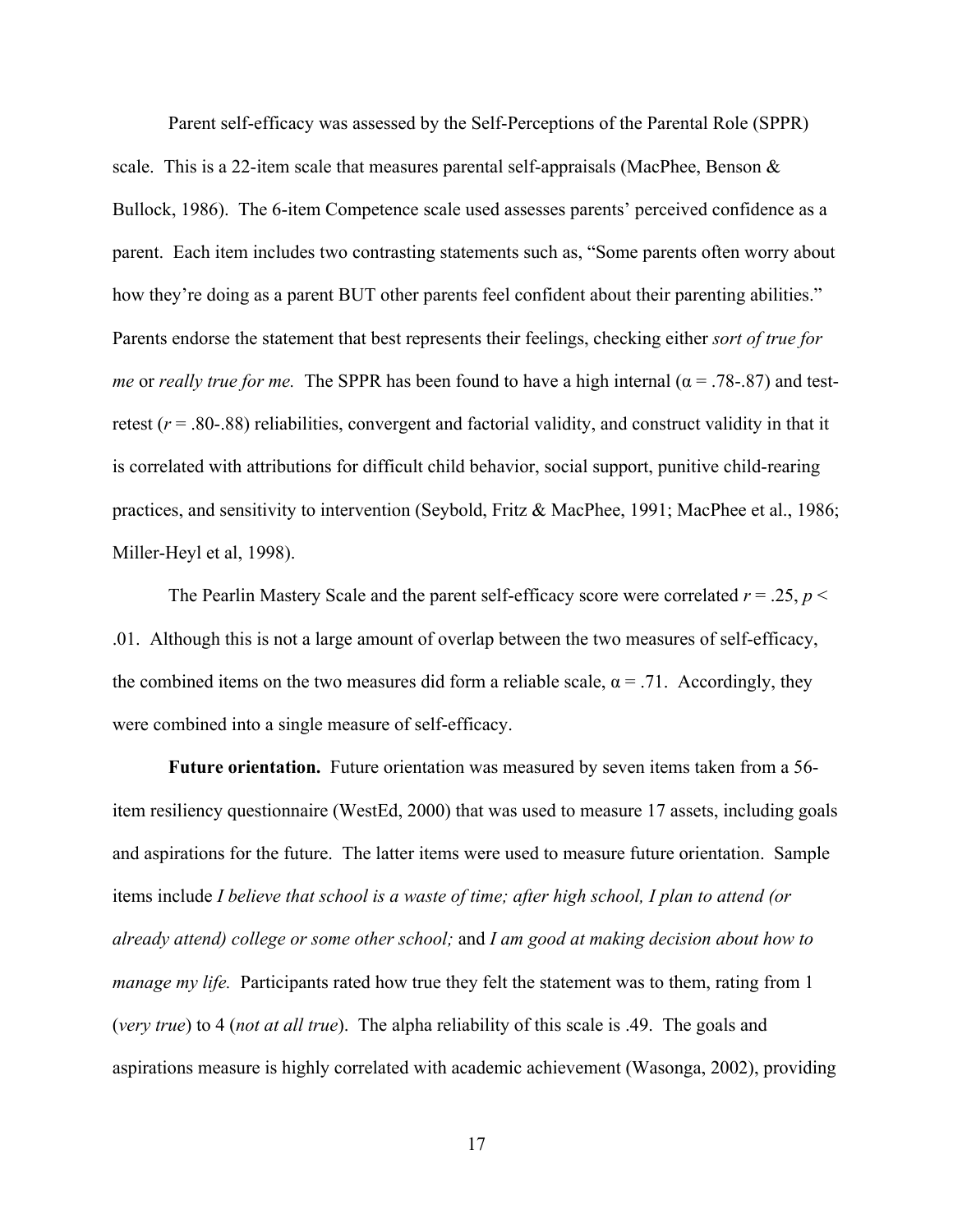some evidence for its construct validity. In order to determine if the reliability of this scale could be improved, the items on this measure and other baseline measures of personality and attitudes were entered into a Principal Component Analysis with varimax rotation. All but one of the future orientation items loaded on a single factor, with loadings between .288 and .721; however, three of the items had primary loadings on other factors. Item-total correlations of the six remaining items indicated no potential increase in reliability.

**Social networks.** The Social Network Questionnaire (SNQ; Attonucci, 1986) is a hierarchical social map where respondents place members of their social network into one of three concentric circles. Placement in the circles ranges from 1 *(less close but still important)* to 3 *(so close it is hard to imagine life without them)*. The average score for this section of the SNQ represents intimacy. For the purpose of the study, individuals listed in group number 3 will be considered the primary support network. A 10-item scale is also used where participants identify which support person provides a particular function, such as emotional support, help with caregiving tasks, and parenting advice, and whether they feel judged or criticized by the support person. Scores on emotional support and instrumental support, which can range from 0% (nobody in the network provides that function) to 100% (all people in the network provide that function), are used to determine the affect and perceived type of support they receive from their primary support network. Satisfaction with the support is determined by whether or not participants wish they had more people to provide specific support functions, including dependability, advice, and someone to confide in. Several studies have found the SNQ to be valid across social class and ethnic groups (Levitt, Weber & Clark, 1986; MacPhee et al., 1996). As well, SNQ scores correlate with parent self-efficacy and rearing practices (MacPhee et al., 1996) as well as well-being (Levitt, Guacci-Franco, & Levitt, 1993; Levitt et al., 1986), and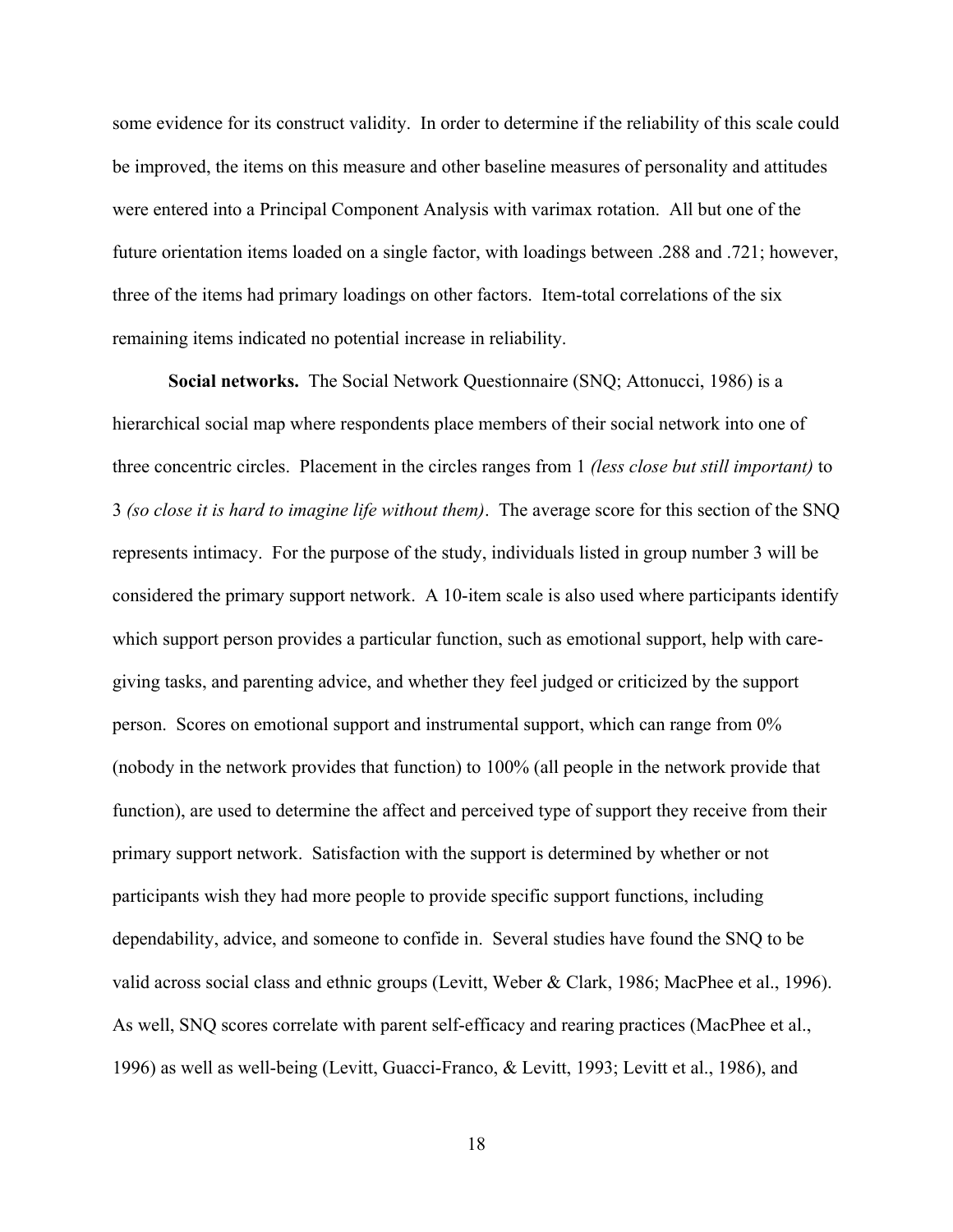satisfaction with support changes significantly as a result of an intervention designed to enhance social networks (Miller-Heyl et al., 1998).

 In order to determine whether the measures of social support formed a single or multiple scales, a principal components analysis was performed. The variables included in the analysis were intimacy (average closeness), frequency of contact with network members, perceptions of support (seven functions related to emotional and instrumental support), intrusive support (e.g., criticism, directiveness), satisfaction with support, and density, or how many network members know each other. Two factors had an eigenvalue greater than 1, and accounted for 48.3% of variance. Factor one was identified as support functions, and included various instrumental and emotional support functions, intrusive support, and network size (negatively loaded). Thus, adolescents with smaller networks had a higher percentage of network members providing both positive and negative support. Factor 2 contained various indicators of intimacy: network density, intimacy or average closeness, and amount of contact with network members. Support satisfaction had modest  $(r = -0.39)$  and .46) cross loadings on each factor, and for this as well as conceptual reasons was retained as a separate variable in the analyses.

**Child-rearing practices.** Parents completed two measures of child-rearing attitudes and practices. The Parent-Child Relationship Inventory short form (PCRI; Gerard, 1994) includes one scale, Limit Setting (9 items), that assesses consistent control vs. coercion. This scale contains a mixture of items on problematic child behavior (e.g., "My child is out of control much of the time;" "My child really knows how to make me mad"), parent anger (e.g., "I often lose my temper with my child"), and control (e.g., "I wish I could set firmer limits with my child"). Higher scores represent more positive attributes such as consistent, democratic control. The PCRI is uncorrelated with social desirability, is sensitive to the effects of parent education, and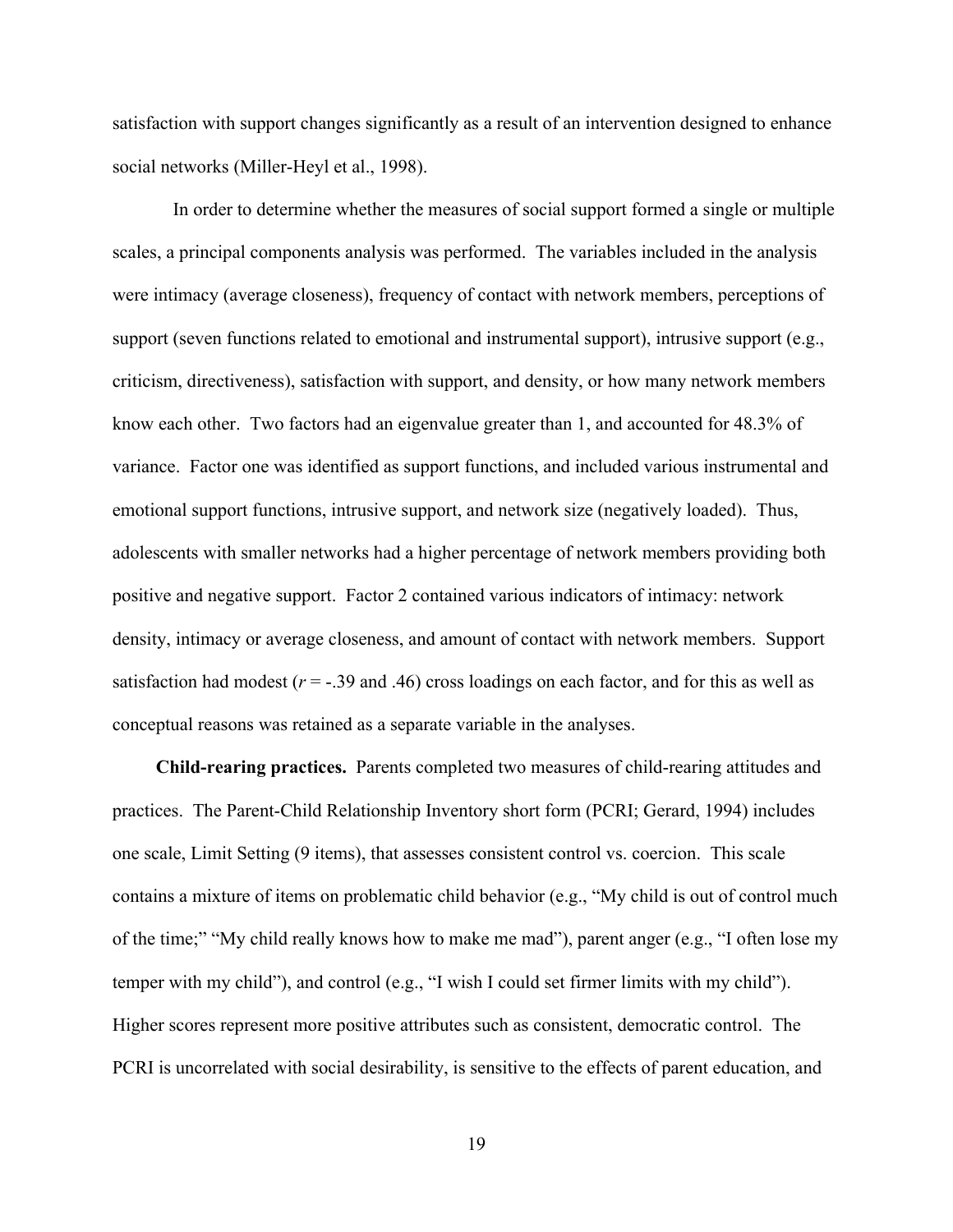correlates with other measures of child-rearing practices (Gerard).

Caregivers also completed a 10-item measure of coercion and parent-child conflict from the Behavior Checklist for Infants and Children ( $\alpha$  = .76-.82, MacPhee et al., 1996). The items, which are rated from 1 (*Strongly disagree*) to 4 (*Strongly agree*), focus on the child's oppositional behavior (e.g., "My child has a 'short fuse;' she/he easily becomes angry or upset") and the parent's coercive rearing practices (e.g., "I need to come down hard on my child when he/she acts up.").

Coercion and Limit Setting are correlated *r* = −.51, which is not surprising given that coercive parent–child dyads (Patterson, 2002) increase when aversive behavior by the child (e.g., tantrums, disobedience) and parent (e.g., anger, rejection, nattering), are present, including punishment that may occur. That is, the item content of both scales tapped into parent-reported aversive behavior of both child and parent that is consistent with coercive family processes. Therefore, Coercion was reverse scored and the two measures were then centered and combined into a single measure of Democratic Control. This composite has been found to significantly predict child aggression (inversely) and teacher-rated social skills (Walker & MacPhee, 2011).

**Depression**. Parents completed the Center for Epidemiologic Studies Depression (CES-D; Radloff, 1977) scale, a self-report state measure of depressive symptomatology. The short form used in this study is an 8- item questionnaire ( $\alpha$  = .80). Participants responded from 1 (*none of the time*) to 4 (*all of the time*). Detailed reviews (e.g., Devins & Orme, 1985) describe evidence for its reliability and validity.

## **Procedure**

All measures were completed by group testing, with some individual completion due to participants' schedule. A trained data collector orally administered the paper and pencil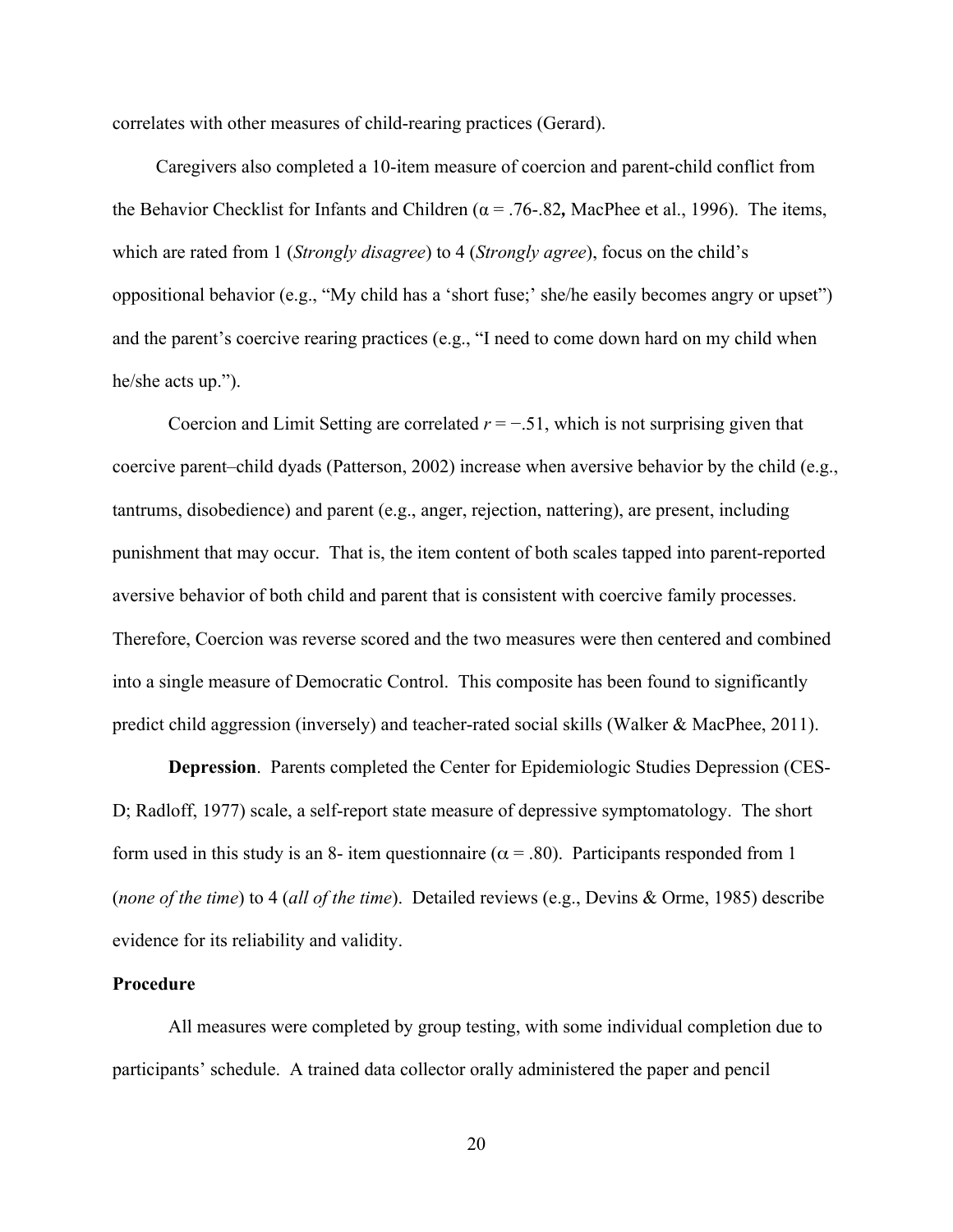measures. An administration manual provided guidelines for how to administer the measures, clarification on certain items in case the teen mothers had questions, such as measures of contraction or specific ATDs. Two booklets were completed at the time of baseline and administration typically took two hours. Code numbers were written on the booklets with no other identifying information. Participants received \$30 for completing the baseline measure and had the option of participating in a DARE to be You (DTBY) workshop that provided them access to individualized case management services, transportation vouchers, a quality child education program, and additional monetary compensation.

## **Results**

## **Teen Mothers' Support Networks**

Prior to describing analyses related to testing the hypotheses, I will present descriptive information about the adolescent mothers' support system: Whom they included in their network, the types of support received, and how satisfied they were with that support.

When listing members of their support networks, teen mothers identified up to 20 individuals, including who the person was and how frequently they saw the person. Person 1 was who they considered themselves closest to, person 2 the next person, and so on. On average, these teen mothers listed 14 individuals in their networks. At least five or more individuals were listed in 95% of teen mom's support lists, and at least nine or more individuals were listed in 75% of teen moms support lists.

Teen mothers' mothers were the primary support person in their network, listed by 87% of participants. Other individuals frequently listed in their inner circle included their child (67%), father (46%), sister/stepsister (57%), boyfriend/fiancé/partner (51%), brother/stepbrother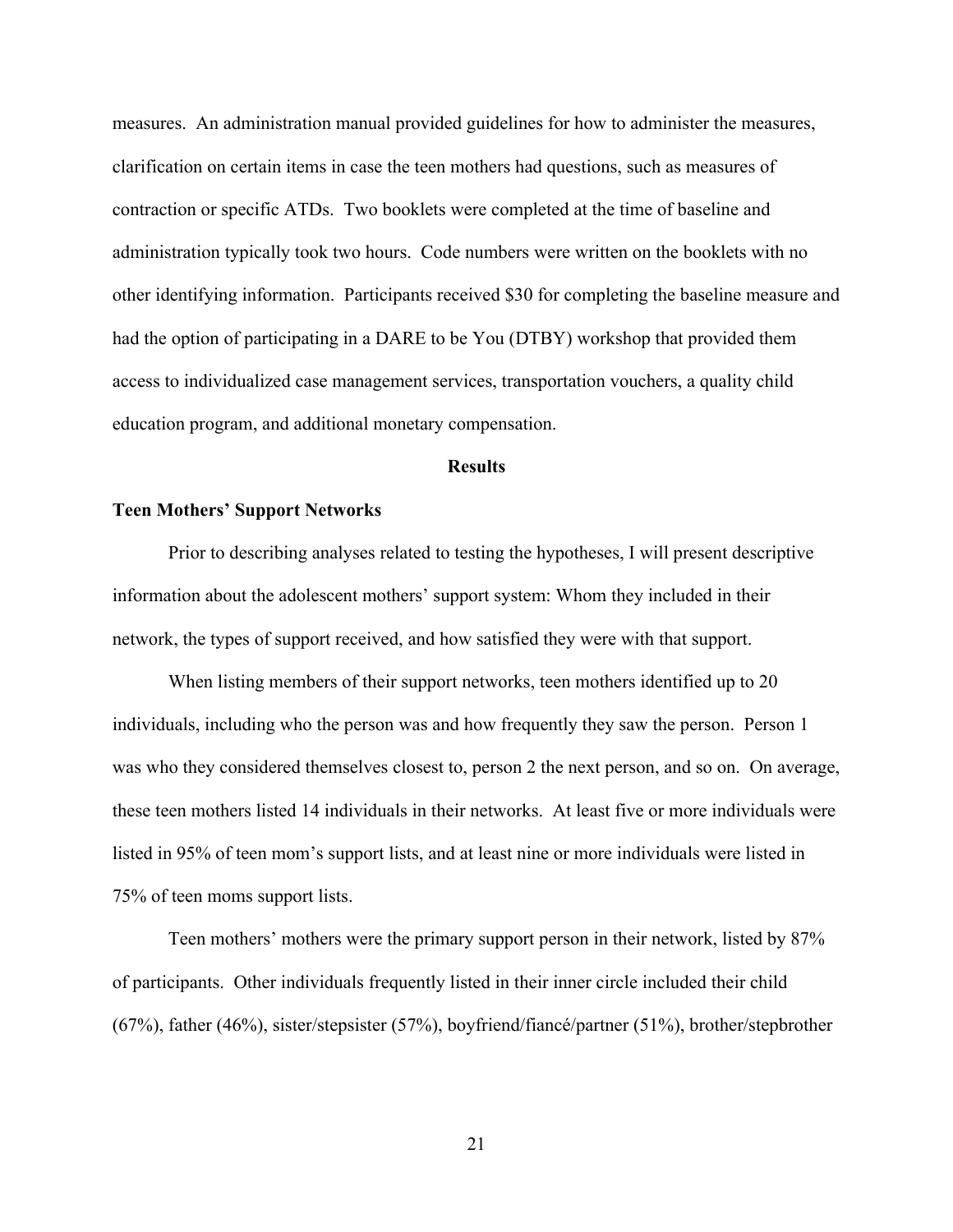

(46%), and a friend (35%). Figure 1 depicts the frequency of who teen mothers listed in their support networks and how these frequencies changed depending on level of closeness.

## Figure 1

## *Graph illustrating frequency of persons identified in teen mothers' support network*

Teen mothers predominantly listed family members and other informal supports in their support networks. Teen mothers included minimal formal supports, including their boss, coworker, therapist/counselor, doctor, pastor/religious affiliation, teacher, child care provider, or some other formal support. A teacher was listed by 21 participants. Other sources of formal support were selected by no more than eight teen mothers per source of support.

Between 25% and 33% of the adolescent mothers' network members provided various emotional and instrumental forms of support (see Table 1), with more of them providing respect and relatively few being intrusive in terms of providing unwanted advice or directives. On average, half of participants were satisfied with their support. Table 2 provides further descriptive information on the type of support provided, satisfaction with support, enmeshment (identified as density), and frequency of support.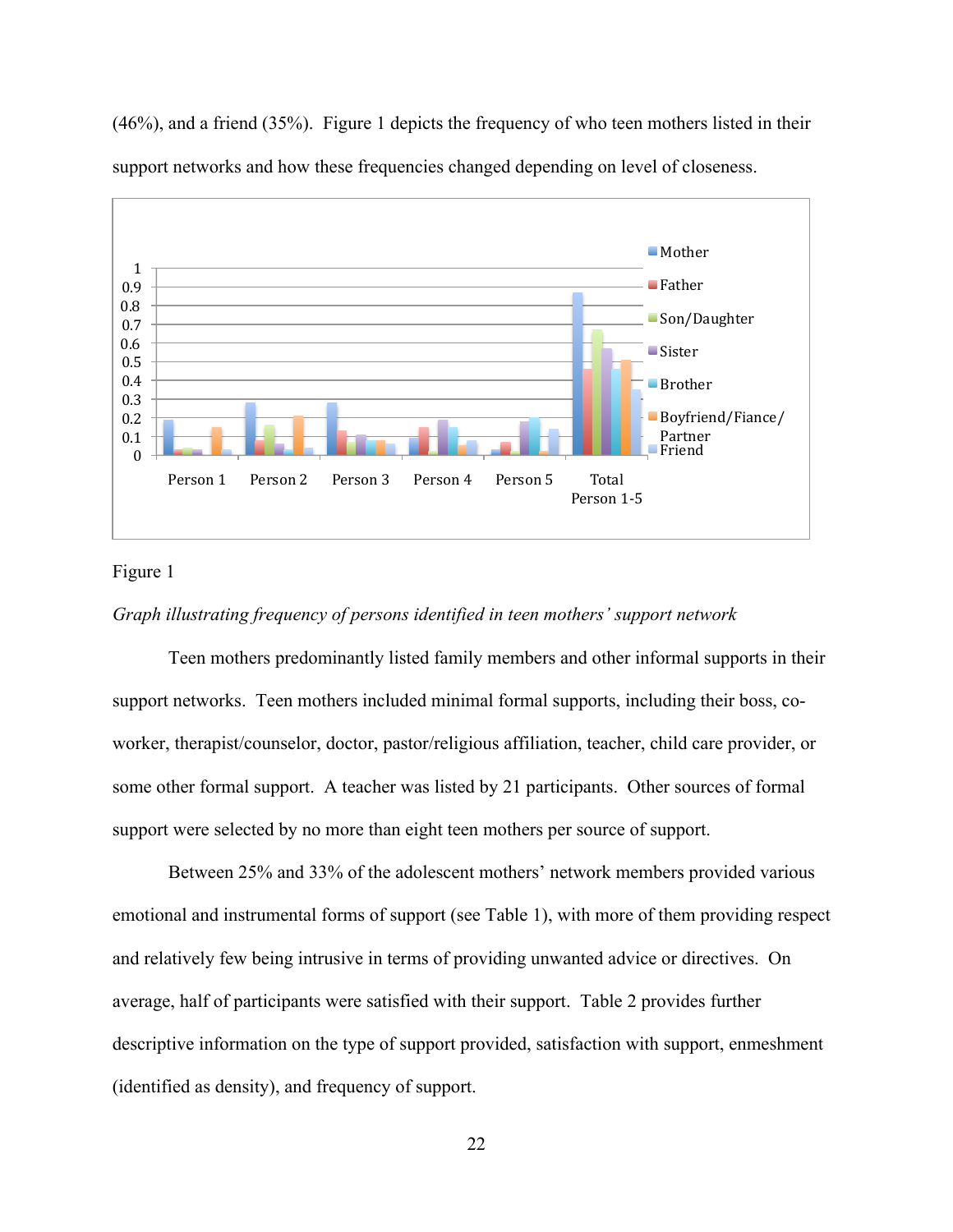## Table 1

*Mean or Frequency of Facets of Social Support Networks*

| <b>Support Functions</b>                                                                                   | $\%$    |  |  |  |
|------------------------------------------------------------------------------------------------------------|---------|--|--|--|
| Are there people you confide in about things that are important                                            | 27      |  |  |  |
| Are there people who reassure you when you're not sure about something?                                    | 27      |  |  |  |
| Are there people who make you feel respected?                                                              | 42      |  |  |  |
| Are there people who you talk to when you are upset, nervous, depressed                                    | 25      |  |  |  |
| Are there people whom you turn to for advice about major decision in your<br>life?                         | 21      |  |  |  |
| Are there people who would loan you money if you needed it?                                                | 33      |  |  |  |
| Are there people who would help you to care for your child on a regular<br>basis?                          | 26      |  |  |  |
| Are there people to whom you turn to for advice about your child?                                          | 22      |  |  |  |
| Are there people who tell you how to bring up your child, even though you<br>may not ask for their advice? | 17      |  |  |  |
| Are there people who tell you how someone your age is "supposed" to act?                                   | 12      |  |  |  |
| <b>Satisfaction with support</b>                                                                           | $%$ Yes |  |  |  |
| Do you wish you had more people in your network?                                                           | 45      |  |  |  |
| Do you wish you had more people on whom you could depend on?                                               | 61      |  |  |  |
| Do you wish you had more people you could talk to or confide in?                                           | 55      |  |  |  |
| Do you wish you had more people who understood you?                                                        | 74      |  |  |  |
| Do you wish you had more people you could get advice from?                                                 | 59      |  |  |  |
| Do you wish you had more people who could help out with your child?                                        | 49      |  |  |  |
| Do you wish fewer people would tell you how you're supposed to behave?                                     | 60      |  |  |  |
| <b>Density</b> $M$ , $4 = All$                                                                             |         |  |  |  |
| <b>Frequency of Contact</b> $M$ , $5 = Every day$                                                          |         |  |  |  |
| <b>Intimacy</b> $M$ , $3 = Extremely close$                                                                |         |  |  |  |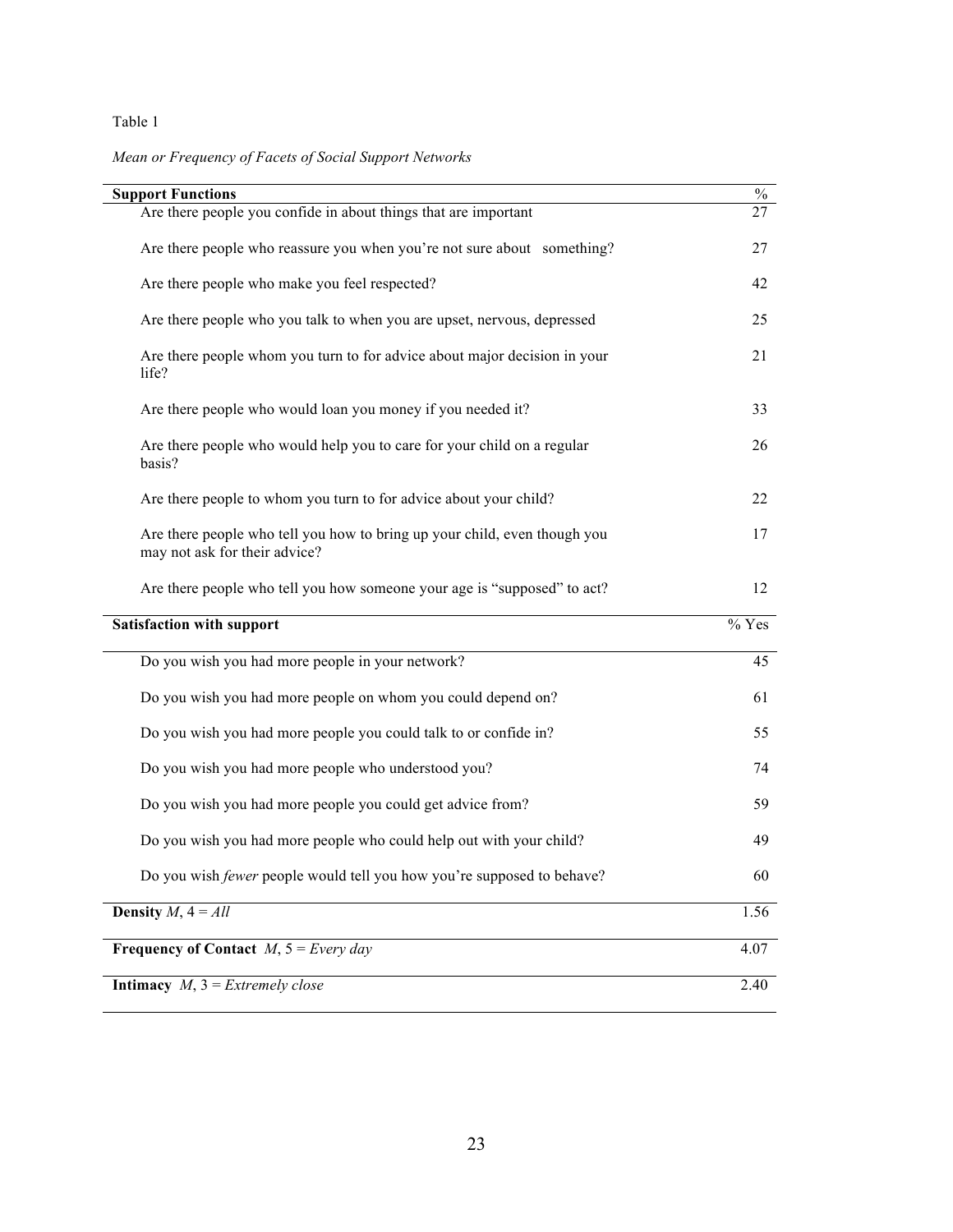## **Mediation by Parent Self-Efficacy and Depression**

Additional preliminary analyses were conducted to determine if any of five potential covariates should be included in the tests of mediation. None of the following variables were found to be correlated with the mediating or dependent variables: mother's age, number of times moved in the previous 6 months, whether the teen mother lived with a parent, and the ratio of peers to adults in the adolescent mothers' networks. However, whether the teen mother lived with her husband or partner (coded as 1; no partner  $= 0$ ) was significantly, negatively related to coercive child rearing practices (see Table 2), and so was included as a covariate in all analyses.

All variables were normally distributed, and all were centered prior to the analyses. A Pearson correlation analysis was performed to examine whether supportive social networks are associated with (a) with the mediating variables of parenting self-efficacy, future orientation, and depression, as well as (b) the dependent variable, coercive parenting. One condition of mediation is that the predictor and outcome variables must be significantly correlated. As shown in Table 2, the percent of the network providing various support functions was not related to coercive parenting and therefore was removed from further consideration as a predictor in tests of mediation. However, Intimacy and support satisfaction were both negatively and significantly correlated with democratic control. A second condition of mediation is that the mediating variables must be significantly correlated with both the predictor and outcome variables. As shown in Table 2, future orientation was not significantly correlated with democratic control, therefore it cannot be considered for the meditational chain. Depression was negatively and significantly correlated with Intimacy as well as support satisfaction, and was also significantly correlated with democratic control, suggesting that it may be a mediating variable. Similarly, self-efficacy was correlated with both social support variables and democratic control. Thus, the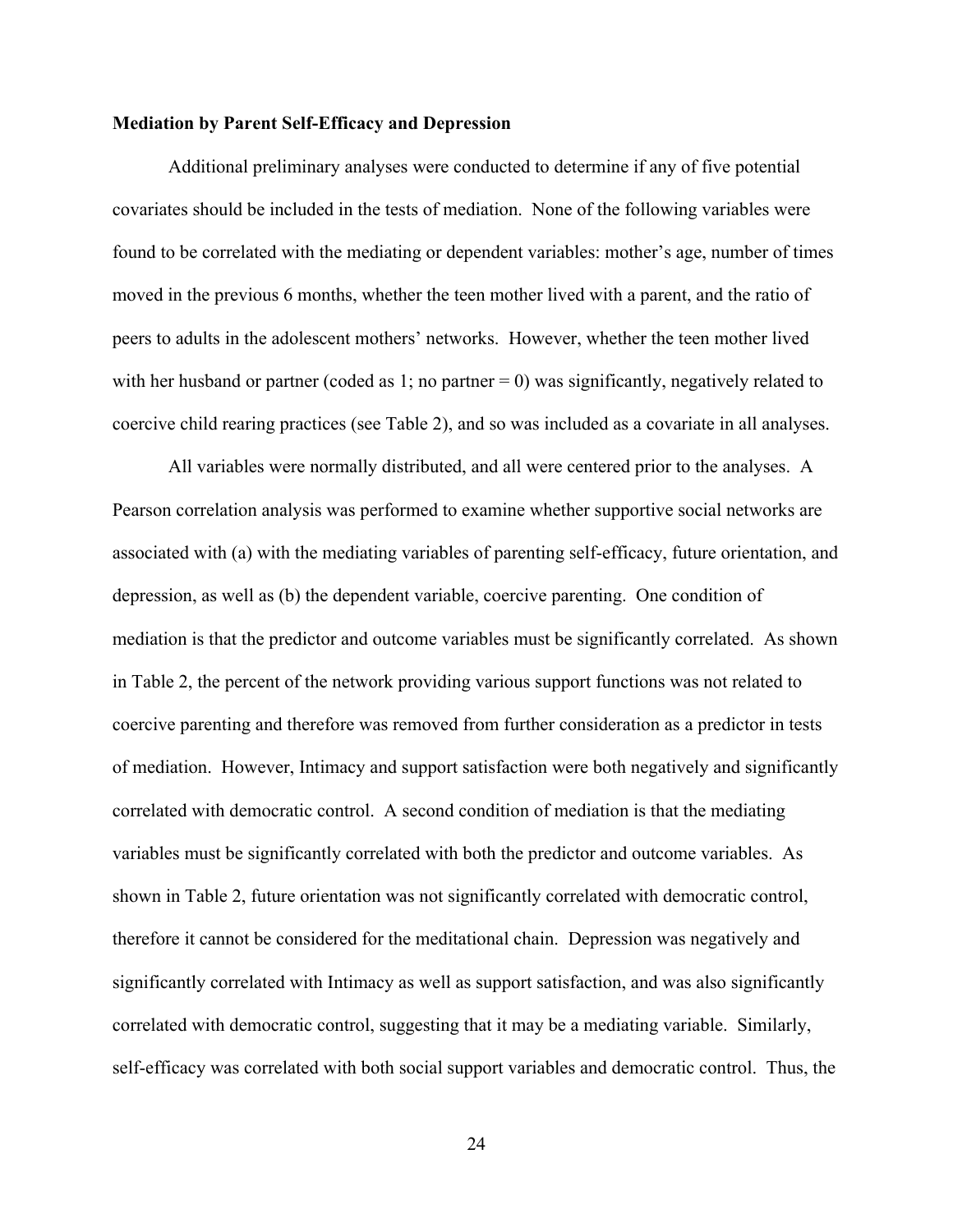correlational data support the hypothesis that dimensions of support related to intimacy and support satisfaction are related to key aspects of teen mothers' well-being – self-efficacy and depression – as well as inversely to use of coercive rearing practices.

Table 2

*Correlations (and Descriptive Statistics) among Adolescent Mothers' Social Support, Well-Being, and Coercive Rearing Practices*

|                            | 2.   | 3.      | 4.      | 5.      | 6.      | 7.       | 8.       | $\cal M$ | SD    |
|----------------------------|------|---------|---------|---------|---------|----------|----------|----------|-------|
| 1. Partner                 | .00. | .02     | $-.01$  | $-.02$  | $-.09$  | $-11**$  | $.13**$  | .74      | .50   |
| 2. Intimacy                |      | $.11**$ | $.13**$ | $.11**$ | .04     | $-.09*$  | $.12**$  | 3.30     | .36   |
| 3. Support<br>Functions    |      |         | $-12**$ | .04     | .06     | $-.03$   | $-.01$   | 22.83    | 14.29 |
| 4. Support<br>Satisfaction |      |         |         | $.23**$ | .00.    | $-15**$  | $.28**$  | 2.93     | 2.32  |
| 5. Self-<br>Efficacy       |      |         |         |         | $.37**$ | $-.28**$ | $.15**$  | 3.58     | .42   |
| 6. Future<br>orientation   |      |         |         |         |         | $-.06$   | $.07$    | 2.90     | .35   |
| 7. Depression              |      |         |         |         |         |          | $-.23**$ | 1.83     | .61   |
| 8. Democratic<br>Control   |      |         |         |         |         |          |          | 2.03     | .58   |

*Note. N* = 331-344

 $* p < .05$ \*\*  $p < 0.01$ 

In the next set of analyses, mediation was tested following procedures described in Baron and Kenny (1986); whether the mother lived with a partner, coded as a dummy variable, served as a covariate in each analysis. Given that Support Functions was not significantly related to coercive rearing practices, the regression analyses focused on Intimacy and support satisfaction as the predictors. As well, future orientation was related to neither the social support variables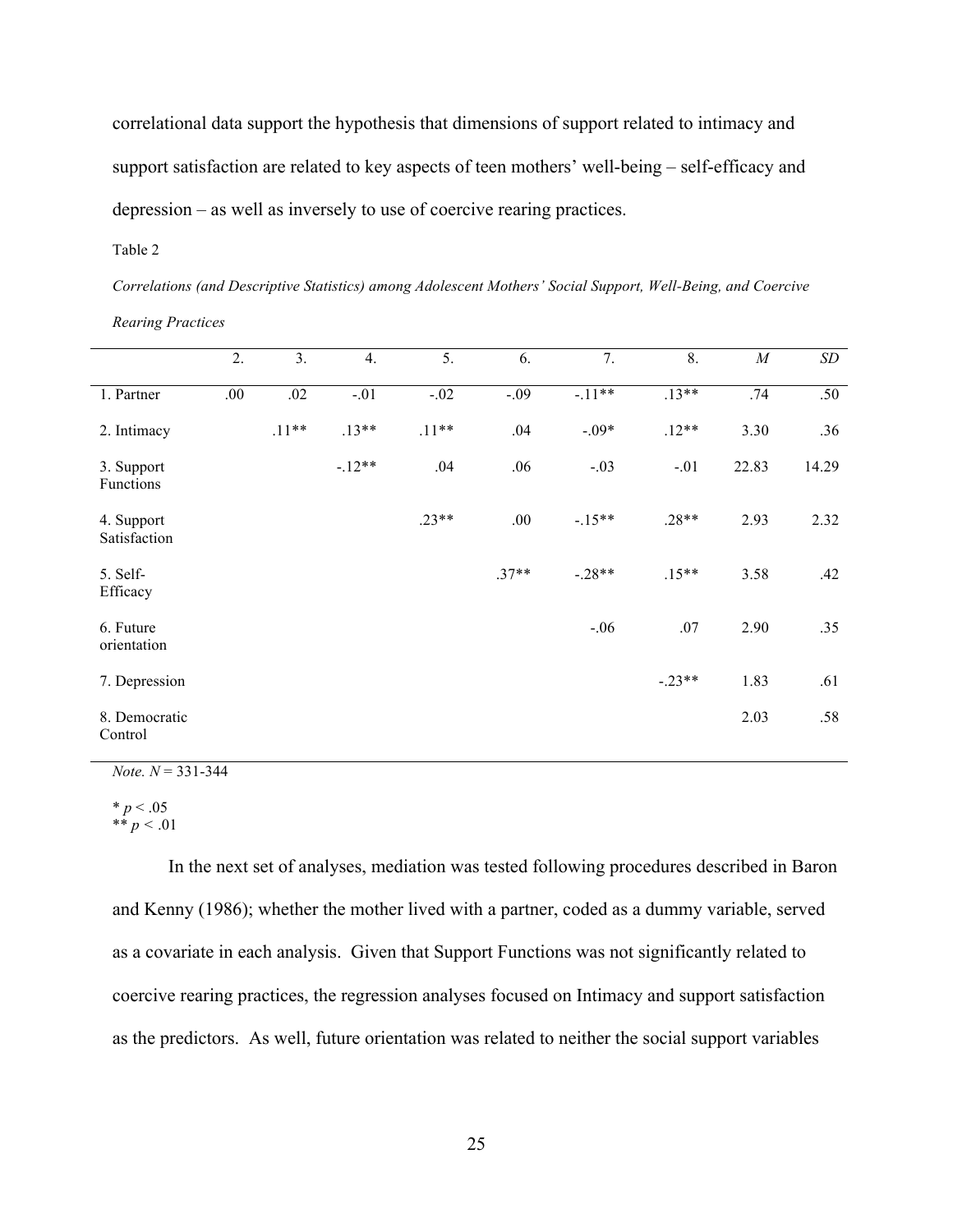nor to democratic control, so the regression analyses focused on self-efficacy and depression as the mediating variables.

In each hierarchical regression, partner status was entered as the covariate in step 1, the mediating variable in step 2, and the predictor in step 3. If the predictor no longer explains significant variance once the mediator has been entered, then full mediation is supported. In instances where the beta for the predictor remained significant, the Sobel test was conducted to test for partial mediation.

The overall meditational hypothesis was tested with a series of hierarchical regressions. Four regression analyses tested the hypothesis that protective (self-efficacy) or vulnerability (depression) factors mediated the association between social support (support satisfaction and Intimacy) and democratic control. The first hierarchical regression involved support satisfaction as the predictor and self-efficacy as the mediator, and indicated partial mediation given that support satisfaction remained significant (see Table 3). The standardized beta weight was reduced from .149 without the mediator to .122 with the mediator in the equation, and the Sobel test value of 1.96 was significant,  $p = 0.026$ . The second hierarchical regression, with Intimacy as the predictor and self-efficacy as the mediator, again showed partial mediation for self-efficacy (see Table 3, right panel). The standardized beta weight was reduced from .123 without the mediator to .108 with the mediator in the equation, and the Sobel test value of 1.62 was significant,  $p = .051$ . Thus, the initial hypothesis that self-efficacy mediates the association of social support and intimacy with democratic control was partially supported. This partially supports the hypothesis that teen mothers with more supportive social networks have greater confidence in their parenting abilities.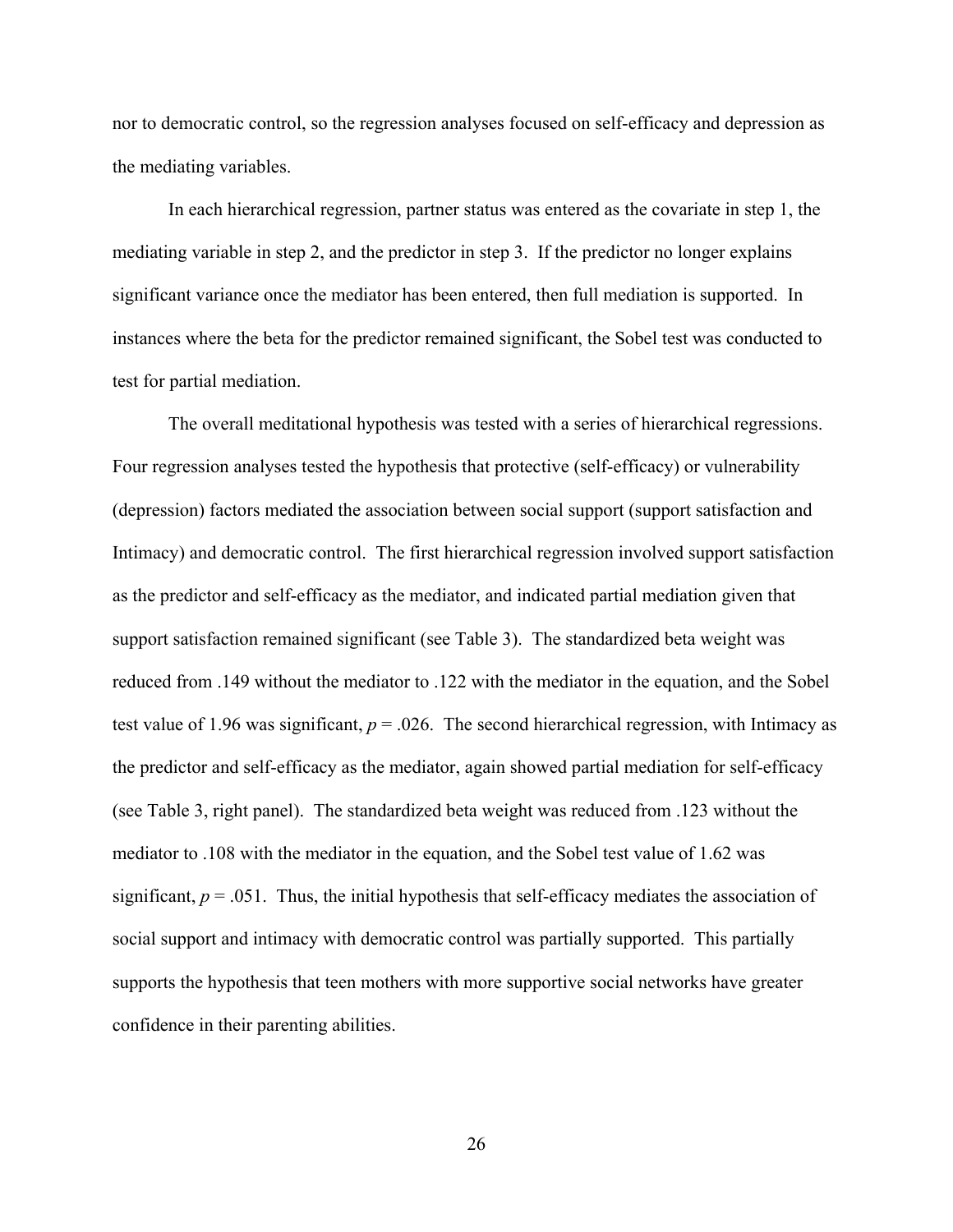The next two hierarchical regressions used the same analytical strategy as above, but with depression as the mediating variable. The third analysis found that with support satisfaction as the predictor, depression fully mediated the association between social support and coercive parenting (see Table 4). The standardized beta weight was reduced from .149 without the mediator to .098 with the mediator in the equation, and the beta weight for support satisfaction was not significant with depression entered in the previous step. The fourth hierarchical regression involved Intimacy as the predictor. In this instance, depression partially mediated the association between Intimacy and coercive rearing practices. The standardized beta weight was reduced from .123 without the mediator to .105 with the mediator in the equation, and the Sobel test value of 1.52 was marginally significant,  $p = 0.064$ . Thus, the hypothesis that depression mediates the association between social support and coercive rearing was fully supported, and the hypothesis that depression mediated the association between Intimacy and coercive rearing was partially supported.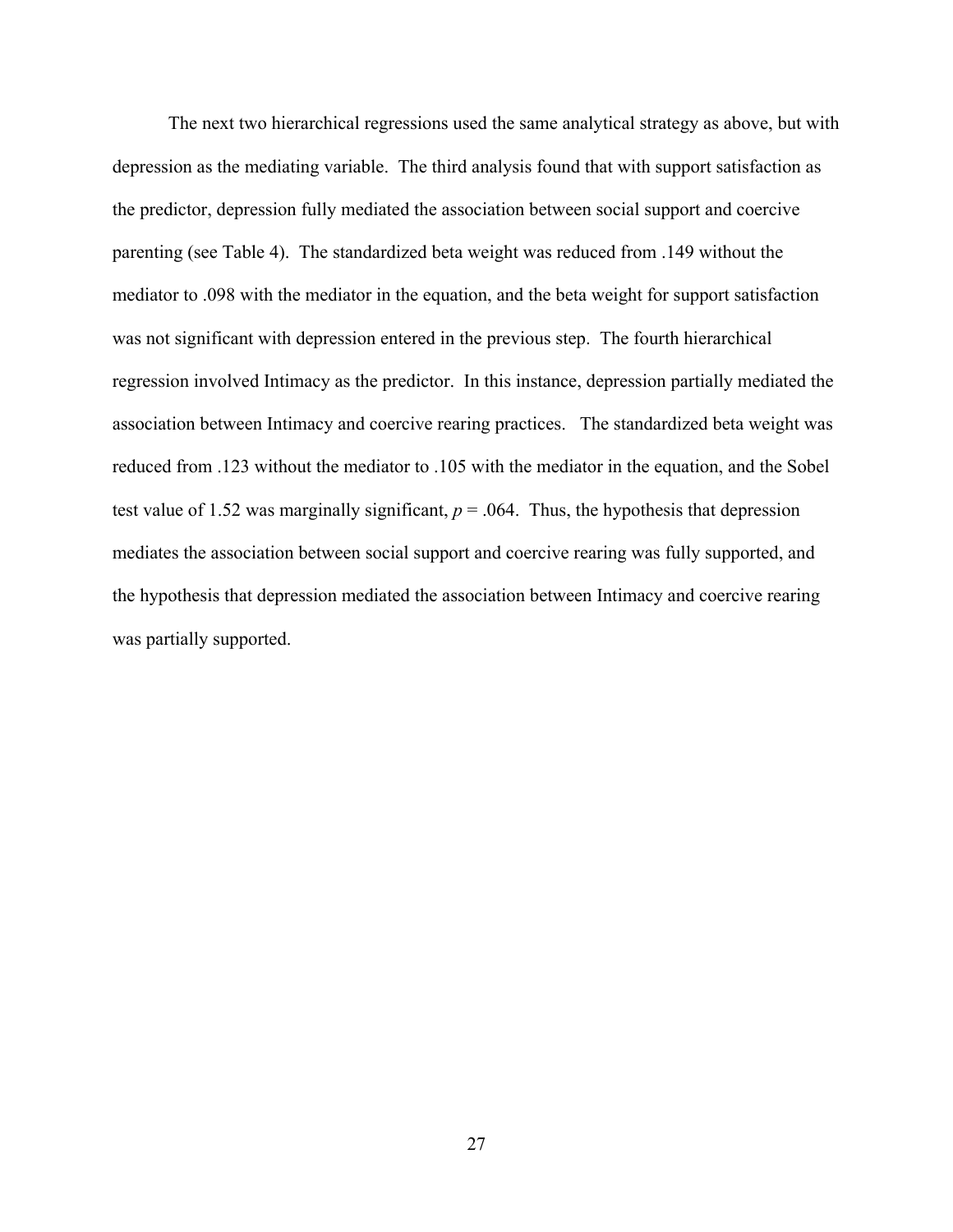## Table 3

*Hierarchical Regression to Test Self-Efficacy as a Mediator of the Relation between Social Support and Democratic* 

#### *Control*

| step & predictor |                      | ß        | $\Delta R^2$ | ß        | $\Delta R^2$ |  |
|------------------|----------------------|----------|--------------|----------|--------------|--|
|                  | Partner              | $.128*$  | $.016*$      | $.128*$  | $.016*$      |  |
| 2.               | Self-efficacy        | $.152**$ | $.023**$     | $.152**$ | $.023**$     |  |
| 3.               | Support satisfaction | $.122*$  | $.014*$      |          |              |  |
|                  | Intimacy             |          |              | $.108*$  | $.012*$      |  |

#### Table 4

*Hierarchical Regression to Test Depression as a Mediator of the Relation between Social Support and Democratic* 

## *Control*

| step & predictor |                      | β       | $\Lambda$ $R^2$ |          |          |  |
|------------------|----------------------|---------|-----------------|----------|----------|--|
|                  | Partner              | $.128*$ | $.016*$         | $.128*$  | $.016*$  |  |
| 2.               | Depression           | $219**$ | $.046**$        | $.219**$ | $.046**$ |  |
| 3.               | Support satisfaction | .098    | .009            |          |          |  |
|                  | Intimacy             |         |                 | .10      |          |  |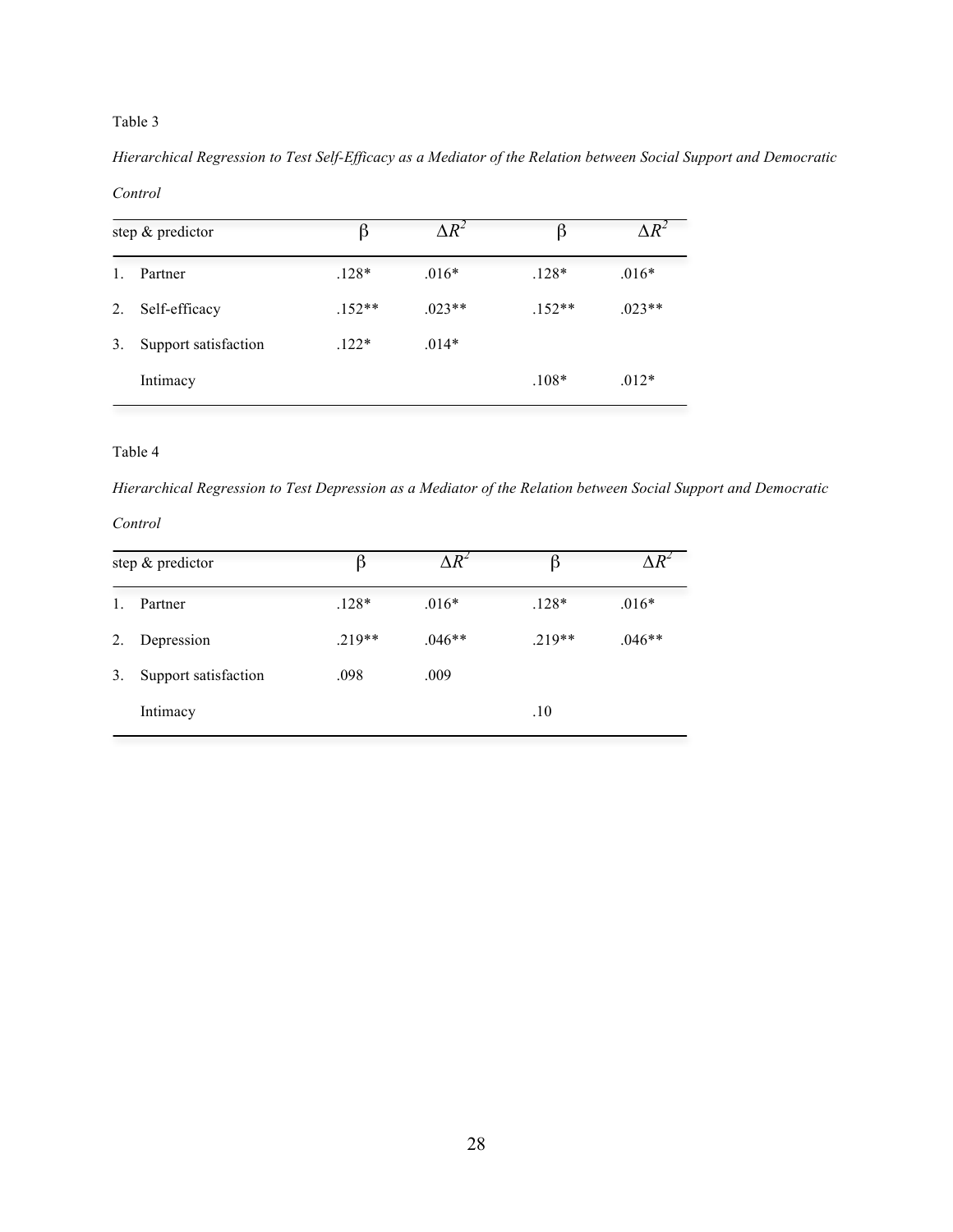## **DISCUSSION**

The current study adds to a minimal body of literature that addresses protective mechanisms for teen mothers. In support of the hypotheses, the study demonstrates that support networks may serve as a mechanism for resilience by potentially enhancing teen mothers' selfefficacy and reducing their risk of depression. This is consistent with Belsky's (1984) process model of parenting, which identifies self-efficacy and systems of support as two mechanisms that are important for successful parenting. It is also consistent with the majority of depression literature, which finds that depressive symptoms in teen mothers can compromise child-rearing practices (Carter et al.; Middleton et al., 2009).

## **Teen Mothers' Support Networks**

The current study is one of few in the literature to collect comprehensive data about adolescent mothers' social networks. Previous studies have found that that teen mothers' support networks are primarily informal, consisting of family and friends (McDermott & Graham, 2005), and that teen mothers prefer informal supports over sources of formal support such as mental health or health care providers (Logan & King, 2001). The current study adds to the limited body of literature on who is in teen mothers' support networks. Teen mothers primarily relied on informal supports, especially close family members: their own mother, son/daughter, sister or brother, father, and their boyfriend/fiancé/partner. Friends were less often included in teen mothers' inner circle, and very few identified formal systems (e.g., teachers and mental health professionals) as a source of support.

The current study is consistent with prior studies that indicate that a teen mother's own mother is the primary source of social support for teen parents, and when co-residing, can improve teen mothers' adjustment to parenting (Oberlander et al., 2009). In the present study,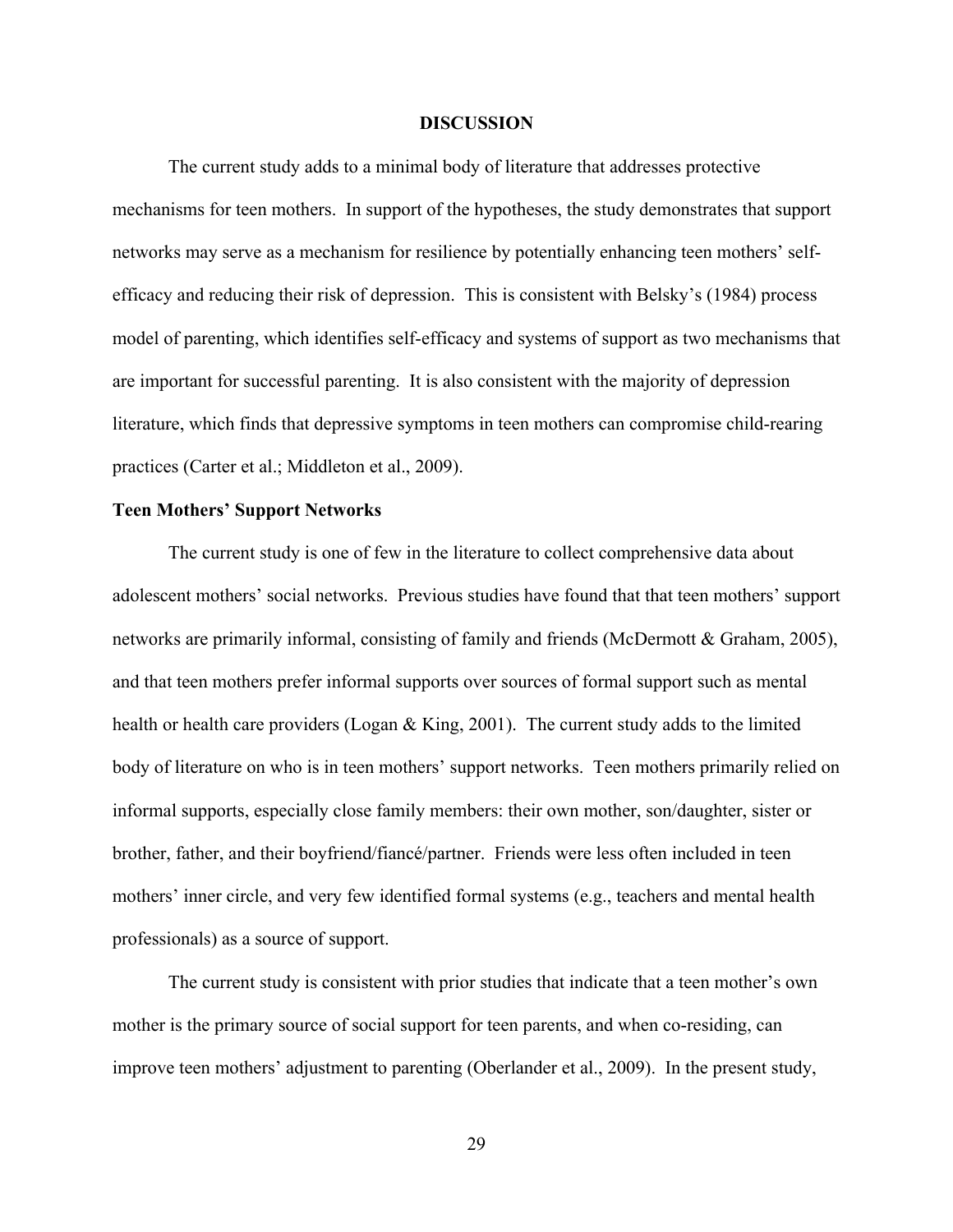60% of teen mothers stated that they lived with their mother, and 87% listed their own mother within the inner circle of their support network. This indicates that they largely relied on their own parent for emotional and instrumental support.

 Prior studies have primarily focused on the relationship a teen mother has with her own mother, and indicated that when this relationship is supportive, the mother of the teen mother can be a significant support by providing reassurance, child care, and other forms of support (Oberlander et al., 2009). However, when teen mothers have less supportive relationships with their mother, this can compromise her sense of autonomy and competence in effective child rearing (Culp et al., 2006). Less supportive relationships often are associated with increased mother-daughter conflict, a decreased sense of independence (personally and economically), diminished self-efficacy (Brooks-Gunn, 1990; Brooks-Gunn & Chase-Lansdale, 1995; Unger & Cooley, 1992), and acting as their grandchild's parent (Culp et al., 2006). These dynamics have implications for interventions with teen mothers, including the importance of providing education about the nature of support that family members can provide for the teen mother, which will be discussed in more detail below.

Prior research has also indicated that support with child care is a critical support for teen mothers so that they may be able to achieve an education, provide economically, and have moments of relief when the stress of child-rearing becomes too much (Mollborn, 2007). In the current study, 26% of teen mothers identified individuals who consistently helped with child care, and it is unknown if the other 74% did not need child care, or if their current childcare was not consistent. However, 49% indicated they wished they had more help with childcare. This indicates that although some of teen mothers are receiving adequate childcare, others may not, and receiving it may bolster future outcomes for mother and child.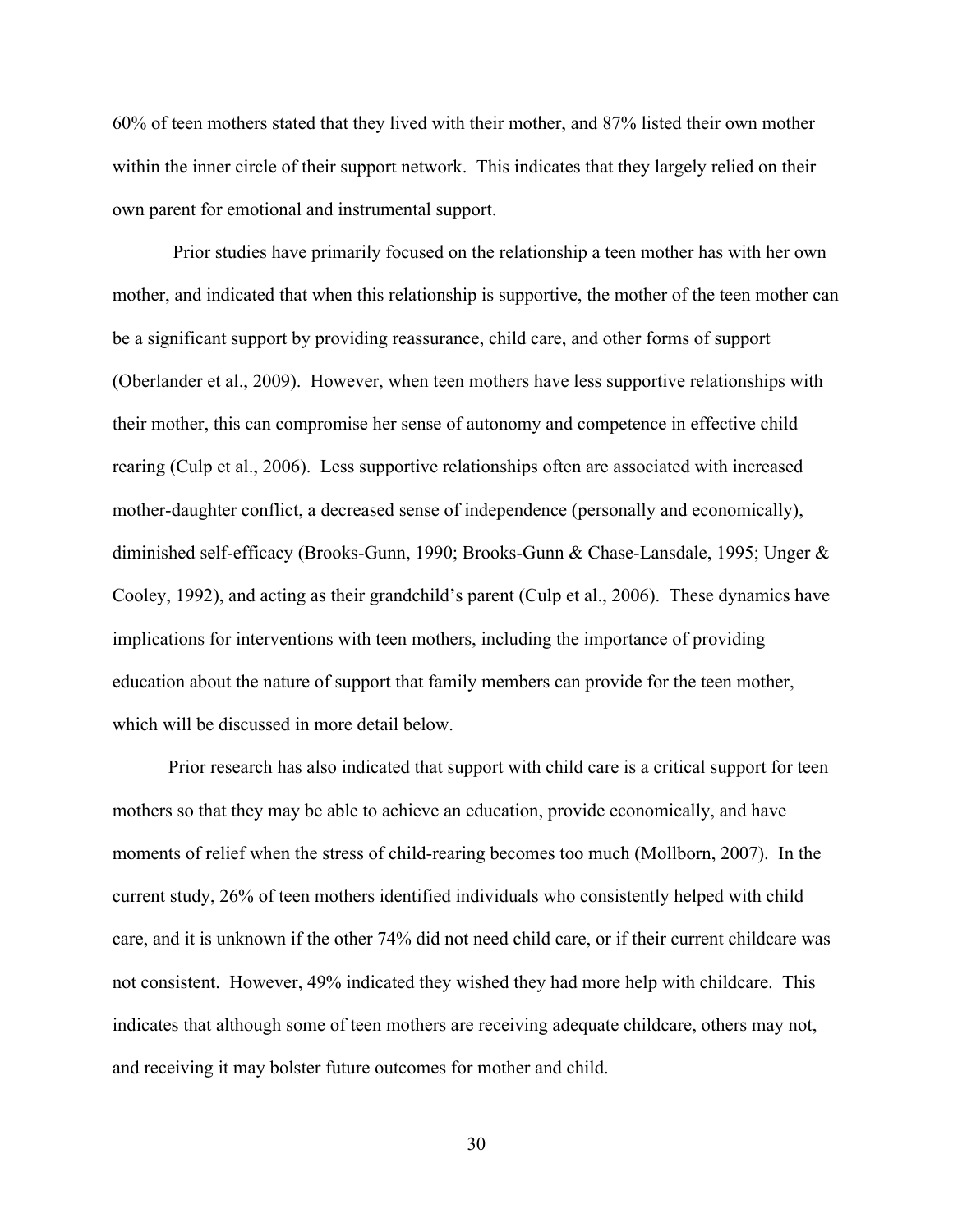Belsky (1984) argued that for on-time parents, the marital partner is the primary support in terms of effects on a mother's parental functioning. However, this is often not the case for teen mothers. Florsheim and Smith (2005) found that the majority of teen mothers do not reside with their partner; the majority of teen mothers remain unmarried after their child is born (Boonstra, 2002). In the present sample, 10% of mothers lived with their spouse. Although living with a partner was a protective factor in this study, some research indicates that there are attendant risks as well. For instance, marital conflict – regardless of the age of the mother – has been linked to maternal depression and poor socio-economic outcomes in children (Downey & Coyne, 1990). Marital functioning for adolescent parents has also been linked to efficacy in child rearing, as Florsheim and Smith found that couples who reported positive relations prenatally later used more positive parenting practices. A more nuanced understanding of teen mothers' relationship dynamics, and their relation to parental practices, would have been obtained by including measures of their marital satisfaction and conflict. Such measures would help to illuminate whether being married acts as a support for teen mothers or creates additional stress.

The current study also replicated previous research in that the size of the support network mattered little to either the quality of the support received (Unger & Powell, 1980) or to parenting processes such as self-efficacy and rearing practices (MacPhee et al., 1996). For example, teen mothers' support satisfaction was independent of the number of people in their network, and teen mothers who had a more interconnected support network, where more people within the network know each other, had higher levels of self-efficacy. This suggests that the more a teen mothers' support network knows one another, the more they may be able to be consistent in ways of supporting self-efficacy. The results are also consistent with Abernethy's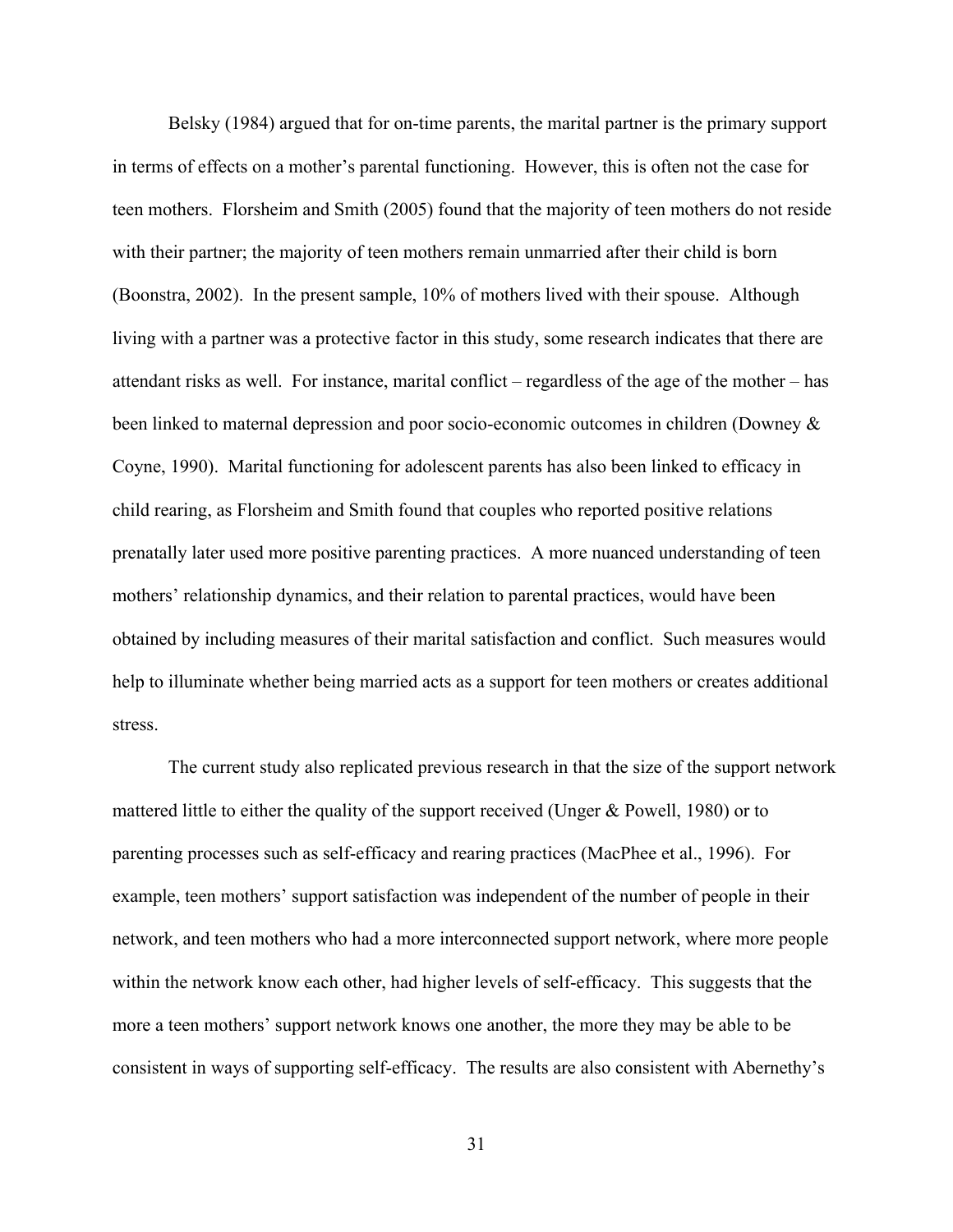(1973) finding that the more tightly knit a social support network is, the greater parents' selfefficacy.

## **Social Support and Teen Mothers' Psychological Resources**

**Self-efficacy.** Self-efficacy theory suggests that support networks influence people's sense of self-efficacy in a number of ways, including performance attainments, observation of the performance, verbal persuasion, and the ability to judge one's capacity to complete a task (Bandura, 1982, 1986). Applied to parenting, teen mothers who receive from their support network more positive regard and accurate information about child rearing would be expected to feel more competent in the parental role. In fact self-efficacy was positively correlated with measures of intimacy and support satisfaction. When adolescent mothers felt that their emotional and material needs were being met, and when they had more frequent contact with and felt closer to network members, they felt more confident about themselves as persons and as mothers. Based on theories of self, particularly the looking glass self (Cooley, 1902; Harter et al., 1996), one might conclude that the direction of effect is from supportive networks to selfappraisals. However, attachment theorists have argued that securely attached individuals are high in self-esteem and also are more skilled at recruiting support (Yates, Egeland, & Sroufe, 2003), which suggests that positive self-appraisals may enhance effective support, especially in times of stress. A longitudinal or experimental study would be required to test these competing interpretations.

The more positive regard teen mothers believe their support network has for them, the more likely they are to have a high sense of self-efficacy (Klaw et al., 2003). In the current study, 42% of teen mothers reported feeling respected by their support networks, and approximately half reported being satisfied with their support network. This indicates that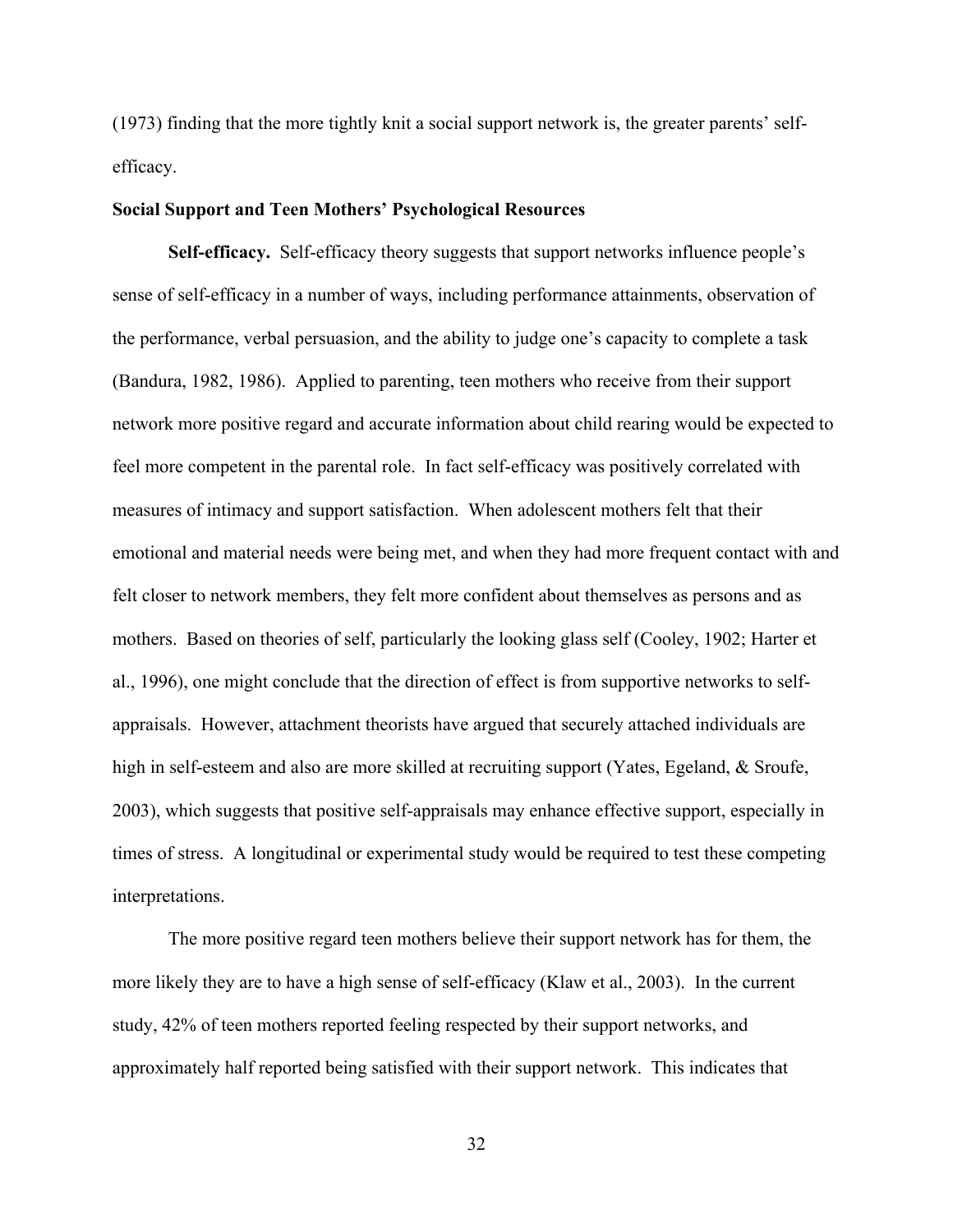greater satisfaction with support networks may result in a greater sense of self-efficacy for teen mothers. Support figures may influence teen mothers' perceptions of themselves as a competent parent, which in turn is a key contributor to nurturing child-rearing practices (MacPhee et al., 1996).

**Depression.** Little research is available on the effects support networks have on maternal depression in teen mothers. Belsky's (1984) process model of parenting points to parent wellbeing as a critical component of effective parenting, and social support as an important contributor to parent mental health. Results from the present study support this proposition in part: Depression was significantly negatively correlated with measures of intimacy and support satisfaction. In contrast, the overall percentage of the network providing various functions was not related to depression. This result is surprising given that emotional support in the form of people to whom the mother can talk when anxious and who provide reassurance would be expected to ameliorate depression (Unger & Wandersman, 1988). Post hoc analyses did show one support function to be related to depression: the percentage of the network that provided respect,  $r = -.22$ ,  $p < .01$ . As a whole, these findings indicate that when a teen mother is provided with support that meets her needs, especially respect, she may feel more validated, has more opportunities to talk about the stresses associated with being a teen parent, and can gain support and normalization that postpartum depression is common following the birth of a child (Logsdon, 2008).

**Future orientation.** The hypothesis that teen mothers with more supportive social networks have a more optimistic future orientation was not supported. Although previous studies suggest that future orientation, or the perception of who one will become, is largely shaped by one's support network (Harter et al., 1996), the current study found no significant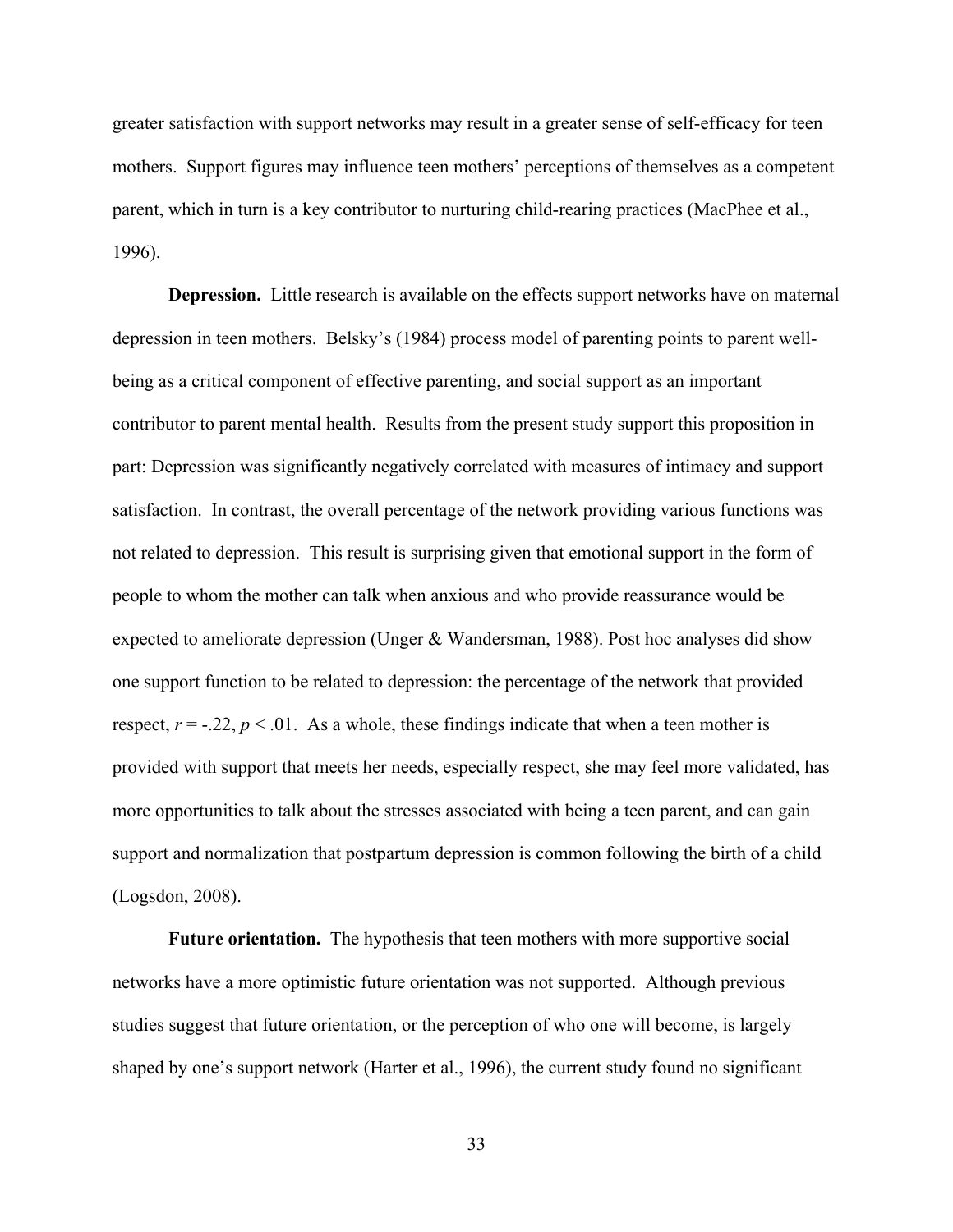correlations between future orientation, measures of social support, and coercive rearing practices. One likely explanation for these null findings is the poor reliability of the measure utilized in the study. Research strongly supports the importance of future orientation in the development of adolescents' identity (Harter et al., 1996), and the role it plays in teen mothers' development of their identity as a mother (Klaw, 2008). A better measure of future orientation is needed in order to examine the relationship between future orientation, support networks, and outcomes for teen mothers and their children.

## **Psychological Resources and Coercive Rearing Practices**

Based on Bandura's (1982, 1986) self-efficacy theory, parents who are more supported should develop the motivation and perceived competency that they can parent effectively. As well, people with a history of success on an important task are more likely to feel capable on similar tasks (Bandura, 1986; Harter, 1999), especially if they receive direct feedback on their performance (Bandura, 1986) as may happen with teen mothers who are monitored by adults in their social network. Thus, in the present study, self-efficacy was expected to be related to nurturant rearing practices. Consistent with this postulate, adolescent mothers who were more confident were less reliant on punishment, threats, and power assertion with their children. These results are similar to one previous study with teen mothers in that young mothers with high self-efficacy tended to perceive their child-rearing practices, such as providing nurturance, discipline, and consistency, as correct or effective (Teti et al., 1999).

As hypothesized, self-efficacy partially mediated the relation between social support and democratically controlled rearing practices, indicating that other factors might be involved as mediators. Such factors are potentially depression and stress, given that depression fully mediated the support-democratic control relation. Further, negative parent affect strongly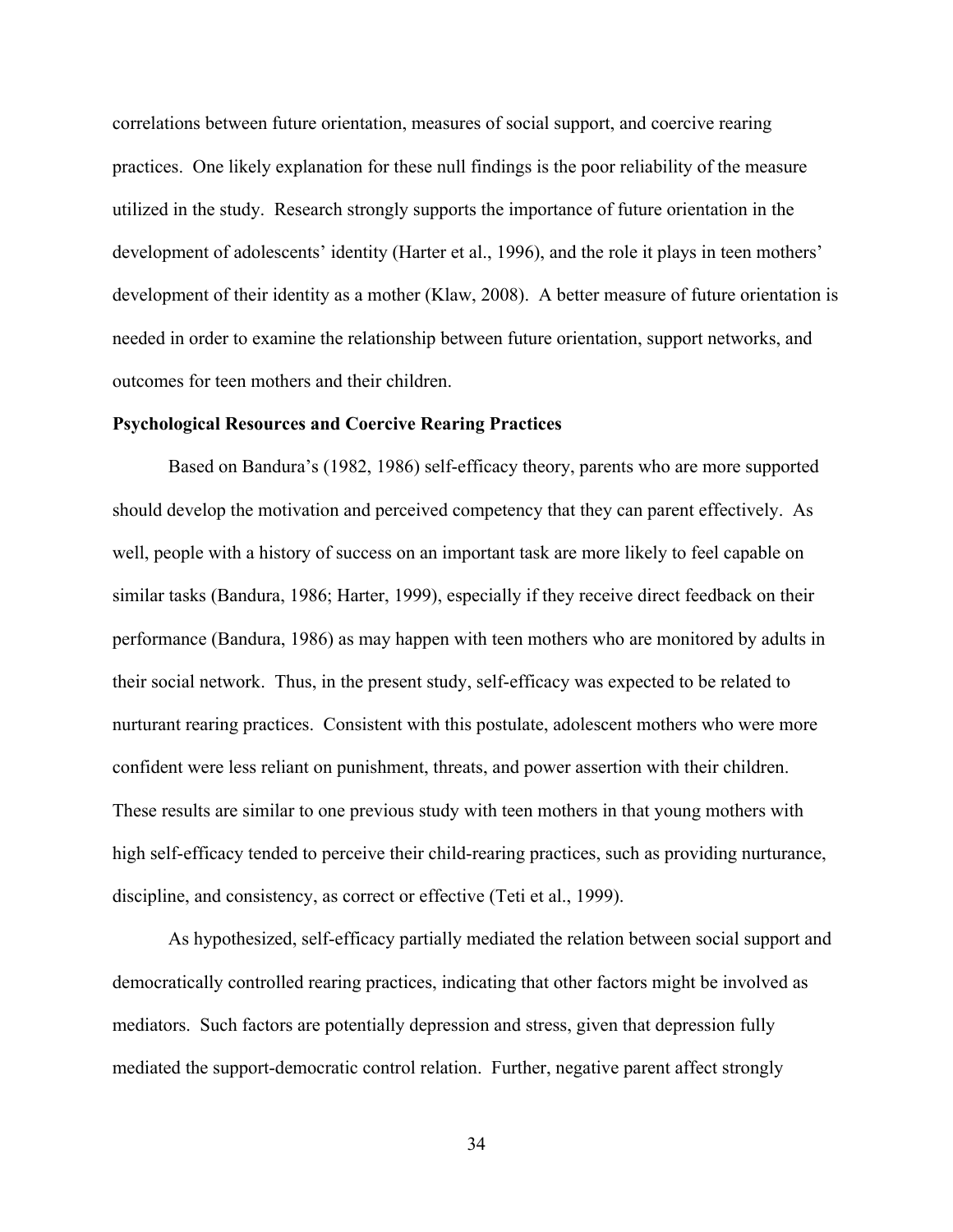influences selection of punishment (Bugental, 1992; Dix, Ruble, & Zambarano, 1989), suggesting that "cold" cognitions such as self-efficacy may have a more indirect influence than depression. Even so, the majority of research emphasizes that self-efficacy bolsters a parent's sense of competence and assurance that they can complete the tasks necessary to be a good parent (Teti et al., 1999).

Teen mothers are at an increased risk for developing depression due to factors of economic and educational challenges, and the unexpected role of being a mother (Birkeland et al., 2005; Garber et al., 2002). In turn, depressive symptoms due to increased stress can affect the relationship a teen mother has with her support network and child (Clemmens, 2003). In the current study, adolescent mothers who reported more symptoms of depression also were much less likely to exhibit democratic control in their rearing practices, and were more likely to employ punitive, coercive rearing practices with their young child. Furthermore, regression analysis found that depression fully mediated the association between social support and democratic control in child rearing. This indicates that when a teen mother is depressed, dependable emotional support may matter little in affecting coercive rearing practices. The parent's affect is a proximal process (Bronfenbrenner & Morris, 2007) that likely has a more immediate influence on child rearing than distal effects such as the support system. In addition, both longitudinal and experimental studies find that parent affect, especially anger (Dix et al., 1989) and depression (Callender, Olson, Choe, & Sameroff, 2012), is strongly related to preference for punishment. Thus, emotional support may reduce the risk of mental health problems in high-risk teen mothers, but such support does not appear to buffer the effects of emotional dysregulation on coercive rearing.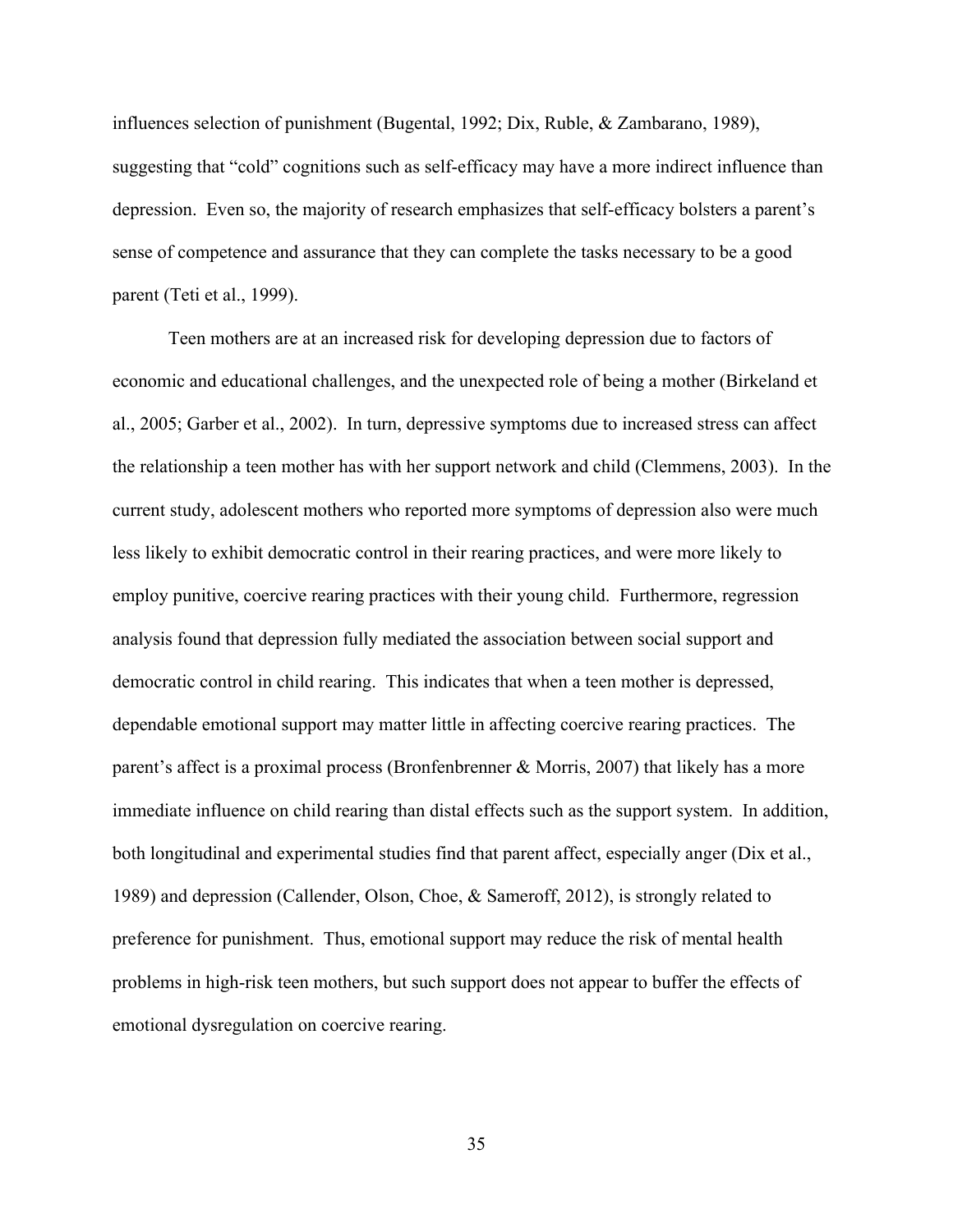These results highlight the importance of teen mothers having a supportive network prior to the transition to motherhood. For average-age mothers, a supportive spouse/partner can buffer the symptoms and effects of postpartum depression; however, anxiety about the relationship predicts increased chances of depressive symptoms (Feeney, Alexander, Noller & Hohaus, 2003). Without support, a parent who is depressed or who has difficulty regulating emotions such as anger is more likely to be authoritarian (Bugental, 1992; Bugental & Johnston, 2000).

Prior research has found that teen mothers often do not receive mental health treatment when exhibiting depressive symptoms. This limited utilization of needed services may be due to lack of referrals, not having sufficient knowledge of the mental health treatment, or the stigma that may be associated if those in their support network knew they were having treatment (Komiya et al., 2000; Logan & King, 2001). In the current study, only three individuals identified their therapist as a source of support. However,  $8.4\%$  of the sample ( $n = 29$ ) had a CES-D score of 3 or greater, where 3 indicates symptoms of depression that are present "most of the time." In addition, on a survey of participants' service needs, 39 indicated that they needed psychological counseling and 32 said they received it. This may indicate that although teen mothers' needs of mental health treatment are being met, they do not consider this as a part of their support network. Thus, the prevalence of depressive symptoms in this sample of teen mothers is similar to what has been found in prior epidemiological studies (Cantilino, Barbosa,  $\&$ Petribu, 2007; Miller, 1998), and most of the teen mothers did receive the mental health services that they needed. The fact that few counselors were included in their support networks may indicate that teen mothers were not joining with their counselors and felt they may be judged or not understood (Komiya et al., 2002).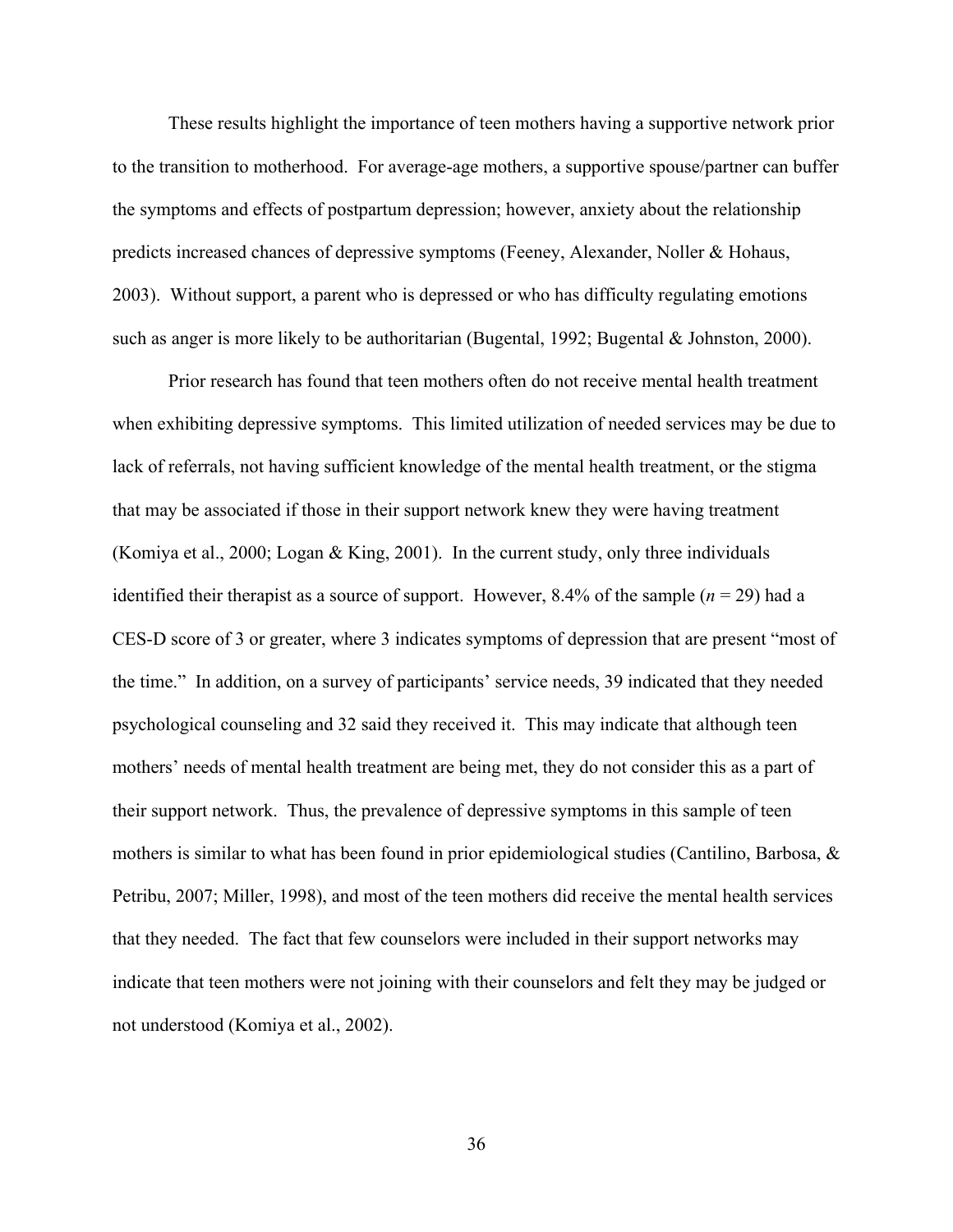## **Implications**

The present study has important implications for interventions for teen mothers. Several studies have found that teen mothers rely frequently on their informal support networks for emotional and instrumental needs (Logan & King, 2001; Logsdon et al., 2009). Teen mothers' usage and access to formal supports and interventions is identified as minimal (Logsdon et al, 2009; Molborn, 2007); thus, building collaborative relationships between formal and informal support networks may be needed for teen mothers. Also, addressing mental health needs and how support networks can reduce teen mothers' propensity towards depression, and thus coercive child-rearing practices, is also an area needing to be addressed. These recommendations were put into practice in a model prevention program, the Nurse Home Visitation Program (Olds, Henderson, Tatelbaum & Chamberlain, 1986).

In the Nurse Home Visitation Program, 400 pregnant low-income, unmarried, and/or teenage women were randomly assigned nurses to come into the home from pregnancy through the second year of the child's life. This intervention found that when compared to the control group, 19% of the unmarried teen mothers abused or neglected their children, but only 4% of mothers in the nurse visitation group had done so (Olds et al., 1986). This study serves as an intervention model for teen mothers that involves providing in-home support for adolescent mothers and their support networks, notably immediate family members who often are involved in caring for the teen mother's infant as well as monitoring and supporting the adolescent mother. Because teen mothers most frequently reside with members of their support network other than their spouse (Florsheim  $\&$  Smith, 2005), and support networks influence outcomes for teen mothers and their children (Culp et al., 2006; Oberlander et al., 2009), intervention may be most beneficial if it is provided to all individuals who are in the best position to provide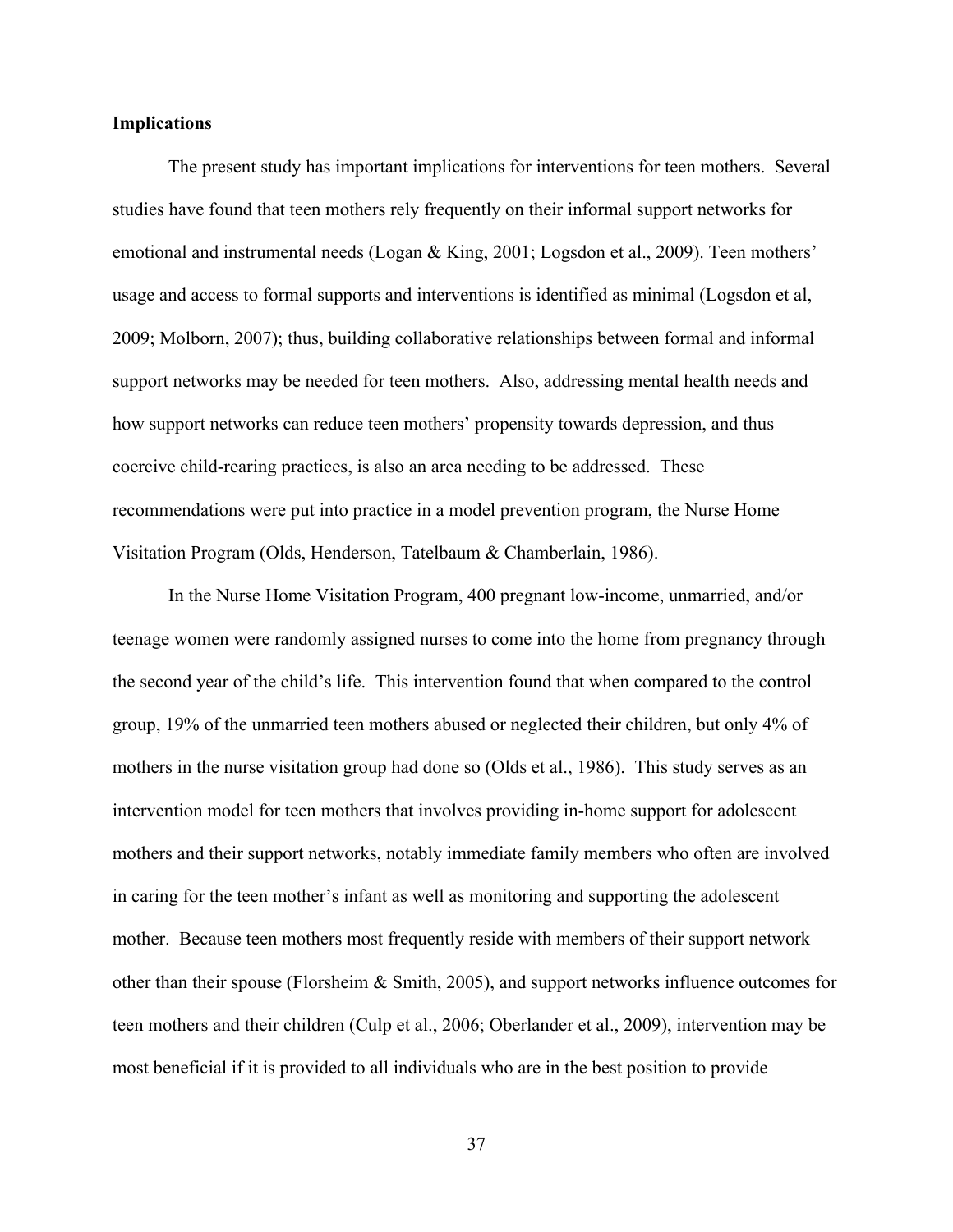emotional and instrumental support to the young mother. Additional research has also shown that when teen mothers live with a parent, they tend to be less authoritarian and more responsible in their child rearing. This is most likely due to the monitoring that their parent provides (King & Fullard, 1982).

It has also been suggested that education for teen mothers can start as early as prenatally, involving education about depression and how to seek treatment in childbirth education classes (Logsdon et al., 2009). Another intervention that aimed to address the issue of depression for teen mothers was to deliver a telephone-based, depression care management intervention. Although those who participated improved over time, it was a challenge for teen mothers to actually utilize the intervention due to the complex life challenges they faced (Logsdon et al., 2009).

## **Limitations**

In addition to issues related to the measure of future orientation, another limitation of this study is its somewhat limited generalizability. One selection criterion for the current study is that all teen mothers had to be eligible for TANF, which required them to be low income. Thus, the results primarily apply to mothers with minimal self-sufficiency. Teen mothers with economic resources may have different outcomes and access to other resources. However, research has indicated that a majority of teen mothers are low income and eligible for welfare (Boden et al., 2008). Therefore, it is more likely that the participants in the present study are representative of teen mothers from an economic standpoint. Additionally, although the present sample was a diverse sample, some participants were from rural communities. In rural communities, access to formal supports such as mental health centers and hospitals is more challenging due to fewer financial resources and to distances between the teen mom and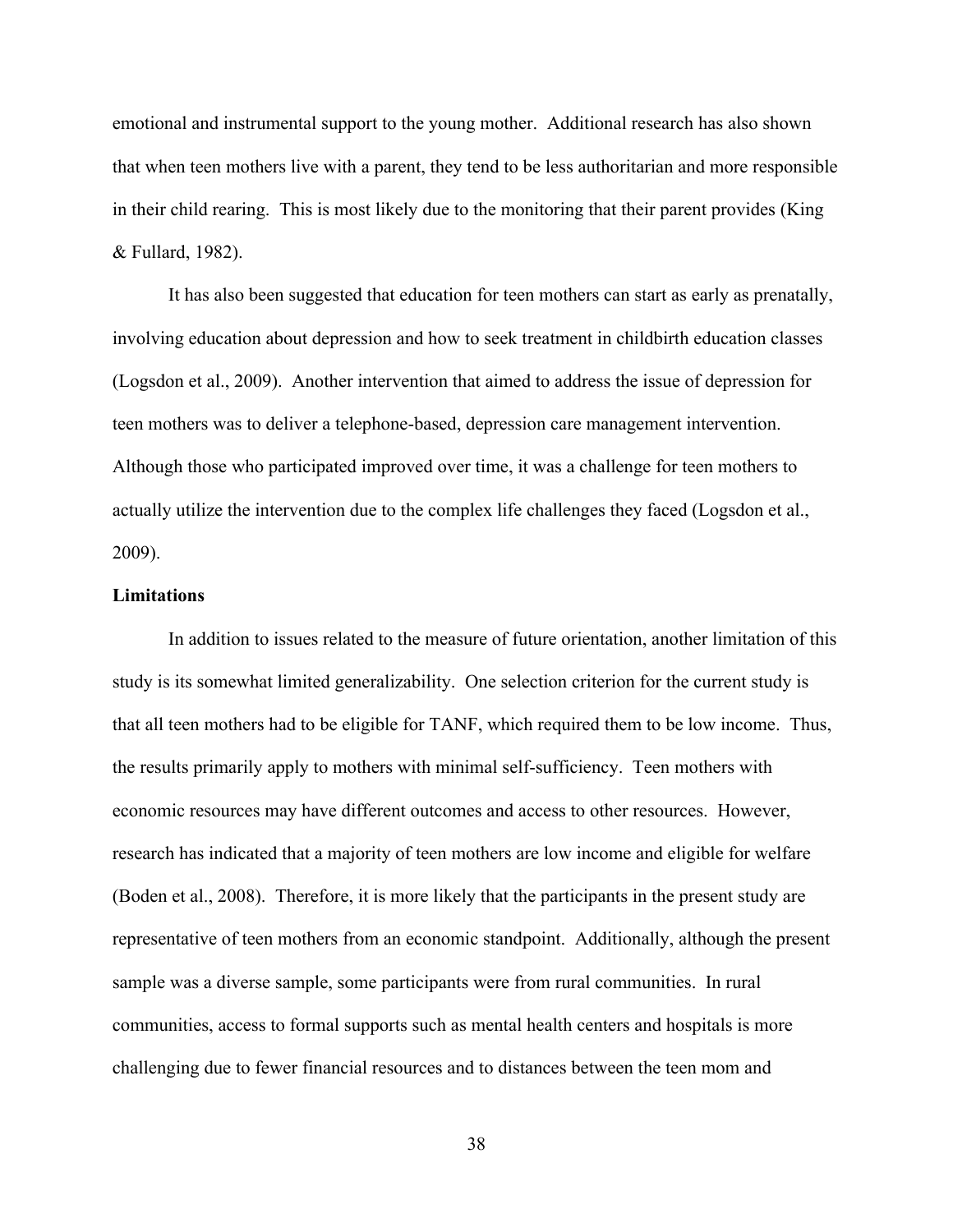resources, especially when transportation is not readily accessible (Roberts, Battaglia, & Epstien, 1999). Thus, access to resources may not be equivalent across communities.

There also are several limitations related to the reliance on self-reports. Although most of the measures were psychometrically sound, teen mothers may have been hesitant to be entirely honest when filling out the surveys if they thought they would be labeled a poor parent or judged for having limited support networks. Several studies have documented the stigma associated with being a teen mother (Brubaker & Wright, 2006; Yardley, 2008); therefore, it was necessary to take steps to ensure that teen mothers felt as little judgment possible. However, this is always a risk when administering self-report surveys.

It is also important to consider the cultural associations with timing of becoming a parent and how that culture views adolescent parents. In the present sample, 43% of the mothers selfidentified as Native Americans, where rates of teen births are almost double that of nonHispanic and White cultures (Hamilton, Martin & Ventura, 2009). Researchers have identified this as being seen as a social problem among Native Americans (Kaufman et al., 2007). Lack of education and access to resources is largely associated with the lack of culturally competent and evaluated teen pregnancy prevention programs for Native Americans (Garwick, Rhodes, Peterson-Hickey & Hellerstedt, 2008). Little research has been done on cultural differences associated with teen motherhood, particularly for Native Americas, and is important to address when studying diverse samples.

Another limitation has to do testing mediation when measures are administered at the same time point. Researchers have noted bias when testing regression models, mainly because of multiple associations with other variables and the inability to control for baseline variables that may alter over time (Cole & Maxwell, 2003; Maxwell & Cole, 2007; West, 2011). In this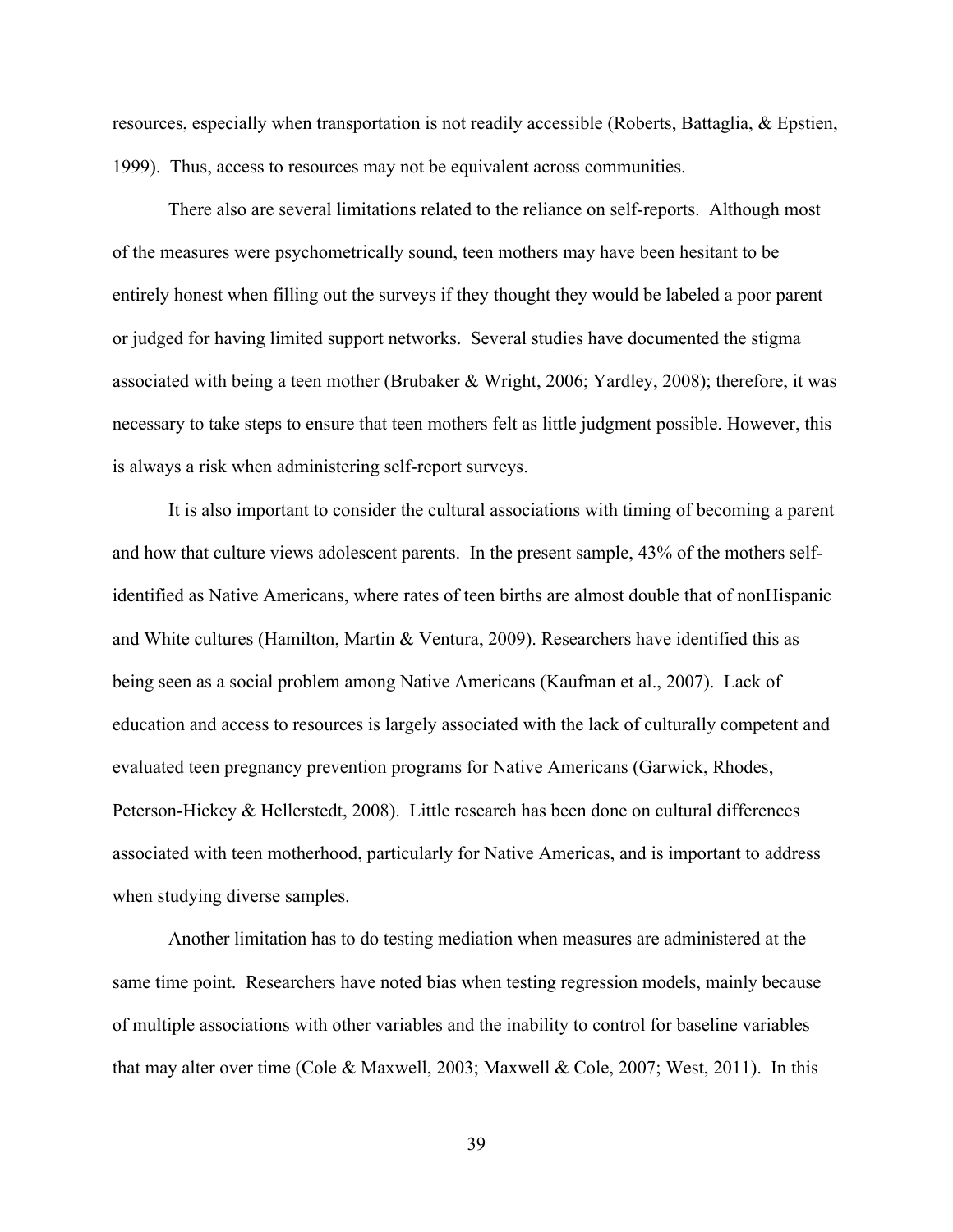case, it would be difficult to know whether a mother is depressed because she is not getting support, or she is not getting support because she is depressed and does not know how to reach out to potential sources of support (Gayman, Turner, Cislo, & Eliassen, 2011). These competing models of causality could be resolved by conducting an intervention where mothers are treated for depression, and/or an intervention is given to mothers' support networks to increase the availability and goodness of fit of that support, as was done in the Nurse Home Visitation Program (Olds et al., 1986). Longitudinal follow-ups of such interventions would be able to determine whether alterations in social support and/or depression would promote more effective child rearing and, in turn, contribute to more positive child outcomes (for an example, see Callender et al., 2012).

However, the current study had much strength that contributes to the applicability of the results. First, the sample size was quite large and as well was representative of the population being studied (i.e., low-income teen mothers). Second, the majority of measures used in this study had sound reliability and validity, and were easily understood by participants. Because of the length of the survey, much information was able to be captured in a short period of time, and because teen mothers had an incentive to complete the survey accurately and fully (i.e., a monetary incentive and access to services and formal supports), their propensity to report accurately was strengthened.

The current study adds to a needed body of literature regarding teen mothers' support networks and mechanisms of resilience needed to promote positive outcomes for teen mothers and their children. Support networks can provide teen mothers with affirmation that helps them to develop their self-identity (Harter, 1999) and competence so they may be able to cope with the stressors of being a parent and developing as an adolescent. Social support also bolsters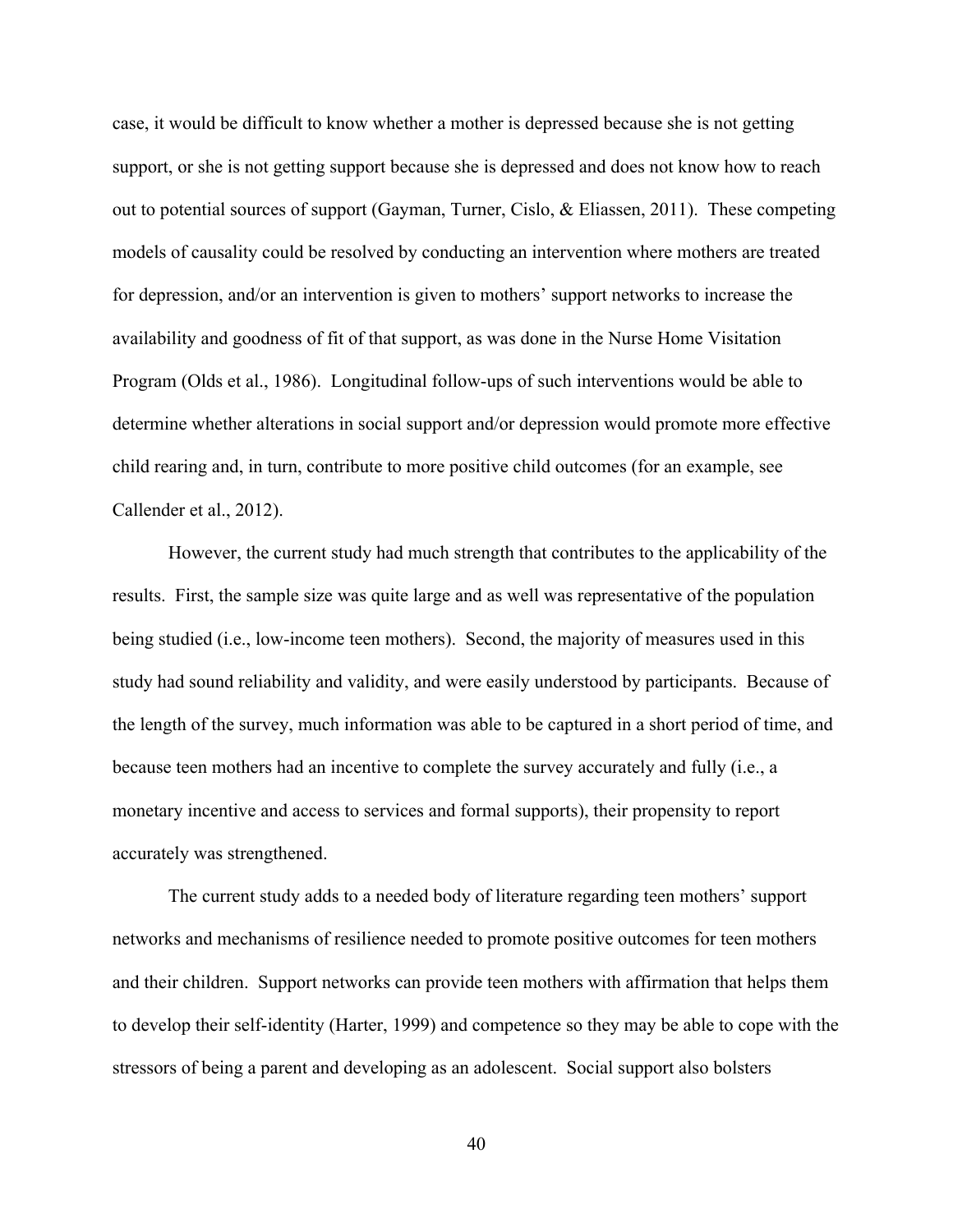psychological well-being, which is critical to competent child rearing (Belsky, 1984). My study, as well as interventions that target important proximal processes such as depression and selfefficacy, provides insights as to how the field might incorporate protective factors into programs for high-risk mothers. Although this study does have limitations, the results are consistent with theory and previous research, suggesting that social support's relation to child-rearing practices may be mediated by psychological resources. With this, it is necessary that research be continued to better understand support mechanisms for teen mothers, and be applied to interventions which support not only the teen mother herself, but her entire support network.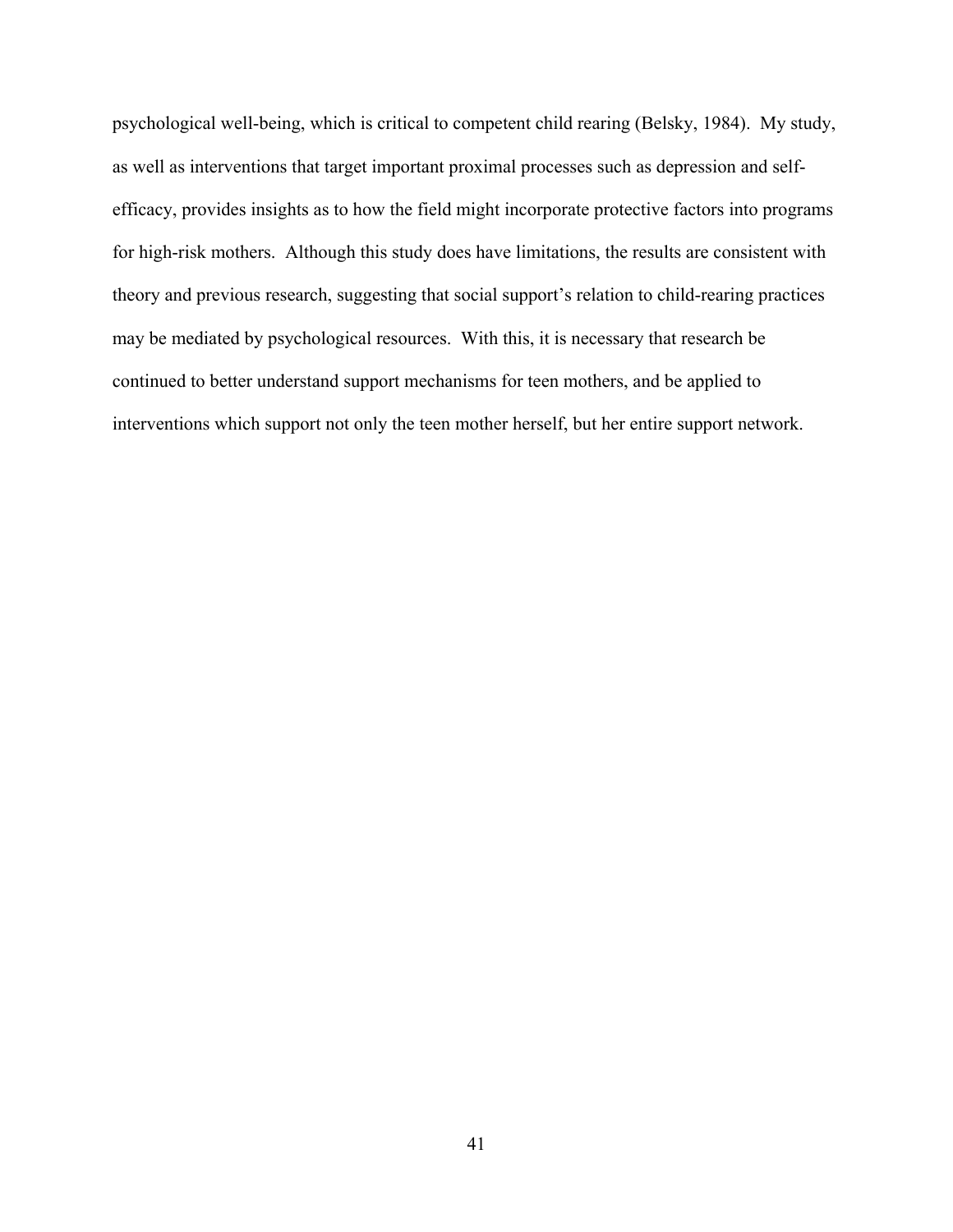## **REFERENCES**

- Abernethy, V. (1973). Social network and response to the maternal role. *International Journal of Sociology in the Family, 3,* 86-92.
- Antonucci, T. C. (1986). Social support networks: a hierarchical mapping technique. *Generations, 10*(2), 10-12.
- Bandura, A. (1977). Self-efficacy: Toward a unifying theory of behavioral change. *Psychological Review, 84,* 191-215. doi: 10.1037/0033-295X.84.2.191
- Bandura, A. (1982). Self-efficacy mechanism in human agency. *American Psychologist, 37,* 122- 147. doi: 10.1037/0003-066X.37.2.122
- Bandura, A. (1986). *Social foundations of thought and action: A social cognitive theory*. Englewood Cliffs, NJ: Prentice-Hall.
- Baron, R. M., & Kenny, D. A. (1986). The moderator-mediator variable distinction in social psychological research: conceptual, strategic, and statistical considerations. *Journal of Personality and Social Psychology, 51,* 1173-1182. doi: 10.1037/0022-3514.51.6.1173
- Belsky, J. (1984). The determinants of parenting: a process model. *Child Development, 55,* 83- 96. doi: 10.1111/1467-8624.ep7405453
- Beers, L. S., & Hollo, R. (2009). Approaching the adolescent headed family: a review of teen parenting. *Current Problems in Pediatric Adolescent Health Care, 39, 219-233. doi:* 10.1016/j.cppeds.2009.09.001
- Benson, M. (2004). After the adolescent pregnancy: parents, teens and families. *Child and Adolescent Social Work Journal, 21,* 435-455. doi: 10.1023/B:CASW.0000043358.16174.c6
- Birkeland, J., Thompson, J. K., & Phares, V. (2005). Adolescent motherhood and postpartum depression. *Journal of Clinical Child and Adolescent Psychology, 34*(2), 292-300. doi: 10.1207/sl5374424jccp3402\_8
- Boden, J., Fergusson, D., & Horwood, J. (2008). Early motherhood and subsequent life outcomes. *Journal of Child Psychology and Psychiatry, 49,* 151-160. doi: 10.111/j.1469- 7610.2007.01830.X
- Boonstra, H. (2002, February). Teen Pregnancy: Trends And Lessons Learned [Special Analysis Report]. *The Guttmacher Report on Public Policy*, pp.7-10.
- Breen, A., & McLean, K., Eds. (2010). Constructing resilience: adolescent motherhood and the process of self-transformation. In McLean, K. C., & Pasupathi, M. (Eds), *Narrative development in adolescence (*pp. 151-168). New York: Springer.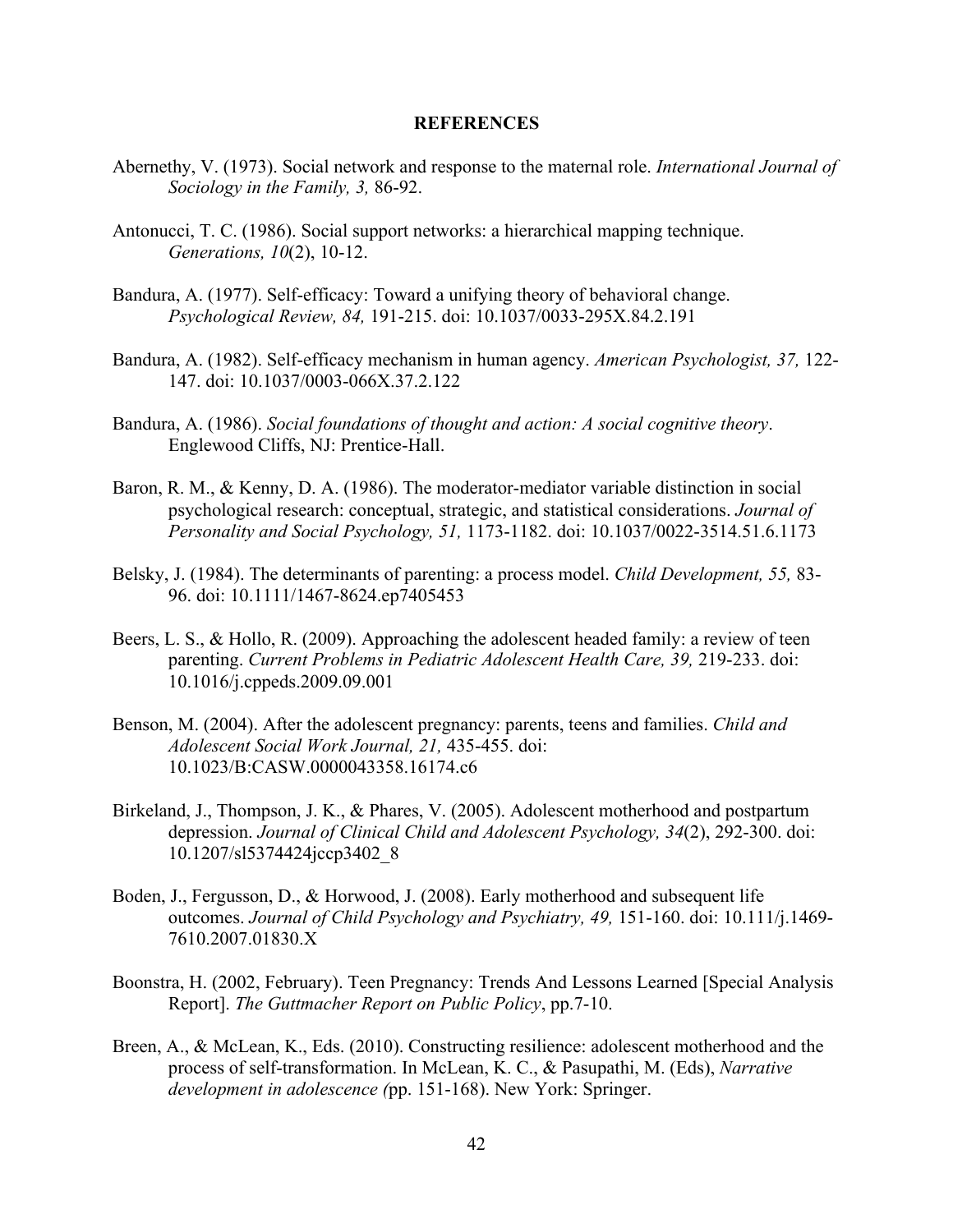- Bronfenbrenner, U., & Morris, P. A. (1998). The ecology of developmental processes. In W. Damon (Series Ed.) & R. M. Lerner, R. M. (Vol. Ed.), *Handbook of child psychology: Vol. 1. Theoretical models of human development* (pp. 993-1029). New York: Wiley.
- Brooks-Gunn, J. (1990). Promoting healthy development in young children: What educational interventions work? In D. E. Rogers, & E. Ginzberg (Eds), *Improving the life chances of children at risk* (pp. 125-145). Boulder, Co: Westview Press.
- Brooks-Gunn, J., & Chase-Lansdale, P. L. (1995). Adolescent parenthood. In M. H. Bornstein (Ed.), *Handbook of parenting, vol 3* (pp. 113 – 149). Mahwah, NJ: Lawrence Erlbaum Associates.
- Brubaker, S. J., & Wright, C. (2006). Identity transformation and family care giving: narratives of African American teen mothers. *Journal of Marriage and Family, 68*, 1214-1228.
- Bugental, D. B. (1992). Affective and cognitive processes within threat-oriented family systems. In I. E. Sigel, A. V. McGillicuddy-DeLisi, & J. J. Goodnow (Eds.), *Parental belief systems* (2nd ed.) (pp. 219-248). Hillsdale, NJ: Erlbaum.
- Bugental, D. B., & Johnston, C. (2000). Parental and child cognitions in the context of the family. *Annual Review of Psychology, 51*, 315-344. doi: 10.1146/annurev.psych.51.1.315
- Callender, K. A., Olson, S. L., Choe, D. E., & Sameroff, A. J. (2012). The effects of parental depressive symptoms, appraisals, and physical punishment on later child externalizing behavior. *Journal of Abnormal Child Psychology, 40*, 471-483.
- Campbell, S., Matestic, P., Stauffenberg, C., Mohan, R., & Kirchner, T. (2007). Trajectories of maternal depressive symptoms, maternal sensitivity, and children's functioning at school entry. *Developmental Psychology, 43,* 1201-1215. doi: 10.1037/0012-1649.43.5.1202
- Cantilino, A., Barbosa, E. M., Petribu, K. (2007). Postpartum depression in adolescents in Brazil: an issue of concern. *Archives of Women's Mental Health, 10(6),* 1434-1816. doi: 10.1007/s00737-007-0206-8
- Carroll, A., Houghton, S., Wood, R., Perkins, C. & Bower, J. (2007). Multidimensional selfconcept: age and gender differences in Australian high school students involved in delinquent activities. *School Psychology International, 28,* 237-256. doi: 10.1177/0143034307078106
- Carter, A. S., Garrity-Rokous, F. E., Chazen-Cohen, R., Little, C., & Briggs-Gowan, M. J. (2001). Maternal depression and comorbidity: Predicting early parenting, attachment security, and toddler social-emotional problems and competencies. *Journal of the American Academy of Child and Adolescent Psychiatry,* 40, 18-26. doi: 10.1097/00004583-200101000-00012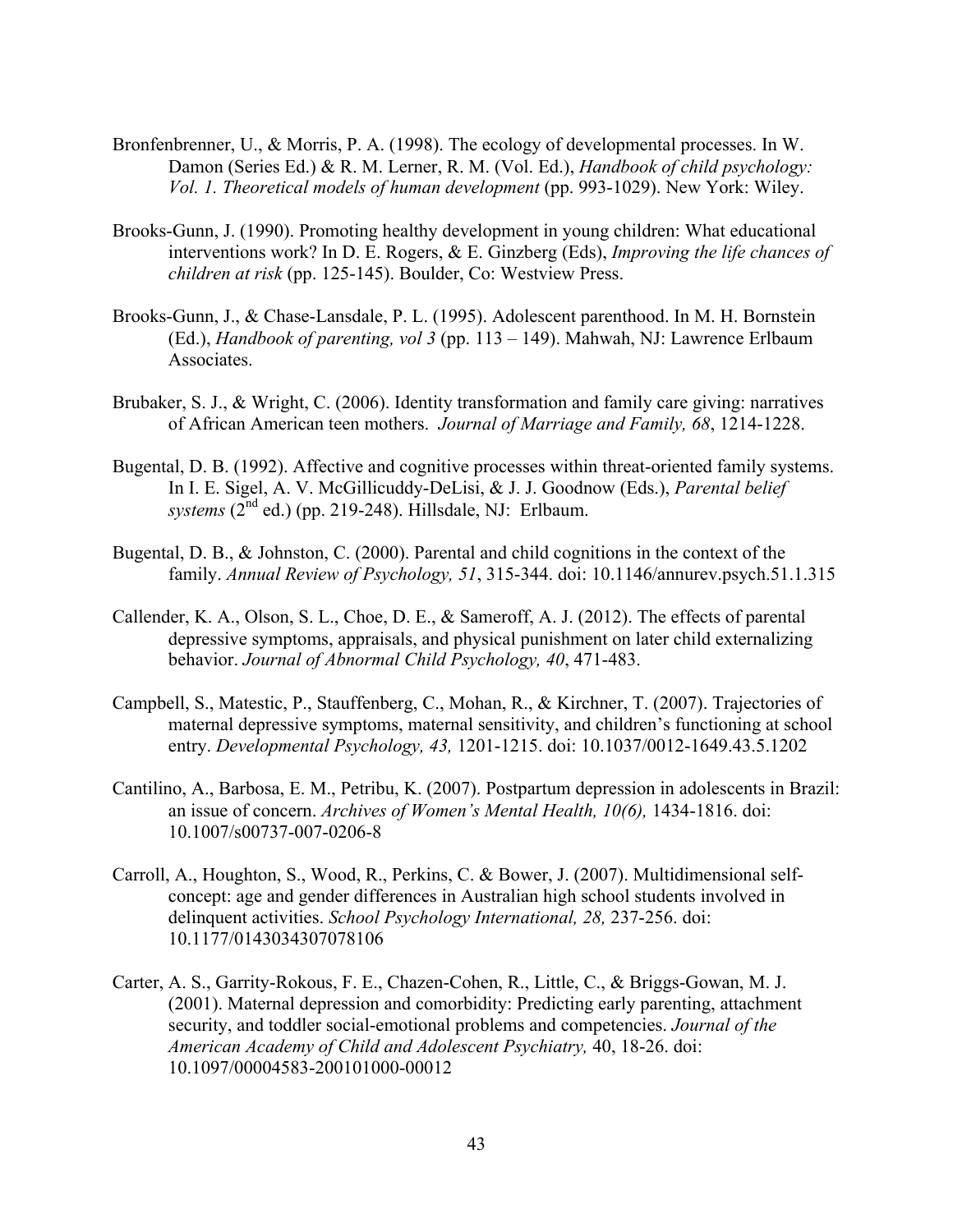- Clemmens, D. (2003). Adolescent motherhood: a meta-synthesis of qualitative studies. *MCN The American Journal of Maternal Child Nursing, 28*, 93-99. doi: 10.111/j.1365- 2648.2005.03380.X
- Cole, D. A., & Maxwell, S. E. (2003). Testing meditational models with longitudinal data: questions and tips in the use of structural equation modeling. *Journal of Abnormal Psychology, 112,* 558-577. doi: 10.1037/0021-843X.112.4.558
- Coleman, L. P., & Karraker, K. H., (1998). Self-efficacy and parenting quality: findings and future applications. *Developmental Review, 18,* 47-85.
- Coley, R. L., & Chase-Lansdale, P. L. (1998). Adolescent pregnancy and parenthood: recent evidence and future directions. *American Psychologist, 53,* 152-166. doi: 10.1037/0003- 066X.53.2.152
- Cooley, C. H. (1902). *Human nature and the social order.* New York: Scribner's.
- Cowan, P. A., Cowan, C. P., & Schulz. (1996). Thinking about risk and resilience in families*.* In E. M. Herington & E. A. Blechman (Eds) *Stress, coping and resiliency in children and families* (pp. 1-38). Hillsdale, NJ: Erlbaum.
- Coyne, J. C., Downey, G., & Boergers, J. (1996). Depression in families: A systems perspective. In D. Cicchetti, et al. (Eds.), *Developmental perspectives on depression* (pp. 211-249). Rochester, NY: University of Rochester
- Culp, A., Culp, R., Noland, D., & Anderson, J. (2006). Stress, marital satisfaction and child care provisions by mothers of adolescent mothers: considerations to make when providing services. *Children and Youth Services Review, 28,* 673-81. doi: 10.1016/j.childyouth.2005.06.009
- Devins, G. M., & Orme, C. M. (1985). Center for Epidemiologic Studies Depression scale. In D. J. Keyser & R. C. Sweetland (Eds.), *Test critiques* (Vol. 2). Kansas City, MO: Westport.
- Dix, T. H., Ruble, D. N., & Zambarano, R. J. (1989). Mothers' implicit theories of discipline: Child effects, parent effects, and the attribution process. *Child Development, 60*, 1373- 1391.
- Downey, G., & Coyne, J. C. (1990). Children of depressed parents: an integrative review. *Psychological Bulletin, 108,* 50-76. doi: 10.1037/0033-2909.108.1.50
- Ensor, R., & Hughes, C. (2010). With a little help from my friends: maternal social support, via parenting, promotes willingness to share in preschoolers born to young mothers. *Infant and Child Development, 19,* 127-141. doi: 10.1002/icd.643
- Feeney, J., Alexander, R., Noller, P., & Hohaus, L. (2003). Attachment insecurity, depression, and the transition to parenthood. *Personal Relationships, 10*, 475-493. doi: 1350-4126/02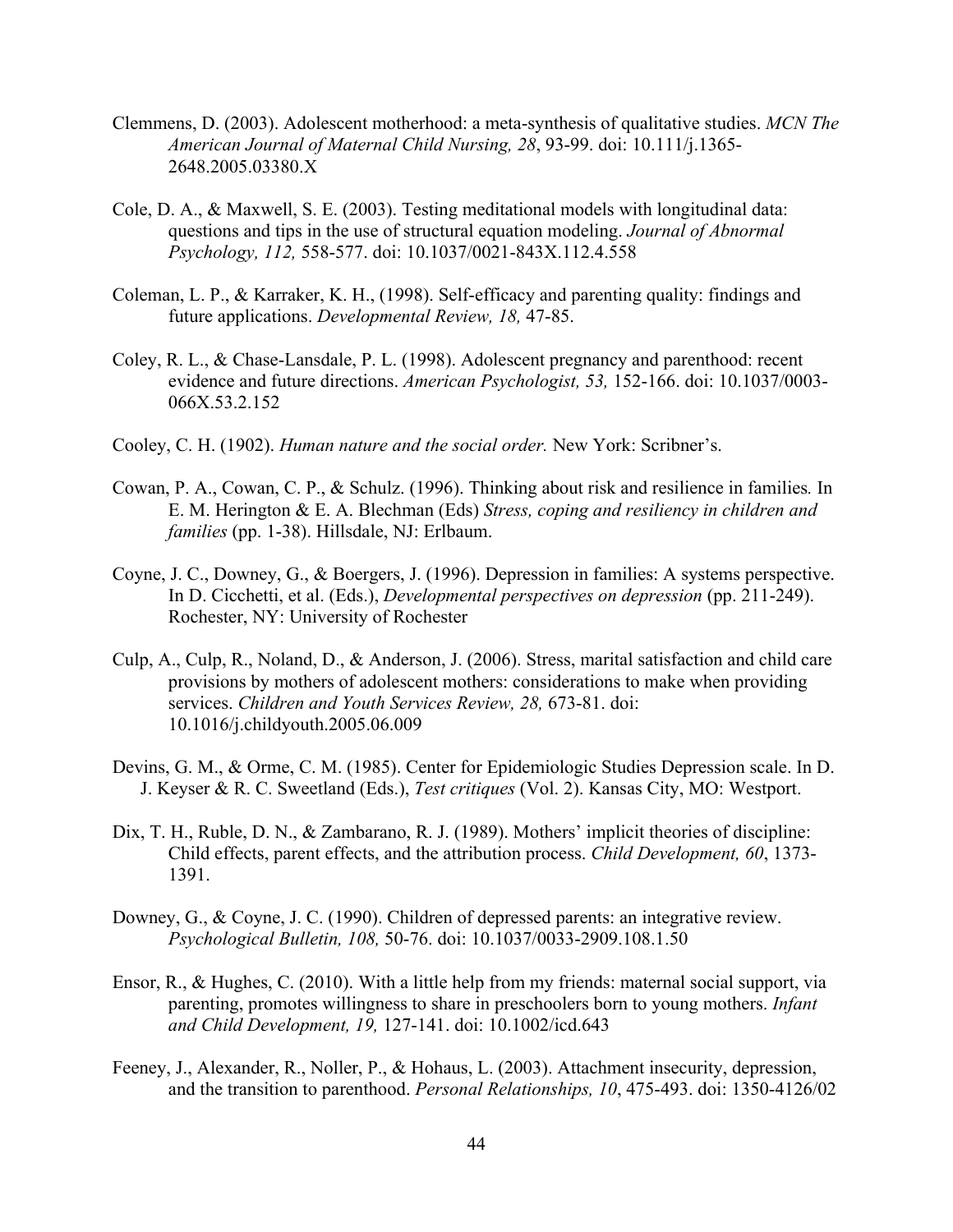- Ferguson, D. M., & Woolard, L. J. (1999). Maternal age and educational and psychosocial outcomes in early adulthood. *Journal of Child Psychology and Psychiatry and Allied Disciplines, 40,* 479-489. doi: 10.1111/1469-7610.00464
- Florsheim, P., Smith, A. (2005). Expectant adolescent couples' relations and subsequent parenting behavior. *Infant Mental Health Journal, 26,* 533-548. doi: 10.1002/imhj.20076
- French, J., Rodgers, W., & Cobb, (1974). Adjustment in person-environment fit. In G. Cochlo, D. Hamberg, & J. Adams (Eds.), *Coping and adaptation* (pp. 316-333). New York: Basic.
- Garber, J., Keiley, M. K., & Martin, N. C. (2002). Developmental trajectories of adolescents' depressive symptoms: predictors of change. *Journal of Consulting and Clinical Psychology, 70,* 79-95. doi: 10.1037/0022-006X.70.1.79
- Garwick, A. W., Rhodes, K. L., Peterson-Hickey, M., & Hellerstedt, W. L. 2008. Native teen voices: adolescent pregnancy prevention recommendations. *Journal of Adolescent Mental Health, 42*, 81-88. Doi: 10.1016/j.jadohealth.2007.08.004
- Gayman, M. D., Turner, J. R., Cislo, A. M., & Eliassen, A. H. (2011). Early adolescent family experiences and perceived social support in young adulthood. *The Journal of Early Adolescence, 31*, 880-908. doi: 10.1177/0272431610376247
- Gerard, A. B. (1994). The Parent–Child Relationship Inventory: Manual. Los Angeles, CA: Western Psychological Services.
- Gjesfjeld, C. D., Greeno, C. G., Kim, K. H., & Anderson, C. M. (2010). Economic stress, social support and maternal depression: is social support deterioration occurring? *Social Work Research, 34,* 135-143. doi: 10.1093/swr/34.3.135
- Goodman, S. H. & Gotlib, I. H. (1999). Risk for psychopathology in children of depressed mothers: a developmental model for understanding mechanisms of transmission. *Psychological Review, 106,* 458-490. doi: 10.1037/0033-295X.106.3.458
- Hamilton, B. E., Martin, J. A., & Ventura, S. J. (2009). Births: preliminary data for 2007. *National Vital Statistics Reports, 57,* 1-23.
- Hammond-Ratzlaff, A., & Fulton, A. (2001). Knowledge gained by mothers enrolled in a home visitation program. *Adolescence, 36,* 435-446.
- Harter, S. (1999). *The construction of the self: A developmental perspective*. New York: Guilford.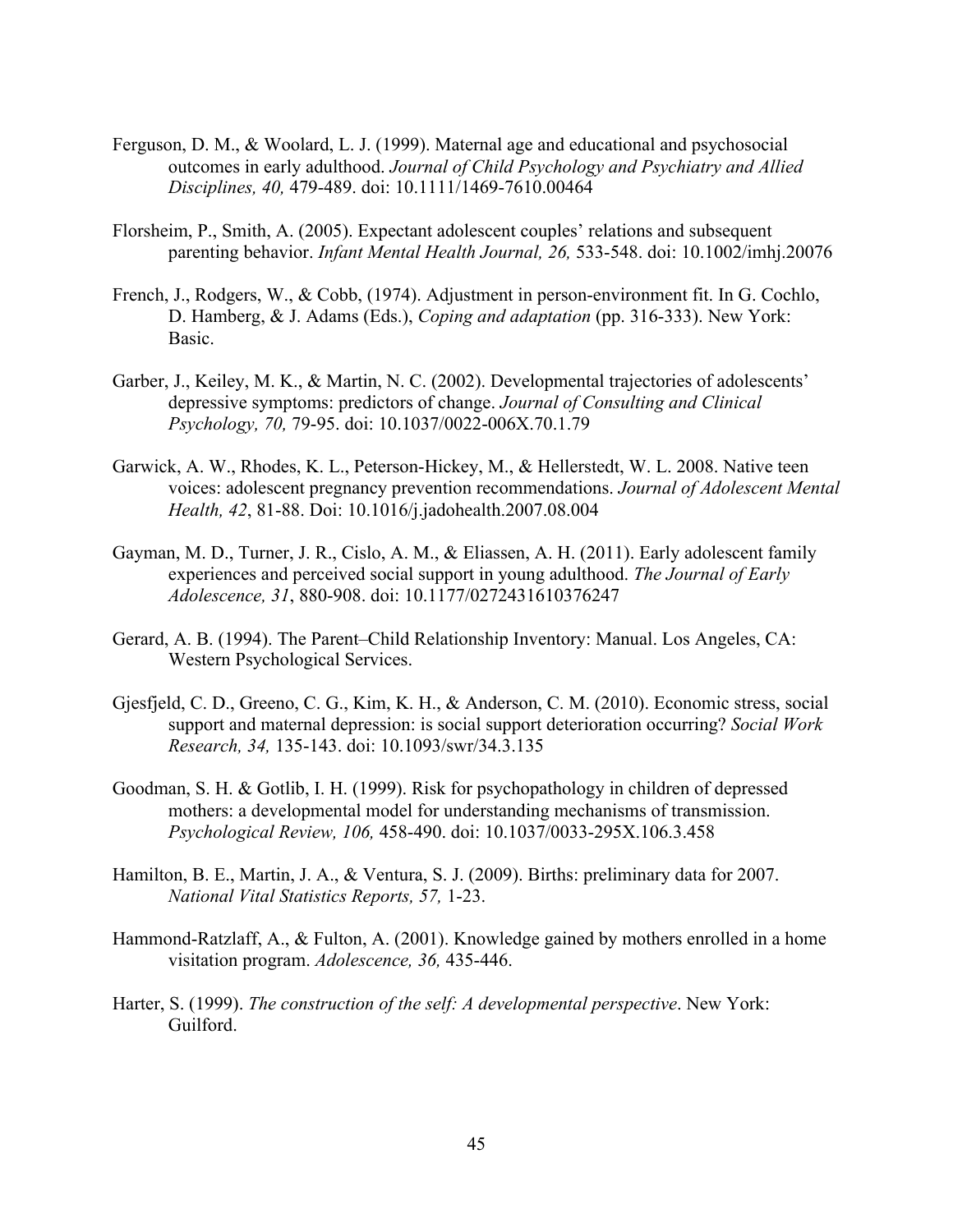- Harter, E., Stocker, C., & Robinson, N. (1996). The perceived directionality of the link between approval and self-worth: the liabilities of a looking glass self-orientation among young adolescents. *Journal of Research on Adolescence, 6,* 285-308.
- Hopkins, J., Marcus, M., & Campbell, S. B. (1984). Postpartum depression: a critical review. *Psychological Bulletin, 95,* 498-515. doi: 1984-23239-001
- Kaufman, C. E., Desserich, J., Big Cross, C. K., Holy Rock, B., Keane, E., & Mitchel, C. M. (2007). Culture, context, and sexual risk among northern plains American Indian youth. *Social Science and Medicine, 64*, 2152-2164. doi: 10.1016/j.socscimed.2007.02.003
- King, T., & Fullard, W. (1982). Teenage mothers and their infants: new findings on the home environment. *Journal of Adolescence, 5*, 333-346. doi: 10.1016/S0140-1971(82)80003-1
- Klaw, E. (2008). Understanding urban adolescent mothers' visions of the future in terms of possible selves. *Journal of Human Behavior in the Social Environment, 18,* 441. doi: 10.1080/10911350802486767
- Klaw, E. L., Rhodes, J. E., & Fitzgerald, L. F. (2003). Natural mentors in the lives of African American adolescent mothers: tracking relationships over time. *Journal of Youth and Adolescence, 32,* 223-232. doi: 10-0047-2891/03/0600-223/0
- Koehn, M. L. (2002). Childbirth education outcomes: an integrative review of the literature. *The Journal of Perinatal Education, 11,* 10-19. doi: 10.1624/105812402X88795
- Komiya, N., Good, G. E., & Sherrod, N. B. (2000). Emotional openness as a predictor of college student's attitudes toward seeking psychological help. *Journal of Counseling Psychology, 47,* 138-143. doi: 10.1037/AJ022-0167.47.1.138
- Kramer, K. L., & Lancaster, J. B. (2010). Teen motherhood in a cross-cultural perspective. *Annals of Human Biology, 37,* 613-628. doi: 10.3109/03014460903563434
- Levitt, M. J., Guacci-Franco, N., & Levitt, J. L. (1993). Convoys of social support in childhood and early adolescence: Structure and function. *Developmental Psychology, 29*, 811-818. doi: 10.1037/0012-1649.29.5.811
- Levitt, M. J., Weber, R. A., & Clark, M. C. (1986). Social network relationships as sources of maternal support and well-being. *Developmental Psychology, 22*, 310-316. doi: 10.1037/0012-1649.22.3.310
- Logan, D. E., & King, C. A. (2001). Help seeking among depressed adolescents: a review of the literature and directions for future research. *Clinical Psychologist Science and Practice, 8,* 319-333.
- Logsdon, M. C. (2008). Maternal role functioning in adolescents at 12 months postpartum. *Women's Health Care: A Practical Guide for Nurse Practitioners, 7,* 27-32.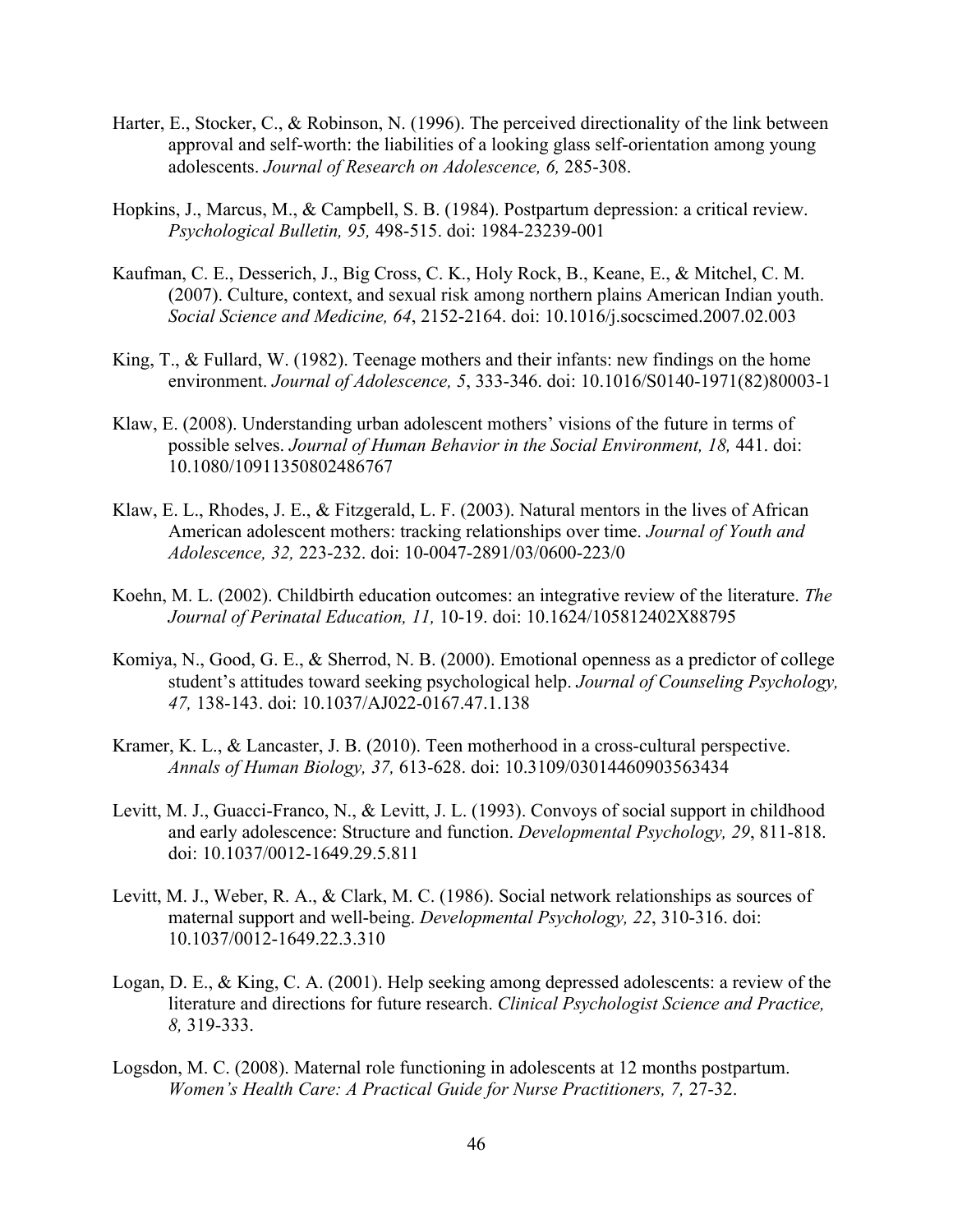- Logsdon, M. C., Hines-Martin, V., & Rakestraw, V. (2009). Barriers to depression treatment in low-income, unmarried, adolescent mothers in a southern, urban area of the United States. *Issues in Mental Health Nursing, 30,* 451-455. doi: 10.1080/01612840902722187
- Logsdon, M. C., Usui, W., Foltz, M. P., & Rakestraw, V. (2009). Intention to seek mental health treatment in adolescent mothers and a comparison group of adolescent girls. *Archives of Psychiatric Nursing, 23,* 129-142.
- Luthar, S. S., Cicchetti, D., & Becker, B. (2000). The construct of resilience: a critical evaluation and guidelines for future work. *Child Development, 71*, 543-562.
- MacPhee, D., Benson, J., & Bullock, D. (1986, April). *Influences on maternal self-perceptions.* Paper presented at the biennial International Conference in Infant Studies, Los Angeles.
- MacPhee, D., Fritz, J., & Miller-Heyl, J. (1996). Ethnic variations in personal social networks and parenting. *Child Development, 67*, 3278-3295. doi: 10.1111/j.1467- 8624.1996.tb01914.x
- Markus, H., & Nurius, P. (1986). Possible selves. *American Psychologist, 41*, 954-969.
- Masten, A. S., Best, K., & Garmezy, N. (1990). Resilience and development: contributions from the study of children who overcome adversity. *Development and Psychopathology, 2,* 425-444.
- Masten, A. S., & Coatsworth, J. D. (1998). The development of competence in favorable and unfavorable environments: lessons from research on successful children. *American Psychologist, 53,* 205-220. doi: 10.1037/0003-066X.53.2.205
- Maxwell, S. E., & Cole, D. A. (2007). Bias in cross-sectional analyses of longitudinal mediation. *Psychological Methods, 12,* 23-44. doi: 10.1037/1082-989.12.1.23
- McDermott, E. & Graham, H. (2005). Resilient young mothering: social inequalities, late modernity and the 'problem' of 'teenage' motherhood. *Journal of Youth Studies, 8,* 59- 79. doi: 10.1080/13676260500063702
- McDonald, L., Conrad, T., Fairlough, A., Fletcher, J., Green, L., Moore, L., & Lepps, B. (2008). An evaluation of a group work intervention for teenage mothers and their families. *Child and Family Social Work, 14,* 45-57. doi: 10.1111/j.1365-2206.2008.00580.x
- Meeus, W. (2011). The study of adolescent identity formation, 2000-2010: a review of longitudinal research. *Journal of Research on Adolescence, 21,* 75-94. doi: 10.1111/j.1532-7795.2010.00716.x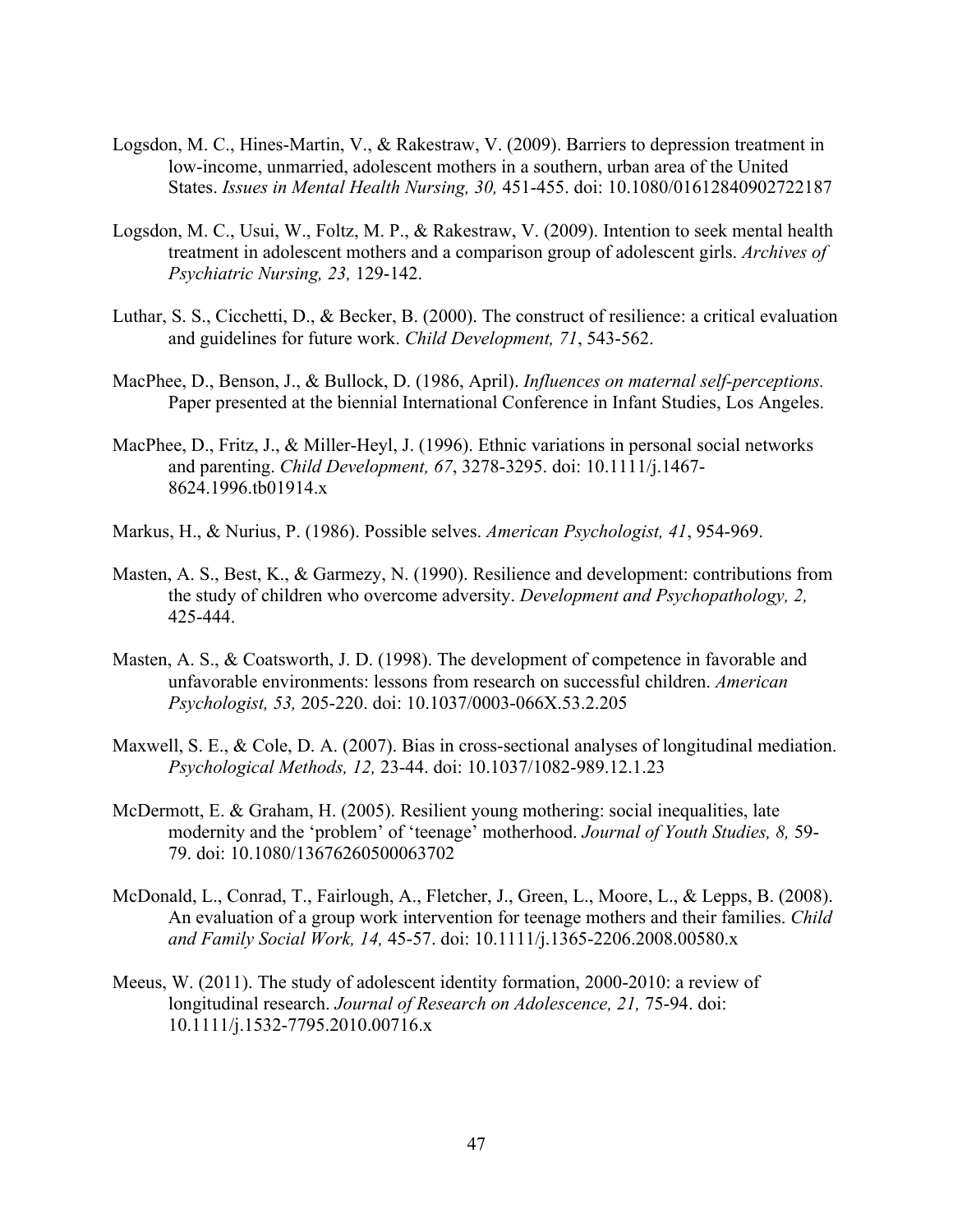- Middleton, M., Scott, S. L., & Renk, K. (2009). Parental depression, parenting behaviors, and behavior problems in young children. *Infant and Child Development, 18*, 323-336. doi: 10.1002/icd.598
- Milan, S., Ickovics, J., Kershaw, T., Lewis, J., Mead, C., & Ethier, K. (2004). Prevalence, course and predictors of emotional distress in pregnant and parenting adolescents. *Journal of Consulting and Clinical Psychology, 72,* 328-340. doi: 10.1037/0022-006x.72.2.328
- Miller, L. (1998). Depression among pregnant adolescents. *Psychiatric Services, 49*, 970- 971
- Miller-Heyl, J., MacPhee, D., & Fritz, J. (1998). DARE to be You: A family-support, early prevention program. *Journal of Primary Prevention, 18*, 257-285. doi: 10.1023/A:1024602927381
- Mitchell, R., & Trickett, E. (1980). Task force report: social networks as mediators of social support. *Community Mental Health Journal, 16,* 27-44.
- Moffit, T., & the E-Risk Study Team. (2002). Teen-aged mothers in contemporary Britain. *Journal of Child Psychology and Psychiatry, 43,* 727-742.
- Mollborn, S. (2007). Making the best out of a bad situation: maternal resources and teenage parenthood. *Journal of Marriage and Family, 69,* 92-104. doi: 10.111/j.1741- 3737.2006.00347.x
- Moses-Kolko, E. L., & Roth, E. K. (2004). Antepartum and postpartum depression: healthy mom, healthy baby. *Journal of the American Medical Women's Association, 59,* 181-191.
- Oberlander, S. E., Shebl, F. M., Madger, L. S., & Black, M. M. (2009). Adolescent mothers leaving multigenerational households. *Journal of Clinical Child and Adolescent Psychology, 38,* 92-104. doi: 10.1080/15374410802575321
- Olds, D. L., Henderson, C. R., Tatelbaum, R., & Chamberlain, R. (1986). Preventing child abuse and neglect: A randomized trial of nurse home visitation. *Pediatrics, 78,* 65-78.
- Oyserman, D., & James, L. (2009). Possible selves: From content to process. In K. Markman, W. M. P. Klein, & J. A. Suhr (Eds.), *The handbook of imagination and mental stimulation*  (pp. 373-394). NY: Psychology Press.
- Patterson, G. R. (2002). The early development of coercive family process. In J. B. Reid, G. R. Patterson, & J. Snyder (Eds.), *Antisocial behavior in children and adolescents: A developmental analysis and model for intervention* (pp. 25–44). Washington, DC: American Psychological Association.
- Pearlin, L., Menaghan, E., Lieberman, M., & Mullan, J. (1981). The stress process. *Journal of Health and Social Behavior, 22,* 337-356. doi: 10.2307/2136676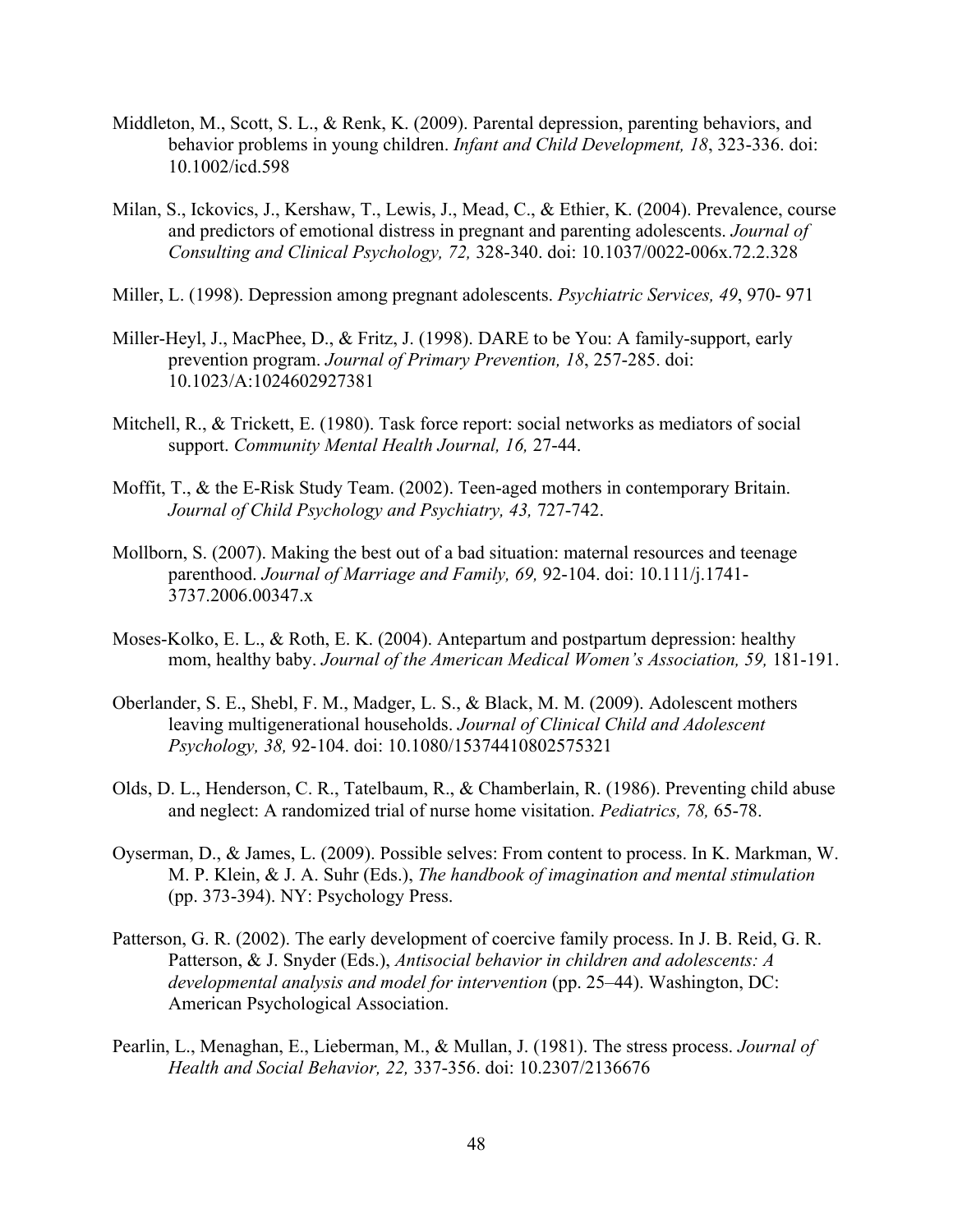- Perper, K., & Manlove, J. (2009). Estimated percentage of females who will become teen mothers: differences across states. *Child Trends Research Brief, 9,* 1-4.
- Powell, D. (1980). Personal social networks as a focus for primary prevention of child maltreatment. *Infant Mental Health Journal, 1*, 232-239. 10.1002/1097- 0355(198024)1:4<232::AID-IMHJ2280010406>3.0.CO;2-F
- Radloff, L. S. (1977). The CES-D scale: a new self-report depression scale for research in the general population. *Applied Psychological Measurement, 1*, 385-401.
- Roberts, L. W., Battaglia, J., & Epstein, R. S. (1999). Frontier ethics: mental health care needs and ethical dilemmas in rural communities*. Psychiatric Services, 50*, 497-503.
- Schwartz, S., Mason, C., Pantin, H., & Szapoczik, J. (2009). Longitudinal relationships between family functioning and identity development in Hispanic adolescents: Continuity and change. *Journal of Early Adolescence, 29*, 177-211. doi: 10.1177/0272431608317605
- Seginer, R. (2008). Future orientation in times of threat and challenge: how resilient adolescents construct their future*. International Journal of Behavioral Development, 32,* 272-282. doi: 10.1177/0165025408090970.
- Seybold, J., Fritz, J., & MacPhee, D. (1991). Social support and the perceptions of mothers with delayed children. *Journal of Community Psychology, 19,* 29-36.
- Shek, D. T., & Lai, K. Y. (2001). The Chinese version of the self-report family inventory: reliability and validity. *The American Journal of Family Therapy, 29,* 207-220. doi: 10.1080/019261801750424325
- Teti, D. M., O'Connell, M. A., & Reiner, C. D. (1999). Parental sensitivity, parental depression, and child health: the mediating role of parental self-efficacy. *Early Development and Parenting, 5,* 237-250. doi: 10.1002/(slcl)1099-0917(199612)5:4<237
- Trad, P. V. (1995). Mental health of adolescent mothers. *Journal of the American Academy of Child and Adolescent Psychiatry, 30*, 130-142. doi: 10.1097/00004583-199502000-00008
- Unger, D., & Cooley, M. (1992). Partner and grandmother contact in Black and White teen parent families. *Journal of Adolescent Health, 13*, 546-552. doi:10.1016/1054-139X
- Unger, D., & Powell, D. (1980). Supporting families under stress: the role of social networks. *Family Relations, 29,* 566-574.
- Unger, D., & Wandersman, L. (1988). The relationship of family and partner support to the adjustment of adolescent mothers. *Child Development, 59,* 1056-1060.